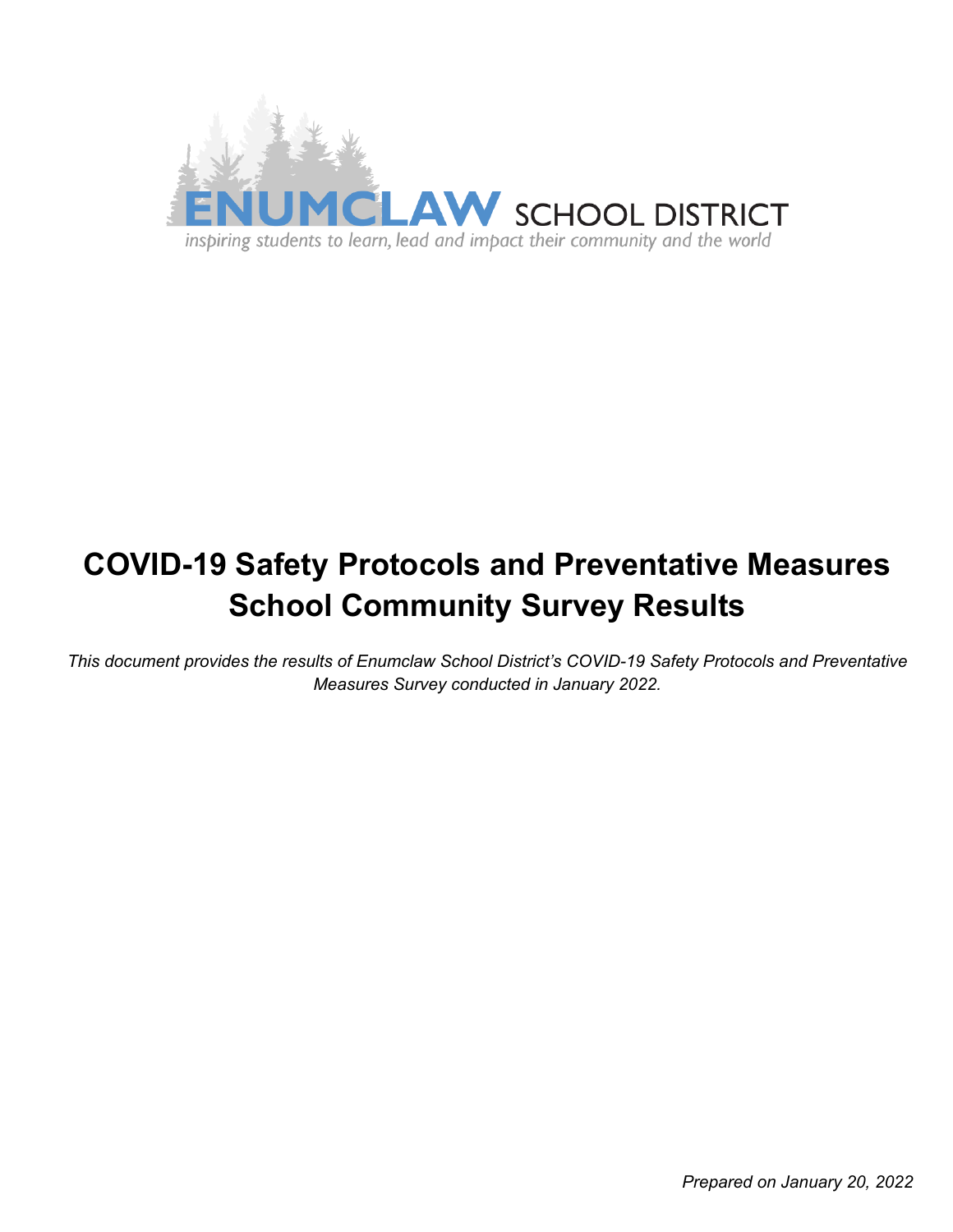# Introduction

The Enumclaw School Board administered a survey to gather parent and guardian feedback on COVID-19 Safety Protocols and Preventive Measures. Although **the outcomes of this survey will not change current practices related to the preventative measures mandated by the State of Washington**, the school board will share the results with the larger community and with other decision making organizations.

A total of 773 people responded to the survey. 66 respondents were parents/guardians of preschool age students, 471 were parents/guardians of elementary age students, 288 were parents/guardians of middle school students, and 278 were parents/guardians of high school students. Below you will find a summary of results.

# Highlight Summary

- **In-school learning has a positive impact on students' social and emotional well being.** The vast majority of parents and guardians feel in-person learning has a significant positive impact on students' social and emotional well-being and that students are safe attending school in-person.
- **The feedback indicates a split result on the support of wearing masks at school.** The community is equally divided on the effectiveness and support of students and staff wearing masks as a preventative measure for COVID 19.
- **Most respondents do not agree with the requirement of a vaccine mandate for either staff of students.**

A large majority of respondents do not agree with a vaccine mandate for either staff or students as a mitigation measure for COVID 19.

## Summary Analysis: In-School Safety Protocols

- **Attending school in-person benefits student well-being.** The vast majority of respondents feel attending school in-person benefits their students' well-being with 95.47% responding Strongly Agree (72.96%) or Agree (22.51%).
- **Students feel safe attending in-person.**

The vast majority of respondents' reported students feel safe attending school in-person with 87.97% responding Strongly Agree (61.32%) or Agree (26.65%).

- **Adequate safety protocols are in place to help keep students safe from COVID-19.** The vast majority of respondents feel there are adequate safety protocols in place to help keep students safe from COVID- 19 with 79.56% responding Strongly Agree (43.08%) or Agree (36.48%).
- **Most respondents feel they receive enough information about COVID-19 and reported cases, but some could use more information.**

The vast majority of respondents feel they receive enough information about COVID-19 and reported cases as 75.55% responded Strongly Agree(38.16%) or Agree(37.39%). However, a minority of 24.45% of respondents Disagree14.49%) or Strongly Disagree(9.96%).

**● When asked to self-isolate or quarantine, my family receives enough information about COVID-19 testing and a timeline to return to school.**

The vast majority of respondents feel their family receives enough information about COVID-19 testing and when to return to school with 84.86% responding Strongly Agree (34.54%) or Agree (50.32%).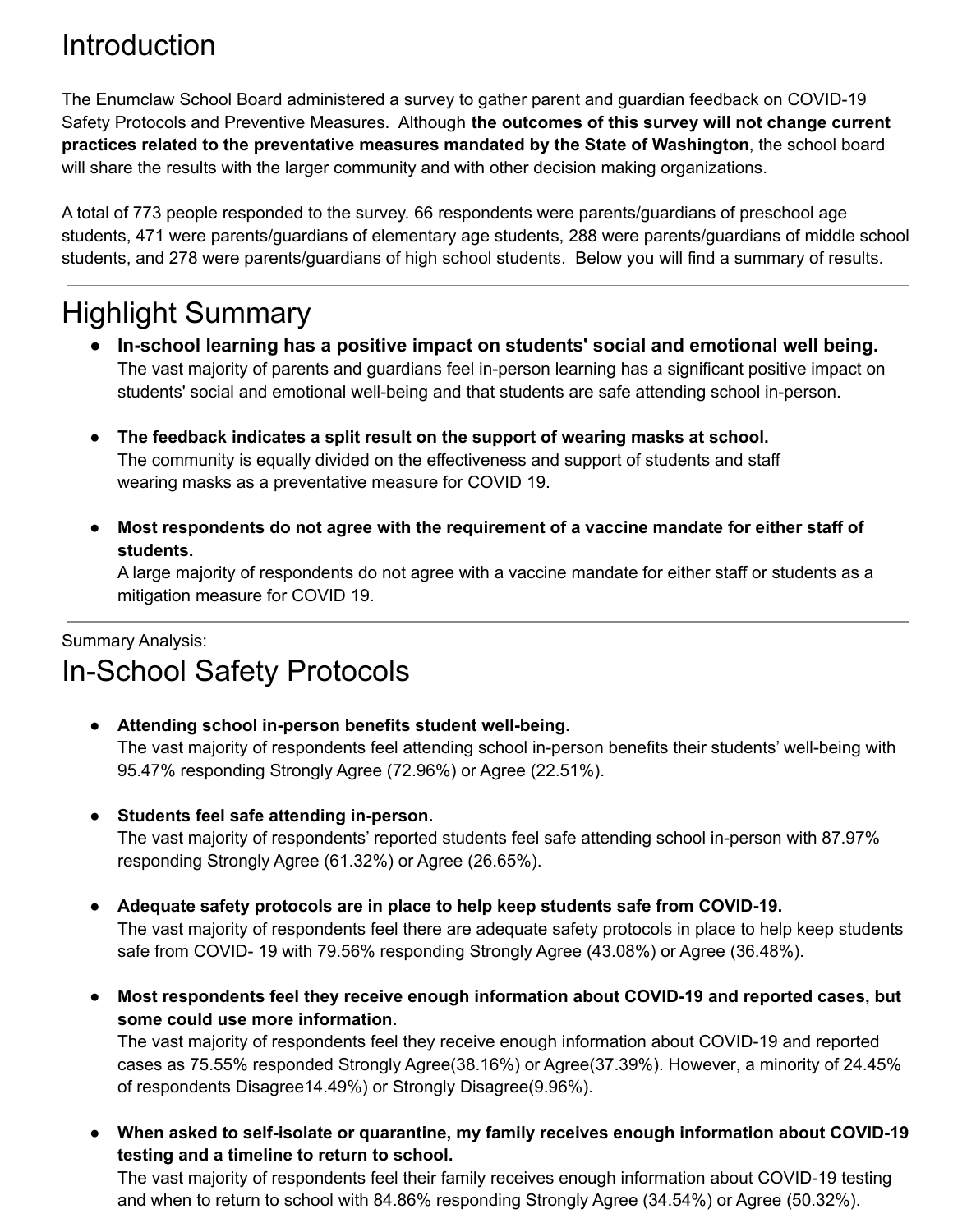## Perspectives of Prevention Procedures

- **Respondents were split down the middle about masks as an effective preventative measure.** Of the respondents, 49.03% agreed or strongly agreed that staff and students should wear masks. 50.97% disagreed or strongly disagreed that staff and students should wear masks.
- **A large majority of respondents are strongly opposed to staff being required to get a COVID 19 vaccine.**

Responses indicated that 62.09% disagree or strongly disagree that staff should be required to get a COVID 19 vaccine. 37.91% of respondents agreed or strongly agreed that staff should be required to get a vaccine.

**● A large majority of respondents are strongly against students being required to get a COVID 19 vaccine.**

Responses indicated 68.04% disagree or strongly disagree that students should be required to get a vaccine. 31.95% of the respondents agree or strongly agree that students should be required to get a vaccine.

**● The majority of respondents disagree or strongly disagree with the WIAA policy that requires athletes, coaches, trainers and supporting personnel being tested 3 times a week.** Response indicated 59.25% disagree or strongly disagree with the WIAA policy. 40.75% of respondents agree or strongly agree with the WIAA testing policy.

Visual Analysis:

# In-School Safety Protocols

### Q2 Attending in-person has helped my student with their social emotional well-being.



| <b>ANSWER CHOICES</b> | <b>RESPONSES</b> |     |
|-----------------------|------------------|-----|
| Strongly agree        | 72.96%           | 564 |
| Agree                 | 22.51%           | 174 |
| Disagree              | 2.98%            | 23  |
| Strongly disagree     | 1.55%            | 12  |
| <b>TOTAL</b>          |                  | 773 |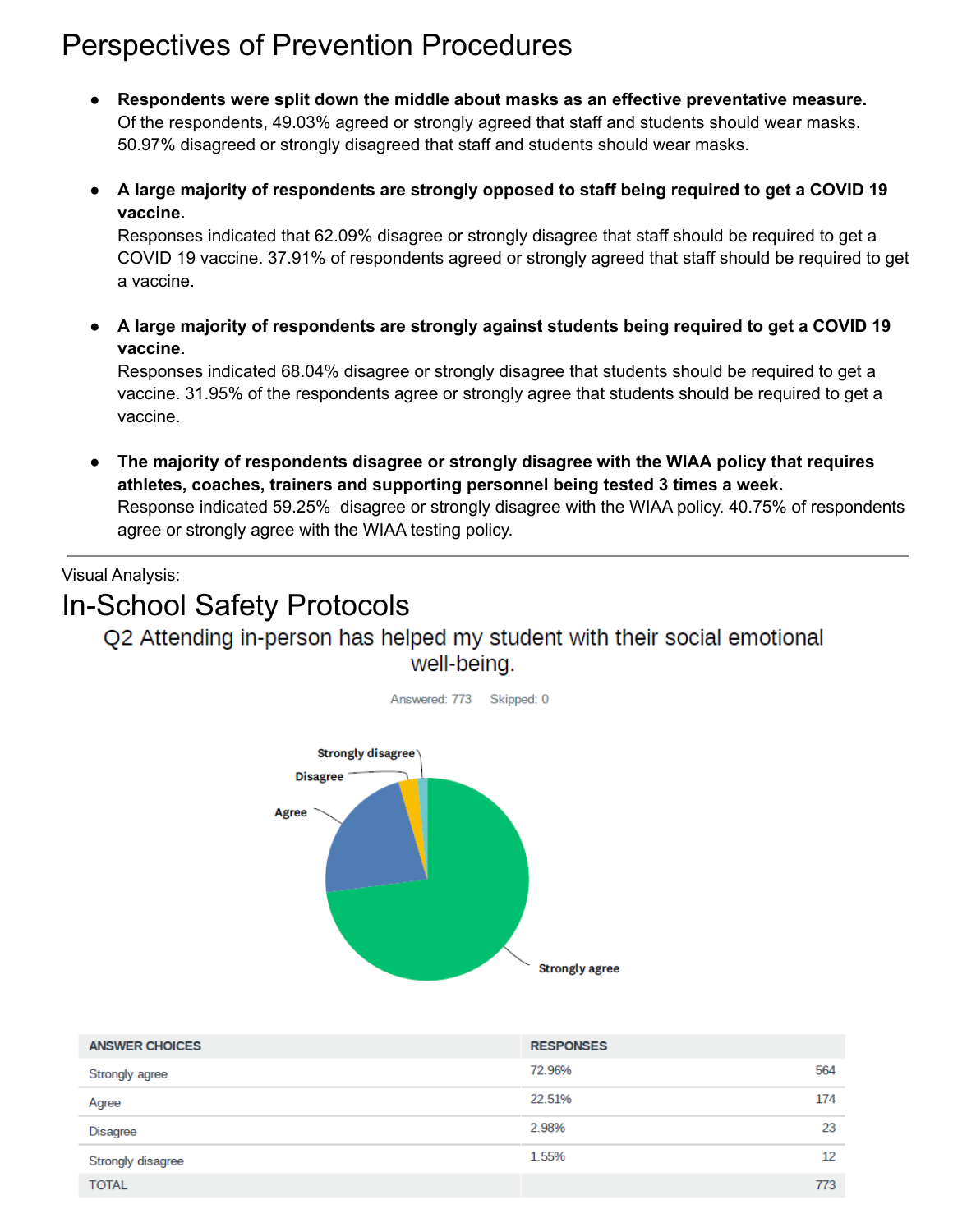## Q3 My student feels safe attending in person.

Answered: 773 Skipped: 0



| <b>ANSWER CHOICES</b> | <b>RESPONSES</b> |     |
|-----------------------|------------------|-----|
| Strongly agree        | 61.32%           | 474 |
| Agree                 | 26.65%           | 206 |
| <b>Disagree</b>       | 7.24%            | 56  |
| Strongly disagree     | 4.79%            | 37  |
| <b>TOTAL</b>          |                  | 773 |

### Q4 Adequate safety protocols are in place to help keep students safe from COVID-19.



| <b>ANSWER CHOICES</b> | <b>RESPONSES</b> |     |
|-----------------------|------------------|-----|
| Strongly agree        | 43.08%           | 333 |
| Agree                 | 36,48%           | 282 |
| <b>Disagree</b>       | 12.16%           | 94  |
| Strongly disagree     | 8.28%            | 64  |
| <b>TOTAL</b>          |                  | 773 |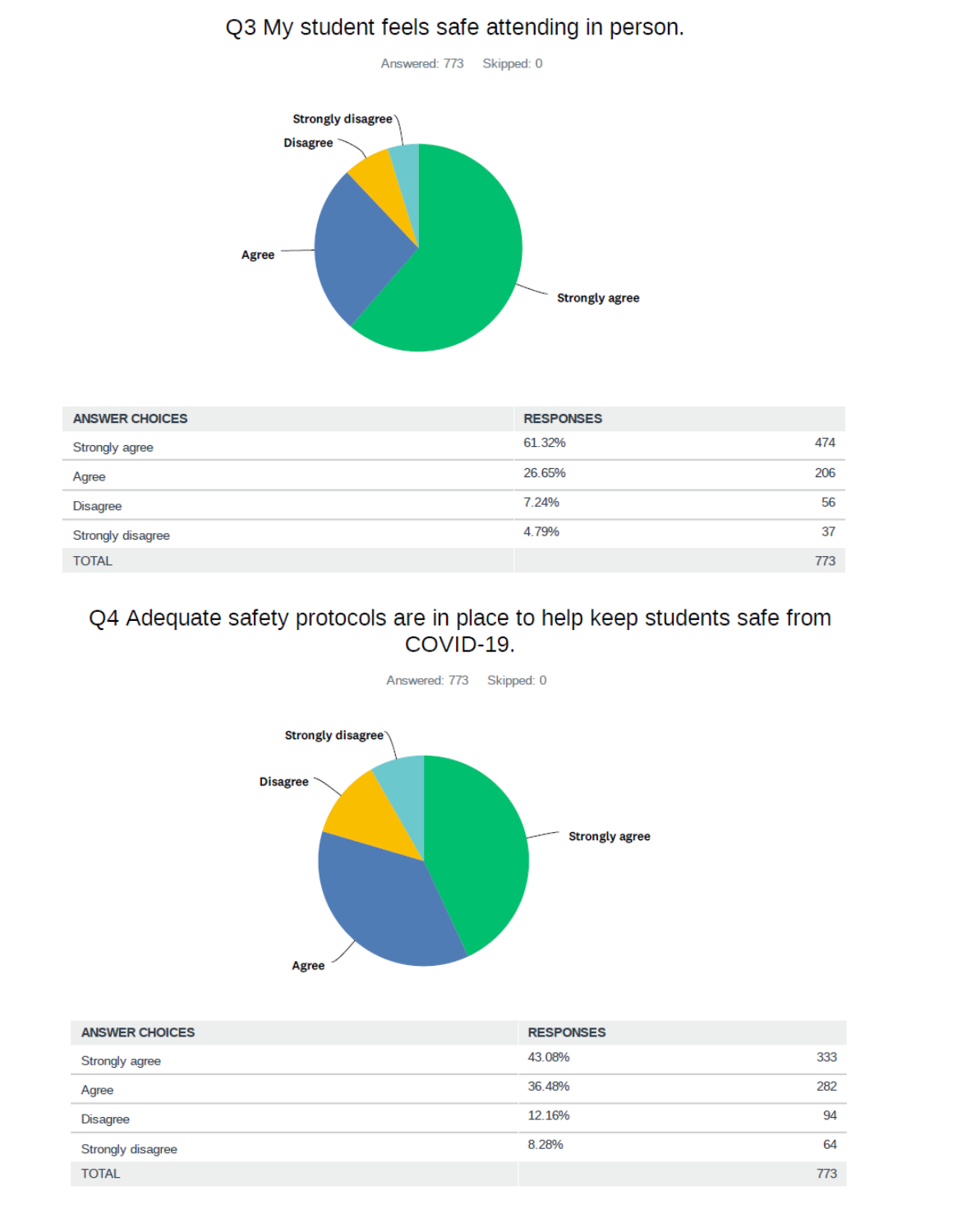### Q5 My school/district provides enough information about COVID-19 and reported cases.



| <b>ANSWER CHOICES</b> | <b>RESPONSES</b> |     |
|-----------------------|------------------|-----|
| Strongly agree        | 38.16%           | 295 |
| Agree                 | 37.39%           | 289 |
| <b>Disagree</b>       | 14.49%           | 112 |
| Strongly disagree     | 9.96%            | 77  |
| <b>TOTAL</b>          |                  | 773 |

Q6 When asked to self-isolate or quarantine, my family receives enough information about COVID-19 testing and a timeline to return to school.



| <b>ANSWER CHOICES</b> | <b>RESPONSES</b> |     |
|-----------------------|------------------|-----|
| Strongly agree        | 34.54%           | 267 |
| Agree                 | 50.32%           | 389 |
| <b>Disagree</b>       | 9.96%            | 77  |
| Strongly disagree     | 5.17%            | 40  |
| <b>TOTAL</b>          |                  | 773 |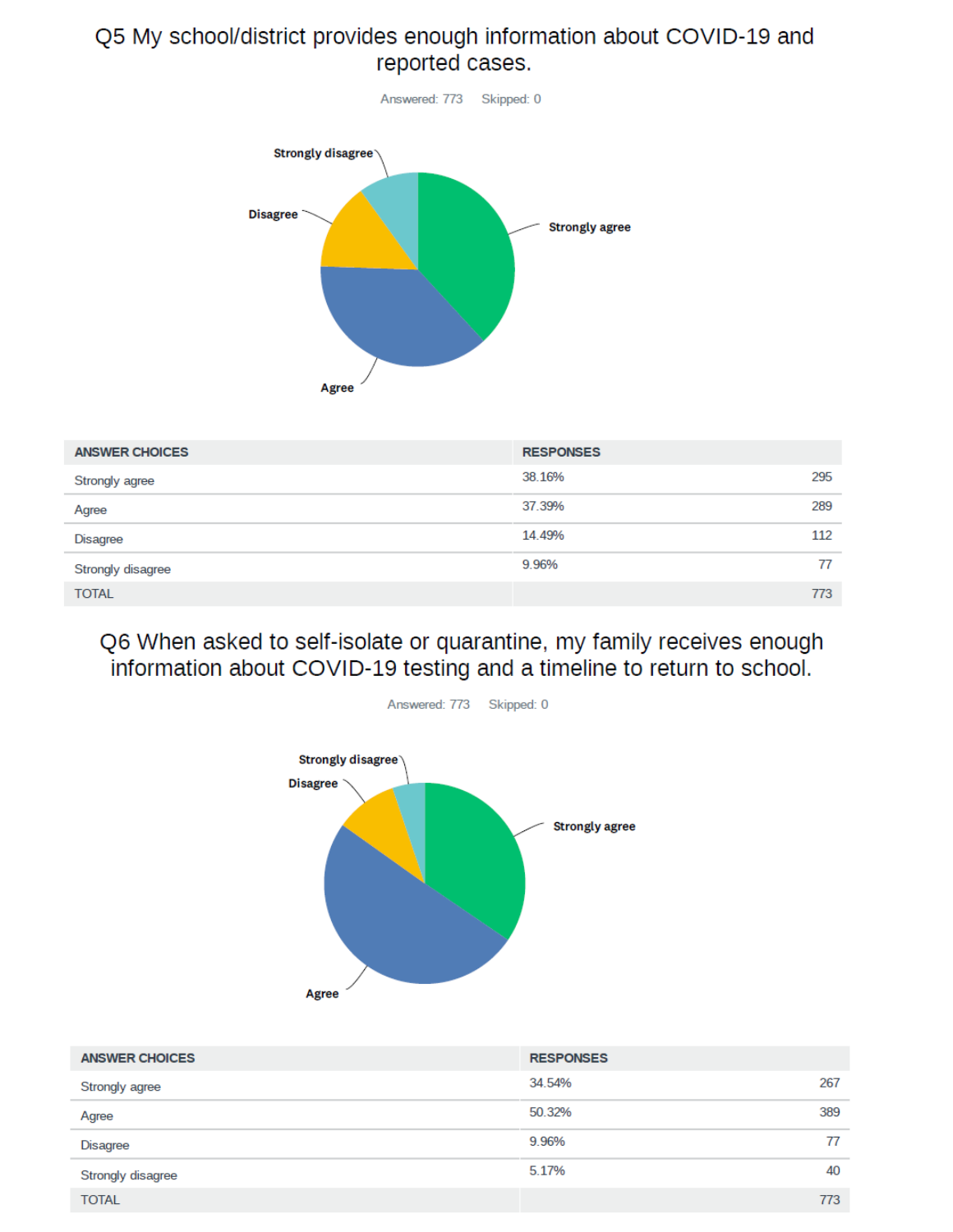### Q7 Students and staff should wear masks in school to prevent the spread of COVID-19.



| <b>ANSWER CHOICES</b> | <b>RESPONSES</b> |     |
|-----------------------|------------------|-----|
| Strongly agree        | 34.54%           | 267 |
| Agree                 | 14.49%           | 112 |
| <b>Disagree</b>       | 17.08%           | 132 |
| Strongly disagree     | 33.89%           | 262 |
| <b>TOTAL</b>          |                  | 773 |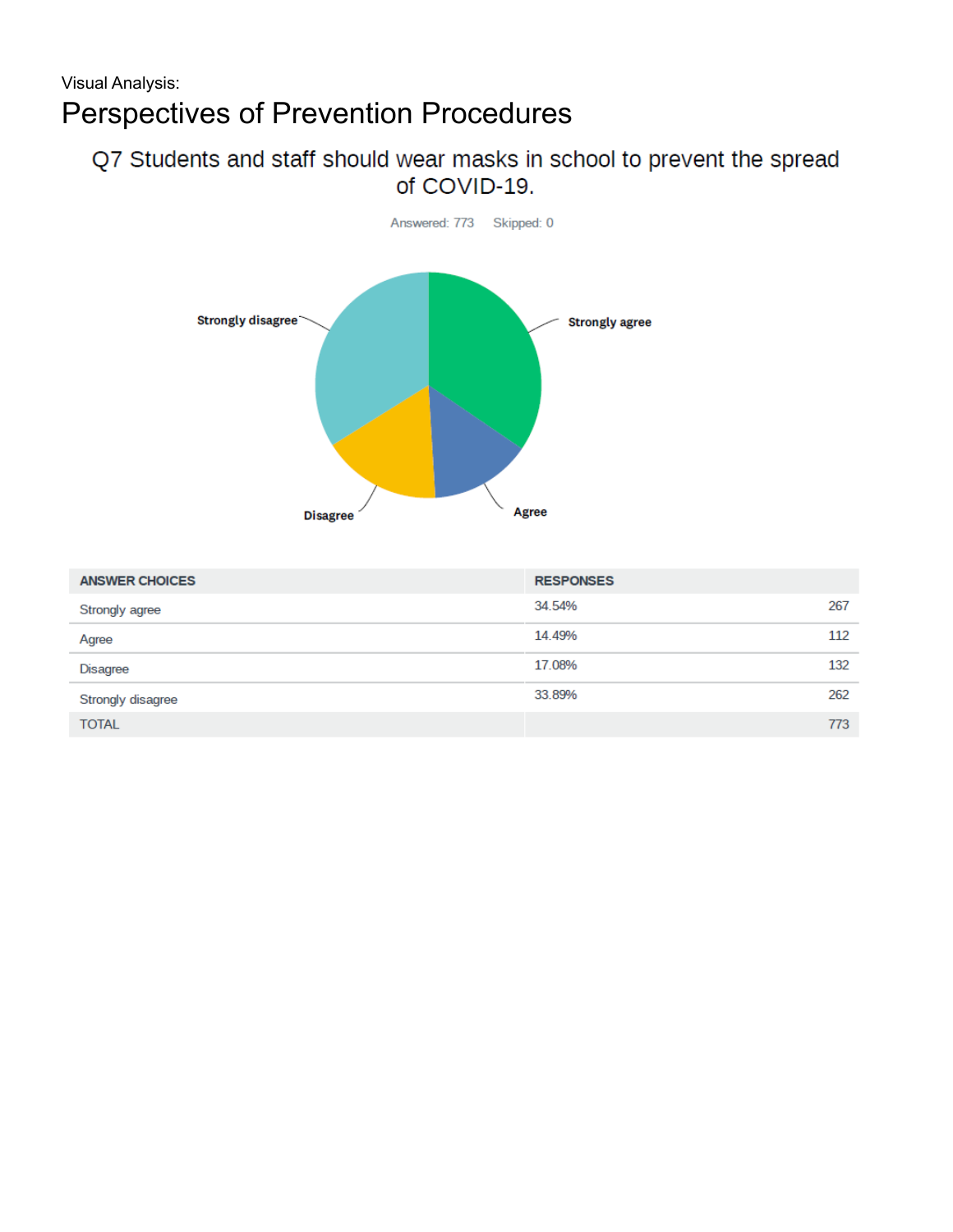## Q8 All eligible staff should be required to get the COVID-19 vaccine or receive an exemption.



| <b>ANSWER CHOICES</b> | <b>RESPONSES</b> |     |
|-----------------------|------------------|-----|
| Strongly agree        | 28.85%           | 223 |
| Agree                 | 9.06%            | 70  |
| <b>Disagree</b>       | 13.32%           | 103 |
| Strongly disagree     | 48.77%           | 377 |
| <b>TOTAL</b>          |                  | 773 |

### Q9 All eligible students should be required to get the COVID-19 vaccine or receive an exemption.



| <b>ANSWER CHOICES</b> | <b>RESPONSES</b> |     |
|-----------------------|------------------|-----|
| Strongly agree        | 21.47%           | 166 |
| Agree                 | 10.48%           | 81  |
| <b>Disagree</b>       | 9.70%            | 75  |
| Strongly disagree     | 58.34%           | 451 |
| <b>TOTAL</b>          |                  | 773 |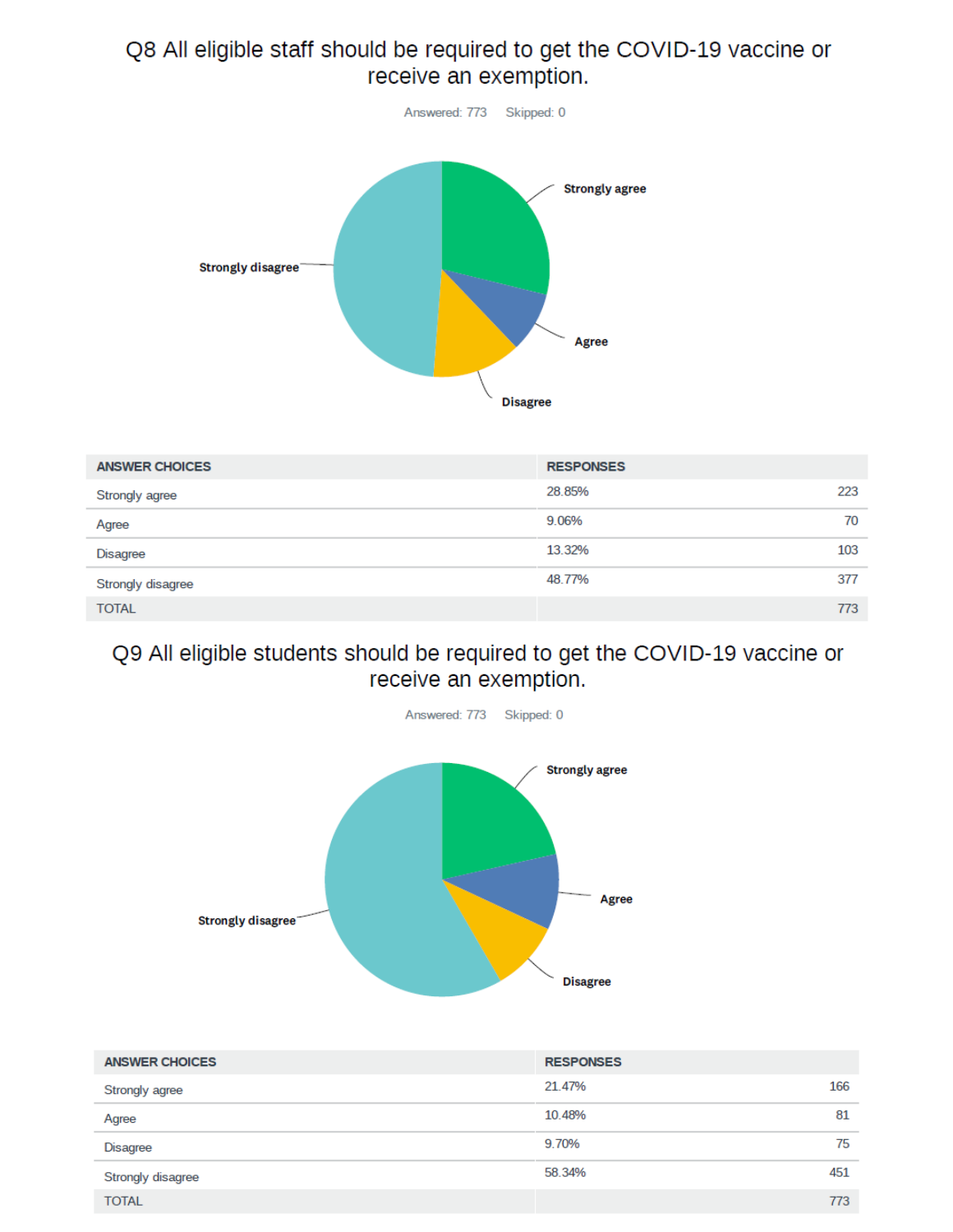Q10 I support the new WIAA policy that states all athletes, coaches, trainers and supporting personnel, regardless of vaccination status must test 3 times weekly. One test no sooner than the day before the event.



| <b>ANSWER CHOICES</b> | <b>RESPONSES</b> |     |
|-----------------------|------------------|-----|
| Strongly agree        | 24.45%           | 189 |
| Agree                 | 16.30%           | 126 |
| <b>Disagree</b>       | 18.11%           | 140 |
| Strongly disagree     | 41.14%           | 318 |
| <b>TOTAL</b>          |                  | 773 |

## Additional Feedback

Respondents were provided with an optional comment box to provide additional feedback to either elaborate on topics addressed in the survey or to comment on items not addressed in the survey.

- Each bullet represents the feedback from a single respondent.
- Respondents were not limited to the length of their response to the comment box so some responses are longer than others.
- Comments containing personal attacks and/or language inappropriate for children under the age of 18 have been stricken from the results or redacted.
- 322 respondents provided an additional comment, 451 skipped this section.

The responses below have not been edited in any way from what respondents entered.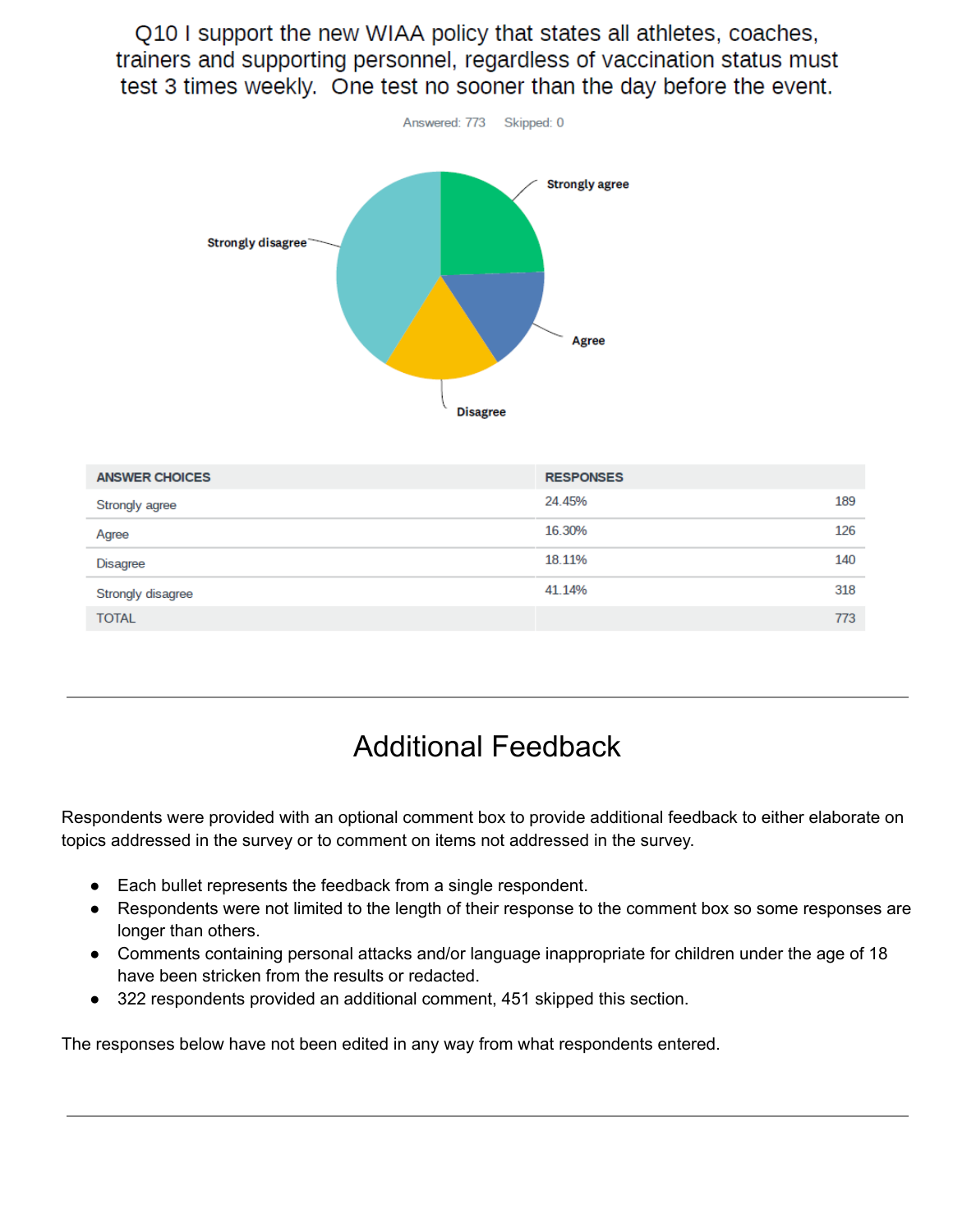## Q11 Additional Comments or Feedback

Answered: 322 Skipped: 451

| #  | <b>RESPONSES</b>                                                                                                                                                                                                                                                                                                                                                                                                                                                                                                                                                                                                                                                                                                                                                                                                                                                                                                                                                                                                                                                                                                                                                                                                                                                                                                                                                                                                                                                                                                                                                                                                                                                                                                                         | <b>DATE</b>        |
|----|------------------------------------------------------------------------------------------------------------------------------------------------------------------------------------------------------------------------------------------------------------------------------------------------------------------------------------------------------------------------------------------------------------------------------------------------------------------------------------------------------------------------------------------------------------------------------------------------------------------------------------------------------------------------------------------------------------------------------------------------------------------------------------------------------------------------------------------------------------------------------------------------------------------------------------------------------------------------------------------------------------------------------------------------------------------------------------------------------------------------------------------------------------------------------------------------------------------------------------------------------------------------------------------------------------------------------------------------------------------------------------------------------------------------------------------------------------------------------------------------------------------------------------------------------------------------------------------------------------------------------------------------------------------------------------------------------------------------------------------|--------------------|
| 1  | I feel like the elementary and middle schools do a pretty good job of following safety protocols.<br>However, the observations my high schooler share makes me worry. I've considered pulling<br>him out of in-person several times because of the lack of adherence to covid safety protocols<br>at the high school.                                                                                                                                                                                                                                                                                                                                                                                                                                                                                                                                                                                                                                                                                                                                                                                                                                                                                                                                                                                                                                                                                                                                                                                                                                                                                                                                                                                                                    | 1/19/2022 10:36 PM |
| 2  | Mask mandates should not be as strict and wearing them should be optional for students and<br>staff.                                                                                                                                                                                                                                                                                                                                                                                                                                                                                                                                                                                                                                                                                                                                                                                                                                                                                                                                                                                                                                                                                                                                                                                                                                                                                                                                                                                                                                                                                                                                                                                                                                     | 1/19/2022 8:42 PM  |
| 3  | Masks do not stop the spread of COVID-19                                                                                                                                                                                                                                                                                                                                                                                                                                                                                                                                                                                                                                                                                                                                                                                                                                                                                                                                                                                                                                                                                                                                                                                                                                                                                                                                                                                                                                                                                                                                                                                                                                                                                                 | 1/19/2022 7:59 PM  |
| 4  | I am tired of my children being treated like they are bad kids, by being literally being yelled at<br>and given lunch detention, because their mask falls below the nose. There are many teachers<br>that don't abide by the same rules and some that will actually take their mask down to tell the<br>kids to pull up their mask up. My kids are not bad kids, they just want to breathe.                                                                                                                                                                                                                                                                                                                                                                                                                                                                                                                                                                                                                                                                                                                                                                                                                                                                                                                                                                                                                                                                                                                                                                                                                                                                                                                                              | 1/19/2022 4:47 PM  |
| 5  | Parents will pull their kids out from the district if vaccines are required. Just imagine the<br>amount of lo\$\$ the district will face - no kids = no federal funding = job loss. Stand with the<br>parents & behind our kids!                                                                                                                                                                                                                                                                                                                                                                                                                                                                                                                                                                                                                                                                                                                                                                                                                                                                                                                                                                                                                                                                                                                                                                                                                                                                                                                                                                                                                                                                                                         | 1/19/2022 1:31 PM  |
| 6  | The district dashboard is woefully inaccurate. My child feels safe at school, only because she<br>is vaccinated and boosted. Unfortunately, masks worn correctly has decrested as the year has<br>progressed.                                                                                                                                                                                                                                                                                                                                                                                                                                                                                                                                                                                                                                                                                                                                                                                                                                                                                                                                                                                                                                                                                                                                                                                                                                                                                                                                                                                                                                                                                                                            | 1/19/2022 11:39 AM |
| 7  | Testing for sports should not have to be with a PCR test, the results of which can take days to<br>come back. They should be able to test with rapid, at-home tests. It would be most helpful if<br>those were provided to families by the district. PLEASE HELP with getting the before and after<br>school childcares on board with the preventive measures and quarantine/isolation guidelines<br>that you as a district have been taking! For whatever reason, they (The Country Playhouse in<br>particular) have had to close numerous times when you (Kibler Elementary in particular) have<br>not. Their guidelines supposedly state that close exposure is within 6 feet still, while yours is<br>within 3 feet. To have these be considered as close exposures regardless of whether or not<br>they were wearing a mask and regardless of vaccination status just sends the message that<br>masks and vaccines don't work. If everyone needs to be provided with a hospital-grade<br>procedure mask vs a cloth one, please do so! We as hospital employees are not considered<br>exposed unless we have not had a mask on, and it was for more than 15 cumulative minutes.<br>Whatever the schools have been doing to spread the kids out has worked beautifully and really<br>needs to be done in the childcares as well. This is extremely detrimental, especially to lone<br>parents who have to work full time outside of the home taking care of sick people as an RN.<br>Please point me in the direction of whomever else I need to speak with about this to change it.<br>Thank you SO much for all you have done and continue to do to keep students in actual,<br>physical, in-person attendance! Life must go on! <3 | 1/19/2022 8:57 AM  |
| 8  | 1. I have 3 kids who may feel differently about safety-so this survey presented issues. 2. As<br>for safety: student one- does not feel safe using the boy bathrooms at the high school. I never<br>see the violence and bullying that has happened addressed by school officials. I would like to<br>know what is being done about that! Student 2 does feels "safe enough" but mentions the kids<br>in cowboy boots who continually don't wear masks and disrespect the teachers. I feel horrible<br>for the staff- hard position. Student 3: middle schooler never feels unsafe. 3. I received<br>different information from the high school and the middle school in regards to quarantine times<br>for my kids. I find that weird. I know that CDC keeps changing their mind- perhaps the district<br>should just adopt their own policy and stick with that. 4. My middle schooler is not doing<br>basketball because of the testing requirement for unvaccinated kids. If Covid vaccine is<br>required for school, my three kids will unenroll and will not return.                                                                                                                                                                                                                                                                                                                                                                                                                                                                                                                                                                                                                                                               | 1/18/2022 8:16 PM  |
| 9  | Mask choice. No discrimination regarding vax status.                                                                                                                                                                                                                                                                                                                                                                                                                                                                                                                                                                                                                                                                                                                                                                                                                                                                                                                                                                                                                                                                                                                                                                                                                                                                                                                                                                                                                                                                                                                                                                                                                                                                                     | 1/18/2022 6:52 PM  |
| 10 | I am neutral on a few of these questions, but that wasn't an option.                                                                                                                                                                                                                                                                                                                                                                                                                                                                                                                                                                                                                                                                                                                                                                                                                                                                                                                                                                                                                                                                                                                                                                                                                                                                                                                                                                                                                                                                                                                                                                                                                                                                     | 1/18/2022 6:50 PM  |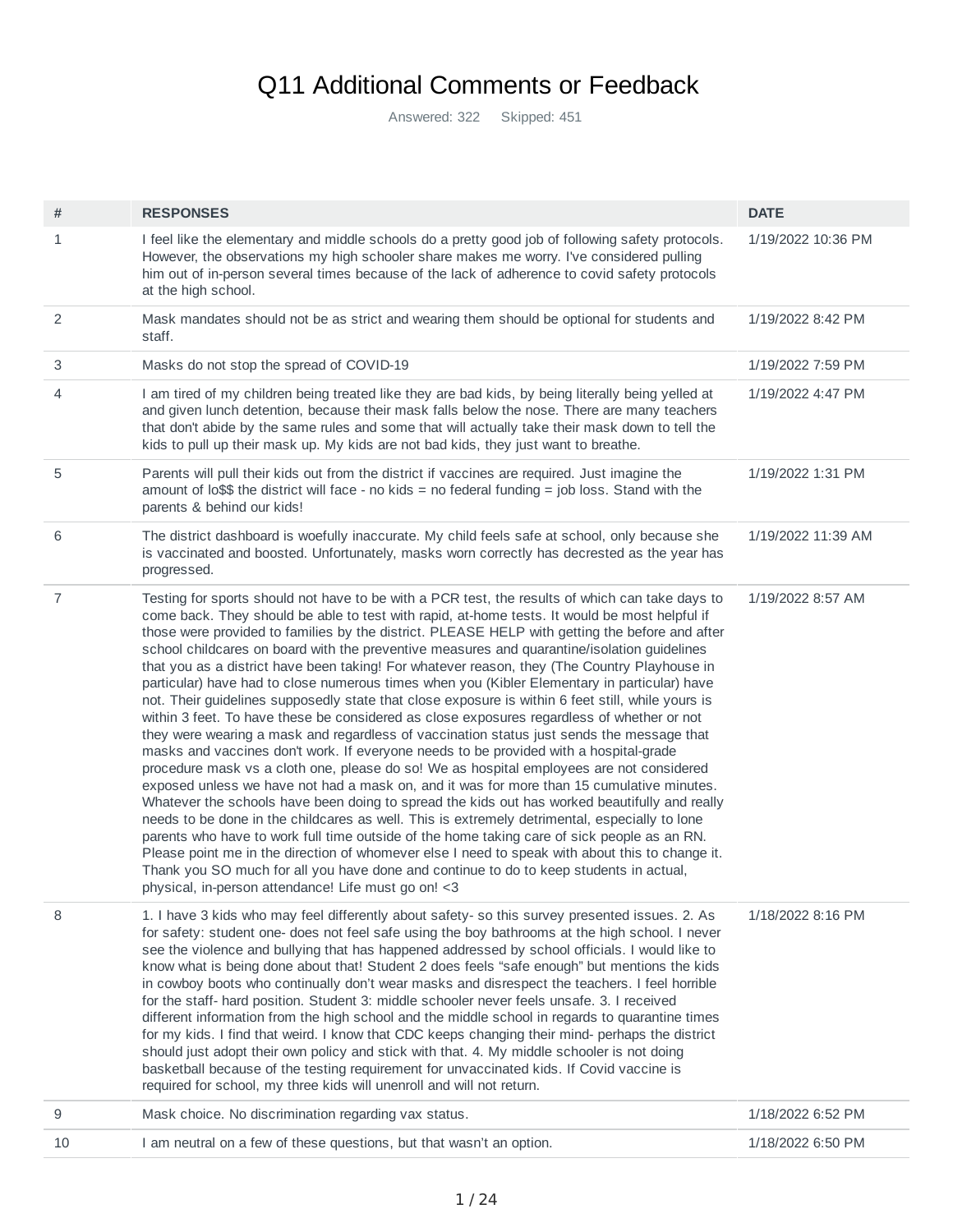| 11 | Let the kids be kids this is ridiculous!!!!!                                                                                                                                                                                                                                                                                                                                                                                                                                                                                                                                                                                                                                                                                                                                                                                                                                                                                                                                                                                                                                                                                                                                                                                                                                                                                                                                                                                                               | 1/18/2022 3:22 PM  |
|----|------------------------------------------------------------------------------------------------------------------------------------------------------------------------------------------------------------------------------------------------------------------------------------------------------------------------------------------------------------------------------------------------------------------------------------------------------------------------------------------------------------------------------------------------------------------------------------------------------------------------------------------------------------------------------------------------------------------------------------------------------------------------------------------------------------------------------------------------------------------------------------------------------------------------------------------------------------------------------------------------------------------------------------------------------------------------------------------------------------------------------------------------------------------------------------------------------------------------------------------------------------------------------------------------------------------------------------------------------------------------------------------------------------------------------------------------------------|--------------------|
| 12 | as this omicrom fizzles out and we wait a few weeks to see what's happening with the virus---<br>then I think we should not be requiring masks at school. And, not sure if you require masks at<br>recess or outside PE but I disagree with a mask for that at any time.                                                                                                                                                                                                                                                                                                                                                                                                                                                                                                                                                                                                                                                                                                                                                                                                                                                                                                                                                                                                                                                                                                                                                                                   | 1/18/2022 2:16 PM  |
| 13 | I just want to be done with this pandemic, our family has done literally everything we can to<br>avoid catching and spreading this virus and it's intensely demoralizing to witness the vast<br>majority of my community failing to understand the severity of the situation on a seemingly<br>fundamental level.                                                                                                                                                                                                                                                                                                                                                                                                                                                                                                                                                                                                                                                                                                                                                                                                                                                                                                                                                                                                                                                                                                                                          | 1/18/2022 1:44 PM  |
| 14 | Require vaccines.                                                                                                                                                                                                                                                                                                                                                                                                                                                                                                                                                                                                                                                                                                                                                                                                                                                                                                                                                                                                                                                                                                                                                                                                                                                                                                                                                                                                                                          | 1/18/2022 1:34 PM  |
| 15 | Enforce vaccines as a requirement to attend school for 5 and up just like all other vaccines.<br>You have the power to stop the absences and increase the test scores for our district.                                                                                                                                                                                                                                                                                                                                                                                                                                                                                                                                                                                                                                                                                                                                                                                                                                                                                                                                                                                                                                                                                                                                                                                                                                                                    | 1/18/2022 1:31 PM  |
| 16 | such a feeling that dawn there are no flu seasons only covid where is the flu season? our<br>children do not get enough fresh air that hurts a lot please remove the mask. thank you.                                                                                                                                                                                                                                                                                                                                                                                                                                                                                                                                                                                                                                                                                                                                                                                                                                                                                                                                                                                                                                                                                                                                                                                                                                                                      | 1/18/2022 12:48 PM |
| 17 | I hope the answers to this survey demonstrates our belief in medical and personal autonomy,<br>freedom, and equal rights for all. Students and staff.                                                                                                                                                                                                                                                                                                                                                                                                                                                                                                                                                                                                                                                                                                                                                                                                                                                                                                                                                                                                                                                                                                                                                                                                                                                                                                      | 1/18/2022 12:40 PM |
| 18 | Although masks are required at the HS, often students are not wearing them correctly. Either<br>they are below the nose or not on at all.                                                                                                                                                                                                                                                                                                                                                                                                                                                                                                                                                                                                                                                                                                                                                                                                                                                                                                                                                                                                                                                                                                                                                                                                                                                                                                                  | 1/18/2022 12:38 PM |
| 19 | 1) My middle schooler does not feel that safety measures are being enforced well at TMMS. 2)<br>The district's messaging around masking should be that we have an ethical responsibility and<br>civic duty to protect everyone in our community; that it's not just about how dangerous covid<br>may or may not be to each individual. Mostly what I hear is more along the lines of "it's not our<br>decision, it's an OSPI decision," which implies that the district does not think masks are<br>necessary. Our kids are absolute heroes for what they have endured these past 2 years. The<br>messaging that masks are unnecessary diminishes their contributions to the health of our<br>community as a whole.                                                                                                                                                                                                                                                                                                                                                                                                                                                                                                                                                                                                                                                                                                                                        | 1/18/2022 11:41 AM |
| 20 | Medical advice and interventions should not be part of our school system. This should be<br>solely between the parents and their personal doctors. Completely left up to the parents<br>choice. I believe in bodily sovereignty.                                                                                                                                                                                                                                                                                                                                                                                                                                                                                                                                                                                                                                                                                                                                                                                                                                                                                                                                                                                                                                                                                                                                                                                                                           | 1/18/2022 10:34 AM |
| 21 | Make sure exemptions are valid. I know many will run to get religious exemption when they are<br>not religious.                                                                                                                                                                                                                                                                                                                                                                                                                                                                                                                                                                                                                                                                                                                                                                                                                                                                                                                                                                                                                                                                                                                                                                                                                                                                                                                                            | 1/18/2022 10:04 AM |
| 22 | The current policies and COVID practices are negligent and irresponsible. I am very<br>disappointed in the district for not having learning plans for students when they are<br>quarantined, not having a virtual option or considering what can be done should we need to<br>close schools due to high infection rates. I'm also totally shocked that the policies for COVID<br>exposures for one child at school doesn't apply to a sibling who is obviously in direct exposure<br>as well and then spreading it around the other classrooms. Do the people running our childrens<br>educations system not understand how to interpret CDC guidelines, policies or even just<br>science based evidence on the spread of droplet infections? Or are you all so worried about<br>what a bunch of uneducated conspiracy theorists are shouting around about that you can't<br>prioritize the health of the public? As a public institution you have responsibilities. Right now,<br>you are not being responsible.                                                                                                                                                                                                                                                                                                                                                                                                                                          | 1/18/2022 9:46 AM  |
| 23 | We understand that this has been an extremely difficult time for the Enumclaw Staff and the<br>Families in Enumclaw. We are thankful for our Westwood staff who has gone above and<br>beyond in safety measures and caring for our children. We appreciate the Enumclaw school<br>district who has gone through some very difficult times to help keep our schools open and<br>safe. Our family strongly feels it is unfair to mandate vaccination for the Staff and Students.<br>We support both sides, people who choose to get vaccinated and people who choose not to.<br>However, we do not support the state mandating any medical decisions for any of us. The hard<br>part is that this has become so divided when it really shouldn't be. As of right now we all know<br>that vaccinated people are still getting covid. The vaccine is not a cure, it does not guarantee<br>you will not get covid or pass covid to other people. With that being said If you choose to<br>mandate vaccination for the Staff or the Students, we will pull our kids from the district and<br>officially move on from public school. As hard as it will be because we love the school<br>community in Enumclaw, we just cannot get on board with mandating anyone to get a vaccine<br>that is not 100% effective. As far as masks go, we will not send our kids to school if you<br>choose to make those who are unvaccinated wear masks. Somehow, we are back to | 1/18/2022 7:50 AM  |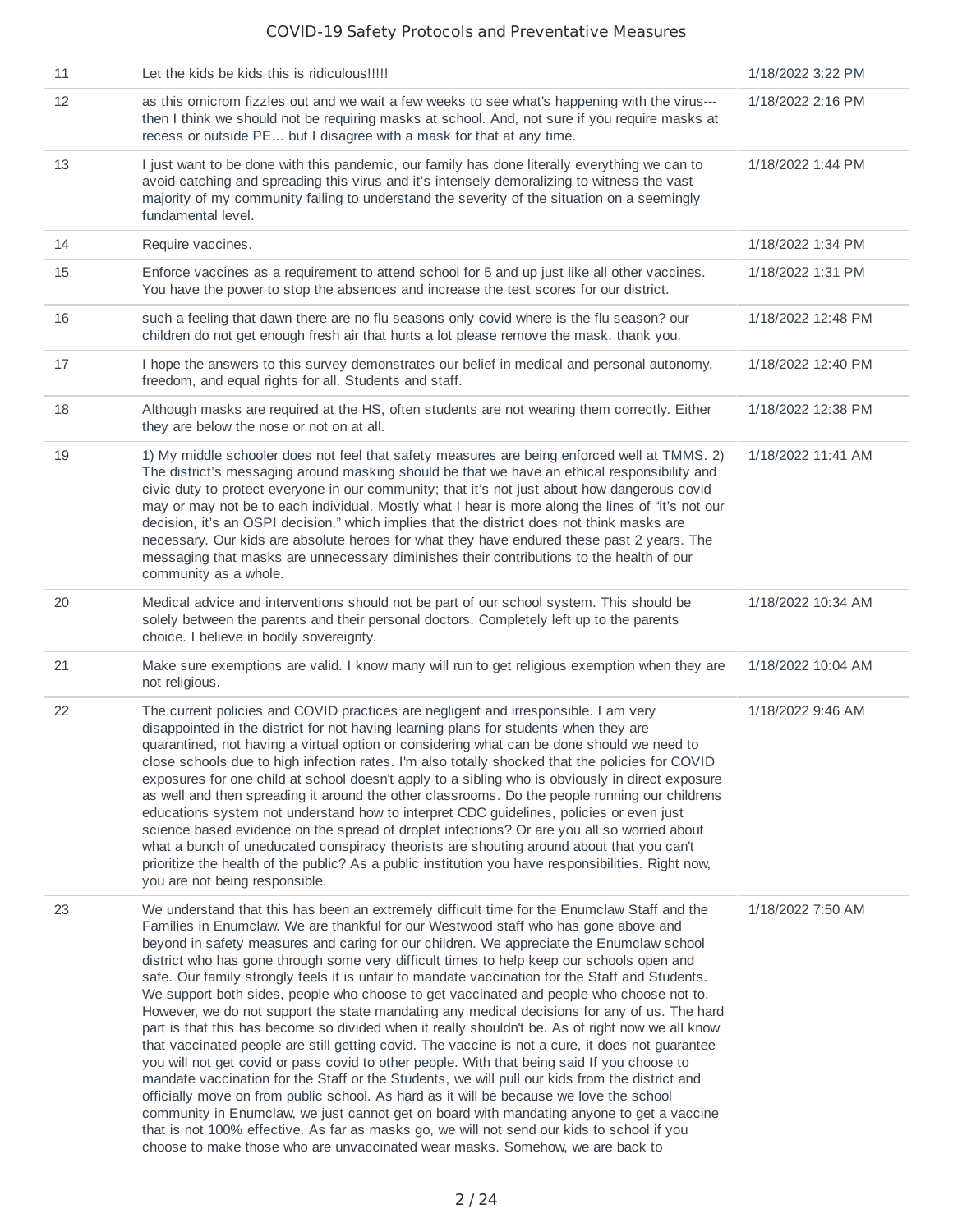|    | discrimination. My family of 4 have been very cautious these last couple years and have not<br>had covid at this point. We are not vaccinated but have been safe with our decisions on what<br>we do and how we live. It has been very had to not be able to volunteer at my kids' school. I<br>have volunteered for the last 6 years. It is even harder to hear and see that the volunteers I<br>know are able to volunteer because they are vaccinated. I know 3 of the volunteers just had<br>covid. Where I am not vaccinated and still have not had covid. That is full on discrimination<br>and very disappointing. I am a responsible clean person who washes and sanitizes all day, yet<br>I am not able to be at my child's school any longer. I hope you guys are reconsidering your<br>rules. We are not anti-vaccine; we have just had a lot of medical issues in our house the last 5<br>years and are very careful on our medical decisions. I'd like to add in that White River allows<br>unvaccinated parents to still volunteer. And to be clear not all unvaccinated people think the<br>same. We very much believe in covid but choose to take our own safety measures. I really<br>hope this survey can help you guys keep your students in this town.                                                                                                                                                                                                                                                                                                                                                                                                                                                                                                                                                                                                                                                                                                                                                                                                                                    |                    |
|----|---------------------------------------------------------------------------------------------------------------------------------------------------------------------------------------------------------------------------------------------------------------------------------------------------------------------------------------------------------------------------------------------------------------------------------------------------------------------------------------------------------------------------------------------------------------------------------------------------------------------------------------------------------------------------------------------------------------------------------------------------------------------------------------------------------------------------------------------------------------------------------------------------------------------------------------------------------------------------------------------------------------------------------------------------------------------------------------------------------------------------------------------------------------------------------------------------------------------------------------------------------------------------------------------------------------------------------------------------------------------------------------------------------------------------------------------------------------------------------------------------------------------------------------------------------------------------------------------------------------------------------------------------------------------------------------------------------------------------------------------------------------------------------------------------------------------------------------------------------------------------------------------------------------------------------------------------------------------------------------------------------------------------------------------------------------------------------------------------------------|--------------------|
| 24 | I don't agree or disagree with the masks required in school, or the testing of athletes and staff.<br>If it is what is required to keep our children in school and able to fully participate in classrooms<br>and sports, then I support it.                                                                                                                                                                                                                                                                                                                                                                                                                                                                                                                                                                                                                                                                                                                                                                                                                                                                                                                                                                                                                                                                                                                                                                                                                                                                                                                                                                                                                                                                                                                                                                                                                                                                                                                                                                                                                                                                  | 1/18/2022 5:24 AM  |
| 25 | This was a fairly poorly written survey, with some questions pigeonholing us into expressing<br>support for safety measures whether we agree with them or not (see question 4 for example).<br>There needs to be a neither agree/nor disagree option on many of these questions with the way<br>they are presented. Thank you for at least getting our feedback even though it's more than a<br>year too late On a side note: Time to move on!! It's been two years!! Not one kid has died<br>or been seriously hospitalized here. However, many are suffering mental and emotional<br>devastation. Those risks outweigh any Covid risks at this point . It's time to admit that and let<br>families choose for themselves. The science shows at this point that there is no reason to<br>continue to disrupt all our lives for those who choose to not get vaccinations or wear masks.<br>Let's get back to focusing on EDUCATION!!!!!!!!                                                                                                                                                                                                                                                                                                                                                                                                                                                                                                                                                                                                                                                                                                                                                                                                                                                                                                                                                                                                                                                                                                                                                                    | 1/17/2022 10:57 PM |
| 26 | If Forced vax on kids, we're pulling them out of public school.                                                                                                                                                                                                                                                                                                                                                                                                                                                                                                                                                                                                                                                                                                                                                                                                                                                                                                                                                                                                                                                                                                                                                                                                                                                                                                                                                                                                                                                                                                                                                                                                                                                                                                                                                                                                                                                                                                                                                                                                                                               | 1/17/2022 9:28 PM  |
| 27 | I believe masks and the vaccine should be optional, also athletes needing 3 tests should be<br>taken to 1 test if absolutely necessary.                                                                                                                                                                                                                                                                                                                                                                                                                                                                                                                                                                                                                                                                                                                                                                                                                                                                                                                                                                                                                                                                                                                                                                                                                                                                                                                                                                                                                                                                                                                                                                                                                                                                                                                                                                                                                                                                                                                                                                       | 1/17/2022 6:46 PM  |
| 28 | I trust in the science, and the science shows children do not have the strong affects of illness<br>from COVID. I'm not a anti-vaccination individual. I believe, vaccinations should be a personal<br>decision and not something forced upon us - especially children. All the decisions our<br>government has made towards our children and their education, have done nothing but one<br>thing and that is, it has hurt their ability to receive a good education. I say, shame on Gov.<br>Inslee for what he has willingly done to our youth and our economy.                                                                                                                                                                                                                                                                                                                                                                                                                                                                                                                                                                                                                                                                                                                                                                                                                                                                                                                                                                                                                                                                                                                                                                                                                                                                                                                                                                                                                                                                                                                                             | 1/17/2022 6:44 PM  |
| 29 | Myself, my husband, and our two daughters are vaccinated. However, we do not and will not<br>support any form of COVID-19 vaccine mandate. These vaccines do not prevent symptomatic<br>illness and they are still only available under the EUA, which means they are illegal to mandate<br>per the CDC, FDA, and federal government. The only vaccine close to FDA approval is<br>Comirnity, which is under a contingent approval agreement. These contingencies have not<br>been met. Furthermore, Comirnity is not available in the United States and is not slated to be<br>so until at least 2023. The standard vaccinations required to attend school were researched for<br>a minimum for 12 years and it is much easier to garner a medical, religious, or philosophical<br>exemption for the historically required vaccinations. I disagree with asymptomatic testing of<br>any person, because the WHO, FDA, and CDC all claim that testing of asymptomatic people is<br>unreliable and unwarranted and they do not support such testing. Furthermore, current research<br>shows that a positive test result of an asymptomatic person has a 90-97% false positive rate. I<br>disagree with the current mask mandates, because they are ineffective in stopping the spread<br>of Omicron. States with mask mandates do NOT, on average, have lower COVID-19 rates than<br>states without mask mandates. Masks also impede social interaction, which has contributed to<br>higher suicide rates. I strongly disagree with the school district, county, and state being<br>involved in and/or mandating any personal health decisions. Furthermore, I disagree with the<br>district, county, and state having knowledge of anyone's personal health history. In summary, it<br>is NOT the responsibility of the school district, county, or state to protect its employees,<br>volunteers, nor students from medical illness. Instead, it is the parents' and individual's<br>responsibility to do a familial/personal risk assessment and to then take the precautions they<br>decide are important. | 1/17/2022 5:34 PM  |
| 30 | I wish the mask policy was better enforced, because my student's daily complaint is that kids<br>are not wearing their masks or wearing them improperly. Also, seeing as how the Enumclaw                                                                                                                                                                                                                                                                                                                                                                                                                                                                                                                                                                                                                                                                                                                                                                                                                                                                                                                                                                                                                                                                                                                                                                                                                                                                                                                                                                                                                                                                                                                                                                                                                                                                                                                                                                                                                                                                                                                     | 1/17/2022 3:00 PM  |

school district ranks near the bottom of list in terms of employee vaccination rates, with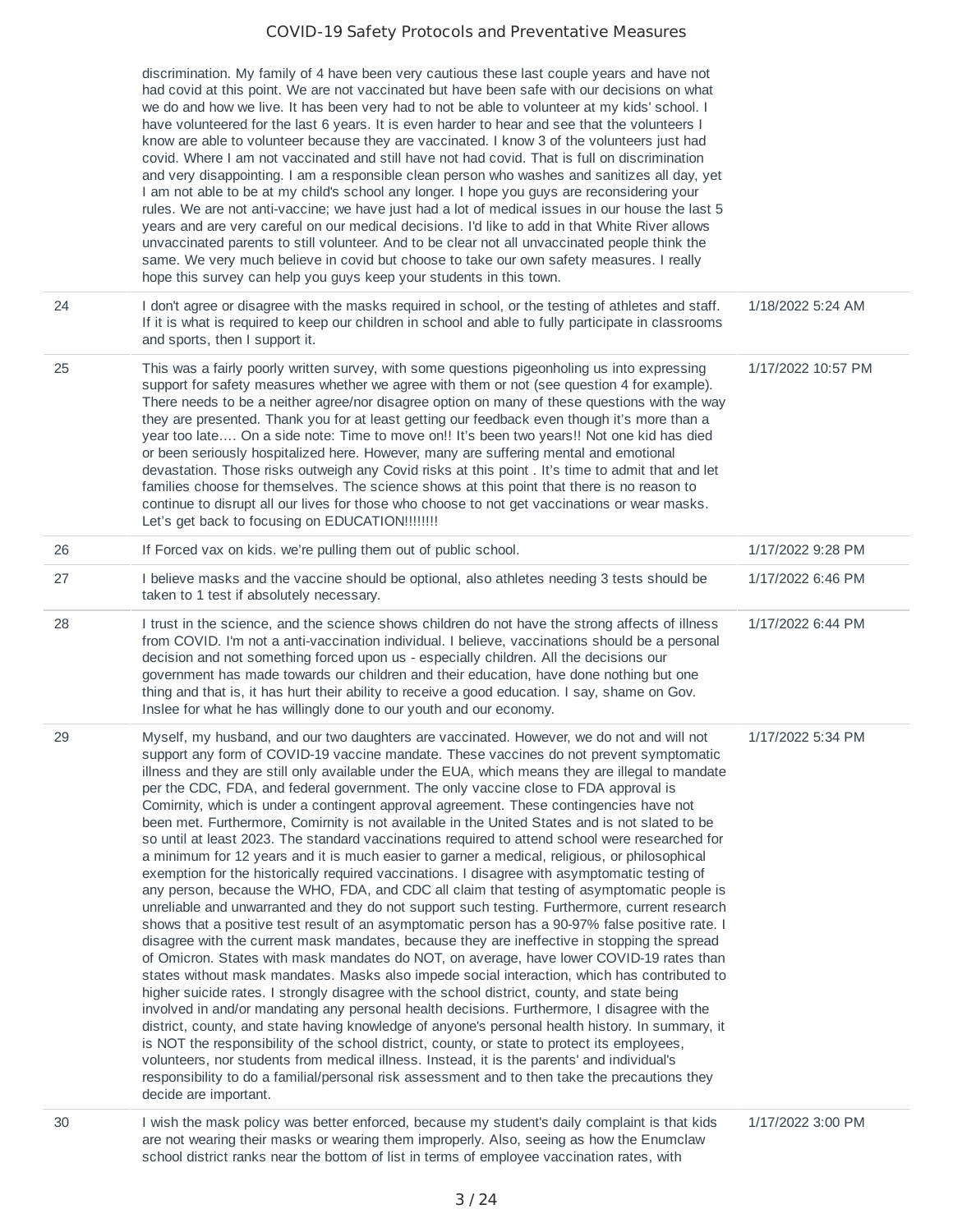almost a quarter of its employees given exemptions (insane!). It would be incredibly helpful to know if my student's teachers, bus drivers, etc are not vaccinated so I can make a better decision as to whether I feel comfortable with my student attending any specific class.

| 31 | When they mandate the vaccine for students I will be un-enrolling mine from the Enumclaw<br>School District. It is too dangerous of a vaccine to give to kids.                                                                                                                                                                                                                                                                                                                                                                                                                                                                                                                                                                                                                                                                                                                                                                                                                                                                                                                                                                                                                                                                                                                                                                        | 1/17/2022 2:41 PM  |
|----|---------------------------------------------------------------------------------------------------------------------------------------------------------------------------------------------------------------------------------------------------------------------------------------------------------------------------------------------------------------------------------------------------------------------------------------------------------------------------------------------------------------------------------------------------------------------------------------------------------------------------------------------------------------------------------------------------------------------------------------------------------------------------------------------------------------------------------------------------------------------------------------------------------------------------------------------------------------------------------------------------------------------------------------------------------------------------------------------------------------------------------------------------------------------------------------------------------------------------------------------------------------------------------------------------------------------------------------|--------------------|
| 32 | My children will never get the vaccine.                                                                                                                                                                                                                                                                                                                                                                                                                                                                                                                                                                                                                                                                                                                                                                                                                                                                                                                                                                                                                                                                                                                                                                                                                                                                                               | 1/17/2022 1:46 PM  |
| 33 | My children get verbally abused by teachers almost every day regarding masks.<br>is absolutely horrendous and has no business being around children.<br>have both made my daughter cry regularly from their verbal<br>abuse and we have had just about enough. If these people are too scared to be around others,<br>then they should retire and stay home. Your schools constantly denounce "bullying", but the<br>teachers are the ones who are most guilty of it and your "Be the I in Kind" campaign is an<br>absolute joke. We are really close to pulling our kids out of these government schools. Stand<br>up for our children. Unmask them, and stop abusing them. Please do the right thing. Covid is<br>going to be with us forever. Everyone who has had the "vaccines" and boosters are still getting<br>covid and spreading it because the vaccines don't work. Enough with all the nonsense !!!                                                                                                                                                                                                                                                                                                                                                                                                                       | 1/17/2022 1:26 PM  |
| 34 | Number 8 should be two questions! I strongly agree that staff should have the choice to be<br>vaccinated or not, therefore the exemption would not even apply! Same as for question 9!!! No<br>one should be forced to receive a vaccine that DOES NOT work!                                                                                                                                                                                                                                                                                                                                                                                                                                                                                                                                                                                                                                                                                                                                                                                                                                                                                                                                                                                                                                                                          | 1/17/2022 12:51 PM |
| 35 | I do NOT think the vaccine should be required for ANYONE- students or staff. I do not think<br>anyone should be treated differently or given opportunities based on vaccine status. I also do<br>not think students should be required to wear masks any longer.                                                                                                                                                                                                                                                                                                                                                                                                                                                                                                                                                                                                                                                                                                                                                                                                                                                                                                                                                                                                                                                                      | 1/17/2022 12:16 PM |
| 36 | Kids are at low risk. Let staff wear masks optional. Let kids learn freely without masks. If<br>vaccines for kids become required, we will be pulling our kids out of ESD. This has gone on<br>long enough and Washington state is extreme in their control.                                                                                                                                                                                                                                                                                                                                                                                                                                                                                                                                                                                                                                                                                                                                                                                                                                                                                                                                                                                                                                                                          | 1/17/2022 12:10 PM |
| 37 | The virus is changing, our policies need to be changing. Masks are no longer effective, and the<br>vaccine only protects a little bit from certain variants. Workers and children should NOT be<br>required to get the vaccine. However, I do think test should be required before events.                                                                                                                                                                                                                                                                                                                                                                                                                                                                                                                                                                                                                                                                                                                                                                                                                                                                                                                                                                                                                                            | 1/17/2022 12:07 PM |
| 38 | Masks need to be more strictly enforced at the High School. My child reports properly worn<br>mask usage has decreased, teachers aren't calling it out anymore, and there are no<br>consequences.                                                                                                                                                                                                                                                                                                                                                                                                                                                                                                                                                                                                                                                                                                                                                                                                                                                                                                                                                                                                                                                                                                                                     | 1/17/2022 11:05 AM |
| 39 | It's time to stand up to DOH and Inslee. All mitigation's have failed. Remote learning was a<br>failure, mental illness is up, relationships with the District are broken.                                                                                                                                                                                                                                                                                                                                                                                                                                                                                                                                                                                                                                                                                                                                                                                                                                                                                                                                                                                                                                                                                                                                                            | 1/17/2022 9:52 AM  |
| 40 | We love this district and know that the staff do their best for our children. Thank you for that!<br>I'm saddened that the future of my children learning with these amazing teachers is in jeopardy<br>because of differences in medical choices. We have complied with masks because children<br>NEED their peers. Also, at the end of the day, masks can be taken off. Forcing the injection of<br>something into the body is not acceptable for anyone. So, even though my kids do better<br>academically and socially being in school, we'd have to take a different route. The divisions in<br>families, schools, and communities due to this virus and vaccine are devastating. My hope is<br>that our schools and community can band together so our children can thrive.                                                                                                                                                                                                                                                                                                                                                                                                                                                                                                                                                     | 1/17/2022 9:49 AM  |
| 41 | Covid is all we hear about from the school. I would like to hear more about how our students<br>are performing, what we are doing to get them academically caught up, and making sure they<br>feel accepted and supported. We understand that it's a difficult time with Covid but we still<br>know that the other issues from focusing solely on "covid safety" are becoming bigger<br>problems. The protocols are over the top in Washington to protect the children - we are<br>forgetting there are risks in every day life that we all take every hour. The children are at such<br>a low risk still but they are mentally unstable and their happiness has been put on the back-<br>burner. I understand some students are higher risk but I hope the proper protection for them<br>has been taken. Now, the real data shows N95s are the only working masks and this seems<br>over the top and really hard to make happen. Making a vaccine mandatory that is more of a<br>shot that can make something already low risk possibly better will not help with the situation<br>here in the school district. It will make things worse. Most parents aren't on board for that<br>yet maybe after we know more about it from time and testing. Please fight against making it<br>mandatory. We need to have our freedom of choice. | 1/17/2022 9:20 AM  |

42 These are just kids... please let them be kids and attend in-person school. This pandemic has 1/17/2022 9:08 AM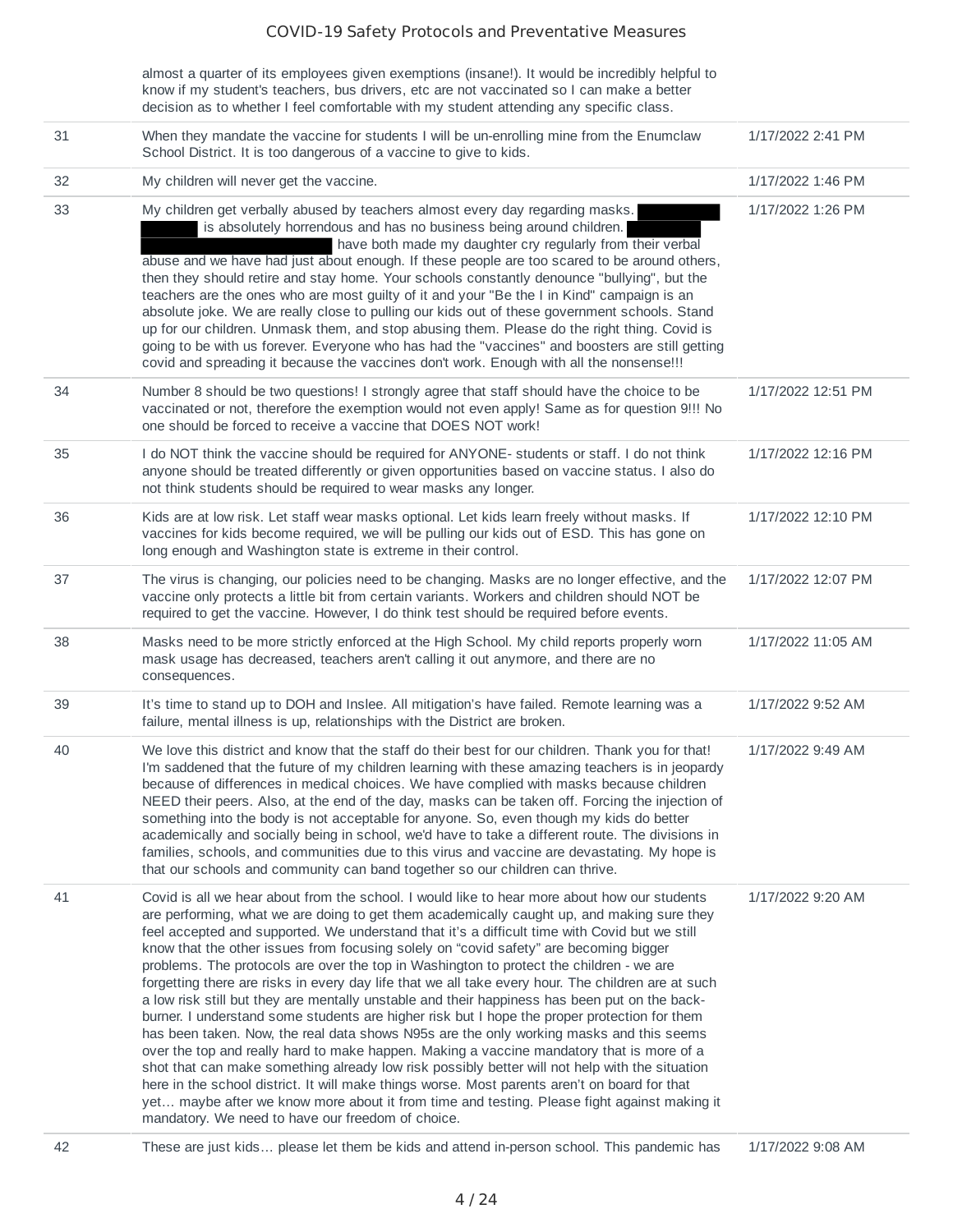taken enough years of their childhood. And we should not be forced to make a medical choice for them in order for them to attend school.

| 43 | The wording of this survey is tricky. For example question 4 asks is adequate safety protocols<br>are in place to keep kids safe from covid 19. I disagree that wearing masks is keeping the kids<br>safe but if I say disagree then it could appear that I don't think my children are safe. I think my<br>children are safe without masks. Also questions 8 and 9 talk about kids and staff should be<br>required to get the vaccine or an exemption. What other options are you giving us with the<br>wording of that question? I completely disagree that anyone should be required to get the covid<br>19 vaccine. It should be everyone's choice with it being so new and it's proving that people are<br>continuing to get covid, vaccinated or not. As well as children, thankfully, aren't effected by<br>covid 19 to the degree that adults are and have been fine if they get covid with an extremely<br>small exception. As well as, what's the difference between those that are vaccinated that don't<br>need to quarantine with an exposure or if you've already had covid? It's spreading like crazy<br>and thankfully much less severe, so we need to see the data and get back to normal. No<br>masks, no social distancing and let our children live normal lives. | 1/17/2022 8:46 AM  |
|----|---------------------------------------------------------------------------------------------------------------------------------------------------------------------------------------------------------------------------------------------------------------------------------------------------------------------------------------------------------------------------------------------------------------------------------------------------------------------------------------------------------------------------------------------------------------------------------------------------------------------------------------------------------------------------------------------------------------------------------------------------------------------------------------------------------------------------------------------------------------------------------------------------------------------------------------------------------------------------------------------------------------------------------------------------------------------------------------------------------------------------------------------------------------------------------------------------------------------------------------------------------------------------------------|--------------------|
| 44 | These are unprecedented measures for a virus we are going to live with the rest of our lives.<br>COVID 19 has similar impact on children as the flu and we never reached this level before.<br>The vaccines are there for those who want it, its a personnel choice. Just as is unhealthy<br>choices such as smoking, drinking and many others. The fact that my child needs a vaccine<br>to prevent spreading a virus to another vaccinated person and that transfer might in some how<br>incapacitate that person would tell you the vaccine isn't doing its job. We implement the Flu<br>shot in a separate fashion yet it can kill up to 60,000+ people a year, and it attacks child yet<br>we have never demanded masks or a shot. never demanded quarantine or testing to return.<br>We always trusted people to do what was right for the child, their family and community and<br>keep them home until they were better. COVID 19 should be treated as such. Its time to end<br>the 2 years of insanity and learn to live with it and stop fighting it. Its time to teach healthy<br>habits, build your immune system and allow our children the same freedoms we did when we<br>were in school.                                                                              | 1/17/2022 5:48 AM  |
| 45 | Lets stop this charade of acting like we can do anything about the virus, it's here to stay, let<br>natural immunity do its thing.                                                                                                                                                                                                                                                                                                                                                                                                                                                                                                                                                                                                                                                                                                                                                                                                                                                                                                                                                                                                                                                                                                                                                    | 1/16/2022 10:47 PM |
| 46 | Unmask our children. Quit taking away people's rights.                                                                                                                                                                                                                                                                                                                                                                                                                                                                                                                                                                                                                                                                                                                                                                                                                                                                                                                                                                                                                                                                                                                                                                                                                                | 1/16/2022 10:46 PM |
| 47 | The vaccine does not prevent someone from catching or spreading covid. Masks do not<br>prevent anyone from catching or spreading Covid. Our children deserve freedom. Our children<br>deserve to see their friends smiling faces. The mandates cause more harm than Covid ever<br>could and it will be years before they recover.                                                                                                                                                                                                                                                                                                                                                                                                                                                                                                                                                                                                                                                                                                                                                                                                                                                                                                                                                     | 1/16/2022 10:37 PM |
| 48 | Thank you for putting out this survey and thank you for working hard to keep our students in<br>class. You guys are appreciated. Please consider freedom first in your policies, especially as<br>all persons who wish to be vaccinated have been able to do so.                                                                                                                                                                                                                                                                                                                                                                                                                                                                                                                                                                                                                                                                                                                                                                                                                                                                                                                                                                                                                      | 1/16/2022 9:30 PM  |
| 49 | I am extremely disappointed in the failure of the school district to keep the COVID dashboard<br>up to date since the return from Winter break.                                                                                                                                                                                                                                                                                                                                                                                                                                                                                                                                                                                                                                                                                                                                                                                                                                                                                                                                                                                                                                                                                                                                       | 1/16/2022 8:55 PM  |
| 50 | While I understand why the current Covid protocols are in place, I do NOT agree that staff and<br>students should be forced to where a mask at school. Furthermore, if vaccines will be required<br>for students to attend in-person learning, we would be forced to withdraw our children from<br>BDE. I strongly believe that mask wearing and vaccines should be a personal choice and not<br>mandated. By mandating child vaccines in order for them to get a basic public school<br>education in AMERICA, would further push our state and local communities deeper into its<br>current modern-day segregation. I acknowledge that this is a strong statement, and one I do<br>not make lightly, but when certain groups of people are allowed to attend events or eat at<br>restaurants when others can not, it is undoubtedly segregation. This would be the very culture<br>you are promoting if you mandate vaccines for our children. I thank you for your time and<br>allowing me to provide this feedback.                                                                                                                                                                                                                                                                | 1/16/2022 8:32 PM  |
| 51 | We're very happy that our son is attending school in person, this is very important to us. We're<br>also happy with the COVID precautions that are in place.                                                                                                                                                                                                                                                                                                                                                                                                                                                                                                                                                                                                                                                                                                                                                                                                                                                                                                                                                                                                                                                                                                                          | 1/16/2022 8:26 PM  |
| 52 | I believe it is very important for each family to make their own decision about vaccines and<br>masks. I absolutely love ESD but if it becomes a requirement for students to get the this<br>vaccine, we will be withdrawing our kids.                                                                                                                                                                                                                                                                                                                                                                                                                                                                                                                                                                                                                                                                                                                                                                                                                                                                                                                                                                                                                                                | 1/16/2022 7:11 PM  |
| 53 | My kids will NOT be attending school if required to get the vaccine                                                                                                                                                                                                                                                                                                                                                                                                                                                                                                                                                                                                                                                                                                                                                                                                                                                                                                                                                                                                                                                                                                                                                                                                                   | 1/16/2022 7:07 PM  |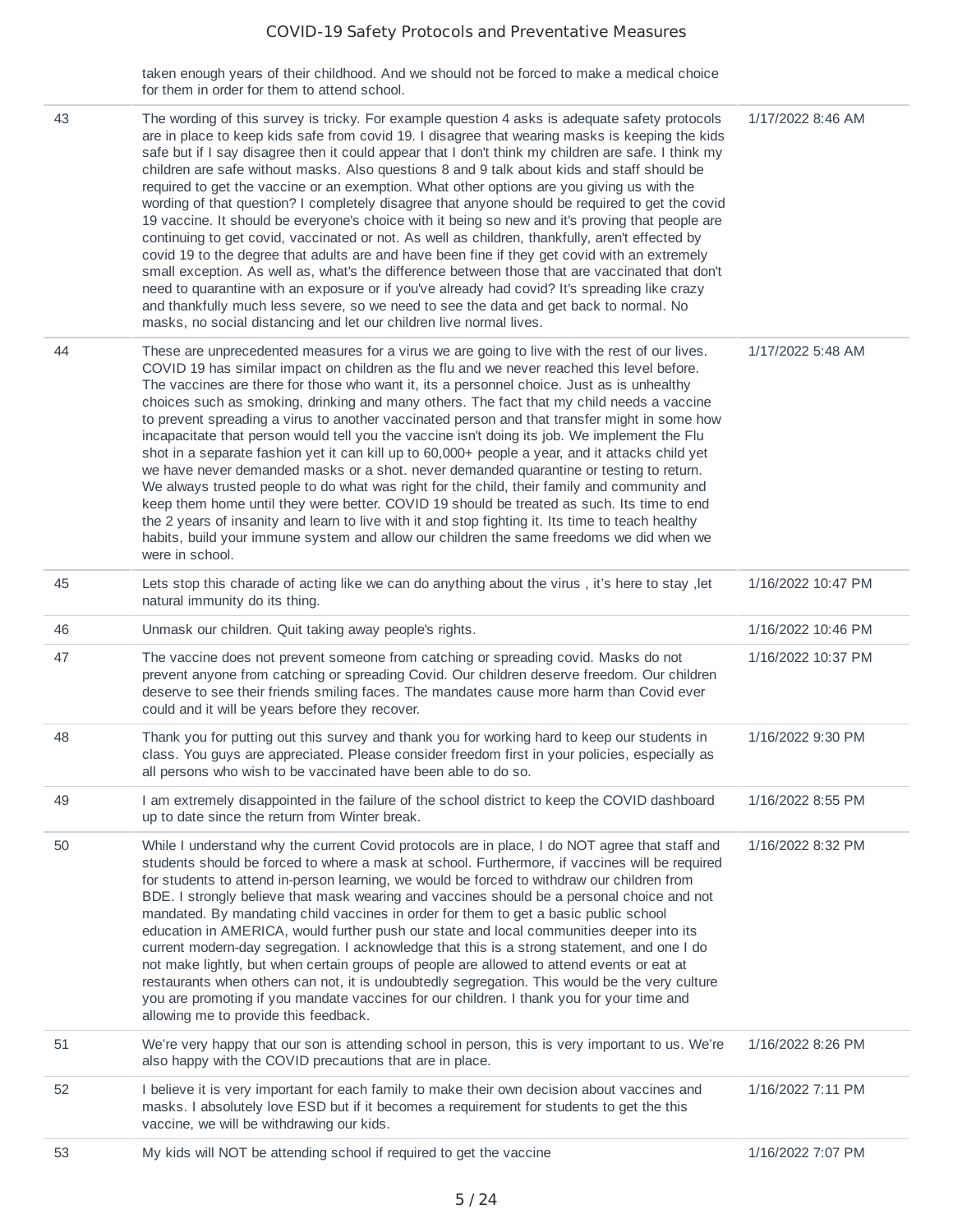| 54 | I strongly believe the kids should not be required to wear masks. I think it should be a personal<br>choice and decision by each family.                                                                                                                                                                                                                                                                                                                                                                                                                                                                                                                                                                                                                                                                                                                                                                                                                                                                                                                                                                                                                                                                                                                                                                                                                                                                                                                                                                                                                                                | 1/16/2022 5:23 PM  |
|----|-----------------------------------------------------------------------------------------------------------------------------------------------------------------------------------------------------------------------------------------------------------------------------------------------------------------------------------------------------------------------------------------------------------------------------------------------------------------------------------------------------------------------------------------------------------------------------------------------------------------------------------------------------------------------------------------------------------------------------------------------------------------------------------------------------------------------------------------------------------------------------------------------------------------------------------------------------------------------------------------------------------------------------------------------------------------------------------------------------------------------------------------------------------------------------------------------------------------------------------------------------------------------------------------------------------------------------------------------------------------------------------------------------------------------------------------------------------------------------------------------------------------------------------------------------------------------------------------|--------------------|
| 55 | Thank you for all you're doing!!                                                                                                                                                                                                                                                                                                                                                                                                                                                                                                                                                                                                                                                                                                                                                                                                                                                                                                                                                                                                                                                                                                                                                                                                                                                                                                                                                                                                                                                                                                                                                        | 1/16/2022 3:35 PM  |
| 56 | Among all the vaccines I have known in my life (diphtheria, tetanus, measles, rubella,<br>chickenpox, hepatitis, meningitis and tuberculosis), I want to also add flu and pneumonia. I<br>have never seen a vaccine that forced me to wear a mask and maintain my social distance,<br>even when you are fully vaccinated. I had never heard of a vaccine that spreads the virus even<br>after vaccination. I had never heard of rewards, discounts, incentives to get vaccinated. I<br>never saw discrimination for those who didn't. If you haven't been vaccinated no one has tried<br>to make you feel like a bad person. I have never seen a vaccine that threatens the relationship<br>between family, colleagues and friends. I have never seen a vaccine used to threaten<br>livelihoods, work or school. I have never seen a vaccine that would allow a 12-year-old to<br>override parental consent. After all the vaccines I listed above, I have never seen a vaccine<br>like this one, which discriminates, divides and judges society as it is. And as the social fabric<br>tightens It's a powerful vaccine! She does all these things except IMMUNIZATION. If we still<br>need a booster dose after we are fully vaccinated, and we still need to get a negative test after<br>we are fully vaccinated, and we still need to wear a mask after we are fully vaccinated, and<br>still be hospitalized after we have been fully vaccinated, it will likely come to "It's time for us to<br>admit that we've been completely deceived." No Vaccine Mandates No Mask Mandates | 1/16/2022 3:00 PM  |
| 57 | The covid measures are overboard and tyrannical!! Freedom to choose!!                                                                                                                                                                                                                                                                                                                                                                                                                                                                                                                                                                                                                                                                                                                                                                                                                                                                                                                                                                                                                                                                                                                                                                                                                                                                                                                                                                                                                                                                                                                   | 1/16/2022 2:20 PM  |
| 58 | No masks and no vaccinations                                                                                                                                                                                                                                                                                                                                                                                                                                                                                                                                                                                                                                                                                                                                                                                                                                                                                                                                                                                                                                                                                                                                                                                                                                                                                                                                                                                                                                                                                                                                                            | 1/16/2022 1:50 PM  |
| 59 | I believe that masking our children has far more negative consequences than any theorized<br>benefit to all involved.                                                                                                                                                                                                                                                                                                                                                                                                                                                                                                                                                                                                                                                                                                                                                                                                                                                                                                                                                                                                                                                                                                                                                                                                                                                                                                                                                                                                                                                                   | 1/16/2022 1:48 PM  |
| 60 | Thank you all!                                                                                                                                                                                                                                                                                                                                                                                                                                                                                                                                                                                                                                                                                                                                                                                                                                                                                                                                                                                                                                                                                                                                                                                                                                                                                                                                                                                                                                                                                                                                                                          | 1/16/2022 1:23 PM  |
| 61 | We all know that it's children and teens are the least at risk. If you want to follow science<br>follow that. Other states have optional masks and vax and the kids are thriving. Personally<br>know 15 families that have left this state for their kids mental well being. They are 99% able to<br>get over it. Time to start treating this like we would any flu. Stay home of sick and immune<br>sensitive can mask and vax. It should all be a choice not mandatory                                                                                                                                                                                                                                                                                                                                                                                                                                                                                                                                                                                                                                                                                                                                                                                                                                                                                                                                                                                                                                                                                                                | 1/16/2022 1:15 PM  |
| 62 | Office staff seem to provide differing protocols when students either have Covid or a close<br>family member gets covid. Most students are not wearing masks correctly and this concerns<br>my children. Teachers and administration do not seem to have a handle on enforcement of<br>mask-wearing throughout the student body.                                                                                                                                                                                                                                                                                                                                                                                                                                                                                                                                                                                                                                                                                                                                                                                                                                                                                                                                                                                                                                                                                                                                                                                                                                                        | 1/16/2022 12:39 PM |
| 63 | Vaccination and masking should be a CHOICE individuals and parents make for their and their<br>children's health standards. Masking in school is creating social barriers during crucial<br>developmental years and the CDC has suggested cloth face coverings are no more than a<br>facial decoration. Please unmask our children!                                                                                                                                                                                                                                                                                                                                                                                                                                                                                                                                                                                                                                                                                                                                                                                                                                                                                                                                                                                                                                                                                                                                                                                                                                                     | 1/16/2022 12:19 PM |
| 64 | I hope that there is a plan in place for the district to virtual classes IF needed. Obviously<br>staying in person is best practice, and what we all want, but there should be some metric of<br>positive cases in classes/schools that would unfortunately dictate online learning. Please<br>continue to put our children's safety first because that is who we all care about most.                                                                                                                                                                                                                                                                                                                                                                                                                                                                                                                                                                                                                                                                                                                                                                                                                                                                                                                                                                                                                                                                                                                                                                                                  | 1/16/2022 12:04 PM |
| 65 | i don't believe students or staff should be required to test or get vaccinated to attend anything<br>associated with public school. my son is in preschool, not connected to the enumclaw school<br>district. i am highly considering homeschooling my 4 children if vaccination status and mask<br>wearing does not change. the masks are preventing a big part of social skills. my children will<br>not be made to feel that normal is mask wearing.                                                                                                                                                                                                                                                                                                                                                                                                                                                                                                                                                                                                                                                                                                                                                                                                                                                                                                                                                                                                                                                                                                                                 | 1/16/2022 11:20 AM |
| 66 | Makes no sense when an unvaccinated student has to quarantine 5 days when come in<br>contact but a vaccinated person doesn't!! I know more people that have been fully vaccinated<br>that have gotten Covid than unvaccinated. Vaccinated should also quarantine, as they can<br>easily spread it too.                                                                                                                                                                                                                                                                                                                                                                                                                                                                                                                                                                                                                                                                                                                                                                                                                                                                                                                                                                                                                                                                                                                                                                                                                                                                                  | 1/16/2022 11:19 AM |
| 67 | I feel the dashboard does not provide accurate or truthful reporting on in school spread. My<br>child and 4 of her friends contracted Covid from another friend they only see in school. The<br>contact tracer never asked where we believe my student contracted Covid and the dashboard<br>didn't reflect in school spread. I feel the information needs to be as accurate as possible so                                                                                                                                                                                                                                                                                                                                                                                                                                                                                                                                                                                                                                                                                                                                                                                                                                                                                                                                                                                                                                                                                                                                                                                             | 1/16/2022 10:42 AM |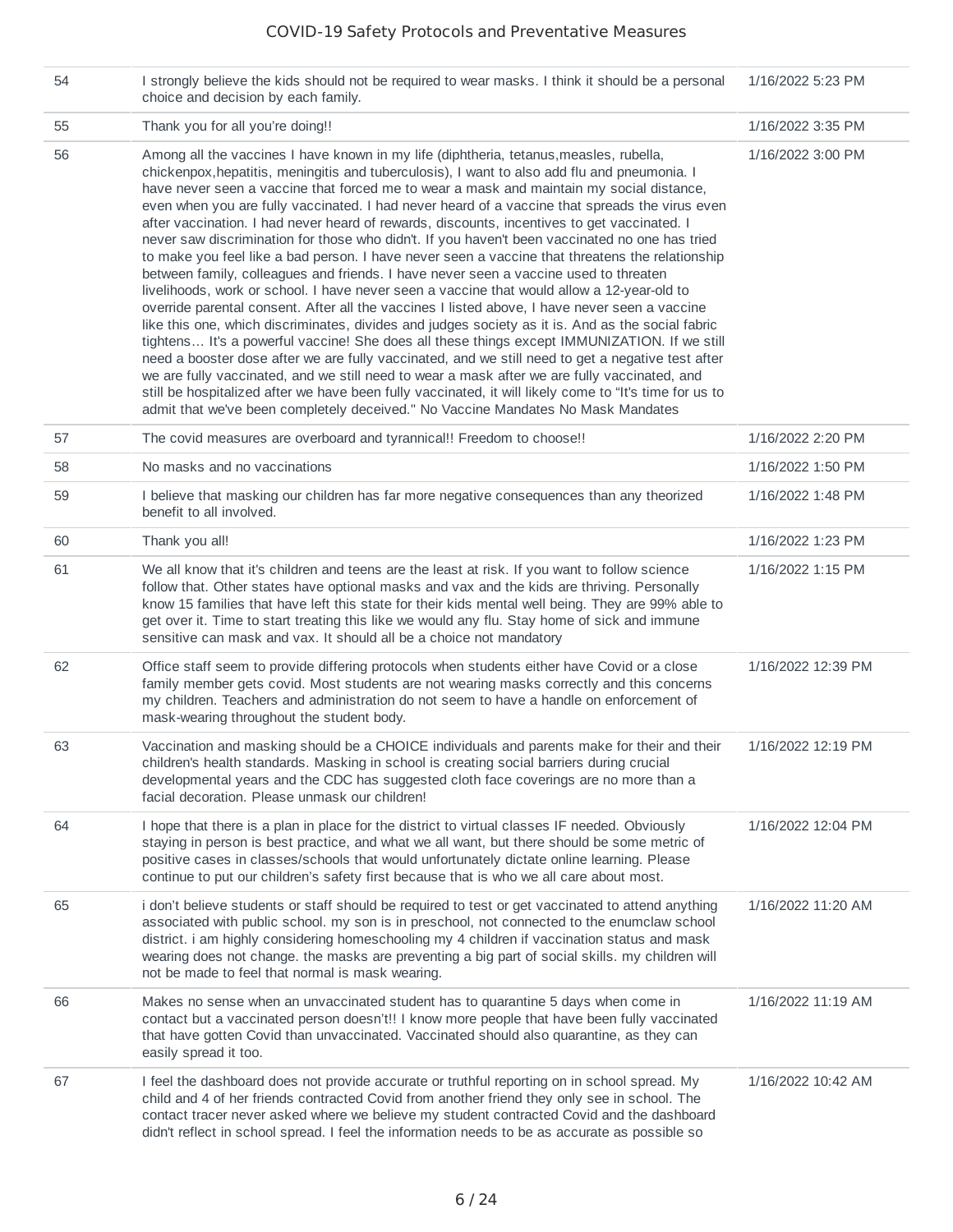|    | parents can trust good information and make good decisions that are in the best interest of<br>their children and the community at large.                                                                                                                                                                                                                                                                                                                                                                                                                                                                       |                    |
|----|-----------------------------------------------------------------------------------------------------------------------------------------------------------------------------------------------------------------------------------------------------------------------------------------------------------------------------------------------------------------------------------------------------------------------------------------------------------------------------------------------------------------------------------------------------------------------------------------------------------------|--------------------|
| 68 | Strongly disagree with the vaccine mandate and the mandatory testing for athletes. Vaccines<br>are great for people who choose to have them. Our student has a severe allergy to the vaccine<br>and we strongly disagree with her being treated differently since she cannot have the vaccine<br>and has natural immunity through recovering from covid.                                                                                                                                                                                                                                                        | 1/16/2022 10:26 AM |
| 69 | Masks obviously don't work or we wouldn't have the spread of sicknesses that we do have<br>currently going. Germs are not going anywhere so we need to let our students breathe freely.<br>The testing options for athletes is very discriminatory and should not be in place. There should<br>absolutely be no mandates for vaccines for teachers or students even with exemptions<br>available. I feel the Covid protocol is out of hand and overboard.                                                                                                                                                       | 1/16/2022 9:07 AM  |
| 70 | You are doing a good job. The kids are at no serious risk from covid. The vax doesn't work<br>anyways. Let the kids be kids.                                                                                                                                                                                                                                                                                                                                                                                                                                                                                    | 1/16/2022 7:48 AM  |
| 71 | We love our teachers. They are heroes.                                                                                                                                                                                                                                                                                                                                                                                                                                                                                                                                                                          | 1/16/2022 6:48 AM  |
| 72 | People want to go on with their lives. People are not wanting the state to tell them what to do.<br>If people do not feel comfortable, THEY can wear a mask and be vaccinated. I will not allow<br>my children to get vaccinated. They just got covid over Winter Break, and it was so mild that<br>a cold or flu was much harsher than it. I will pull out my children and homeschool or go to<br>private school. I know many parents who will do the same. Enumclaw will have to decrease<br>their staff dramatically. I am also a school employee and would have to consider leaving my<br>position as well. | 1/16/2022 6:26 AM  |
| 73 | All families should be allowed to make their own, personal, health decisions. This is not the<br>responsibility of the school. Masks should be a choice. Please get back to focusing on<br>TEACHING the children. PS - it's clear the vaccine does not work.                                                                                                                                                                                                                                                                                                                                                    | 1/15/2022 11:41 PM |
| 74 | No mask or vaccine mandate, both measures have proven detrimental to certain student<br>groups. The small gain in adding protection from these measures in not worth the<br>psychological and physical toll it is taking on children. Testing vaccinated student athletes 3x<br>per week is BEYOND excessive.                                                                                                                                                                                                                                                                                                   | 1/15/2022 10:40 PM |
| 75 | I am frustrated with the lack of mask enforcement. I see kids and staff members with their<br>masks worn incorrectly more often than not.                                                                                                                                                                                                                                                                                                                                                                                                                                                                       | 1/15/2022 10:26 PM |
| 76 | Don't even think about trying to mandate vaccines for the kids you have no data to back it up                                                                                                                                                                                                                                                                                                                                                                                                                                                                                                                   | 1/15/2022 8:01 PM  |
| 77 | For questions 8 And 9: I strongly disagree that all eligible Staff and students should not be<br>forced to get a vaccine and I strongly agree that all eligible staff and students should be<br>granted an exemption, should one be requested. To be given the choice to be vaccinated or<br>not should be solely based on their own choice and decision, no requirement. Also why wasn't<br>there a question regarding my students educational success being at school, learning remotely<br>did not facilitate a good learning experience for my elementary students.                                         | 1/15/2022 6:33 PM  |
| 78 | Our son said he sees kids getting pulled out of class right and left because they are testing<br>positive. He likes the social aspect of inperson but is uneasy about getting sick and feels like<br>he doesnt know what's going on. He finds out teacher is sick with covid and comes home and<br>asks us if we want him tested, yet we as parents have received zero updates to know what to<br>do.                                                                                                                                                                                                           | 1/15/2022 5:49 PM  |
| 79 | My daughter reports that there are students in her class that pretend to wear masks but they<br>do not cover their nose, and they intimidate the teacher if she asks them to over their nose<br>and mouth, to the point that they refuse. She says that they bully the teacher and challenge<br>her when she tries to enforce the COVID rules.                                                                                                                                                                                                                                                                  | 1/15/2022 5:10 PM  |
| 80 | Mask mandate is not being properly enforced at the high school. Additional communication<br>about confirmed case levels (especially if increasing) would be very appreciated. Do not feel<br>adequately informed about how prevalent the spread may be, especially during this omicron<br>outbreak.                                                                                                                                                                                                                                                                                                             | 1/15/2022 4:20 PM  |
| 81 | I put "Agree" on #3 because I feel like the protocols have gone too far. The masks need to be<br>optional. My child has had a stye on his eye for over a month now and I was told by a doctor<br>that because of the masks, they are causing extra oils around the eyes which then lead to<br>styes. Not to mention that I think it is extremely important that my kindergartener and first                                                                                                                                                                                                                     | 1/15/2022 3:40 PM  |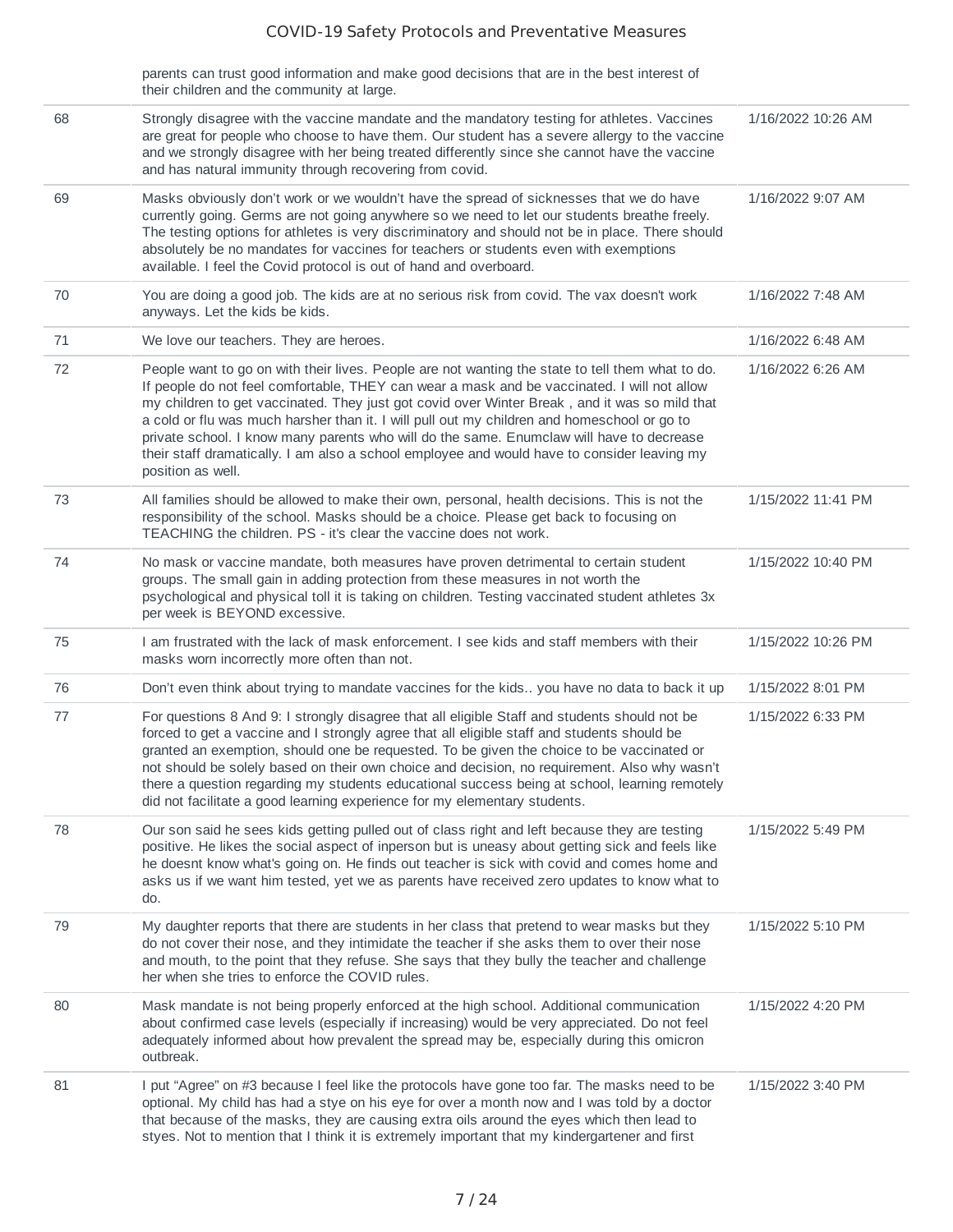grader are able to see facial expressions from their classmates and teachers for proper development. We have to move on now.

| 82 | I think the elementary school requirements are a bit ridiculous for requirement for testing if you<br>have any symptom before returning. Especially in this current climate when you can't get a<br>test and the free sites are scheduled out a week to get tested. This is cold season too and<br>kids are getting sick with other stuff. I also strongly think that vaccines should NOT be forced<br>on kids or staff. And I think it is irresponsible for someone who is vaccinated to keep working<br>or going to school if they are positive with Covid without symptoms just because they are<br>vaccinated when data shows they still spread the virus but if your unvaccinated you have to<br>quarantine for 10 days even if you don't have any symptoms unless you test negative after 5<br>days of required quarantine.                                                                                                                                                                                                                                                                                                                                               | 1/15/2022 2:31 PM  |
|----|---------------------------------------------------------------------------------------------------------------------------------------------------------------------------------------------------------------------------------------------------------------------------------------------------------------------------------------------------------------------------------------------------------------------------------------------------------------------------------------------------------------------------------------------------------------------------------------------------------------------------------------------------------------------------------------------------------------------------------------------------------------------------------------------------------------------------------------------------------------------------------------------------------------------------------------------------------------------------------------------------------------------------------------------------------------------------------------------------------------------------------------------------------------------------------|--------------------|
| 83 | Make vaccines required for staff and all students. Born again Christian religious exemptions<br>are a joke. The Catholic pope endorses the vaccine.                                                                                                                                                                                                                                                                                                                                                                                                                                                                                                                                                                                                                                                                                                                                                                                                                                                                                                                                                                                                                             | 1/15/2022 12:39 PM |
| 84 | At this point we know that it doesn't matter if you are vaccinated or not you can still spread<br>and get Covid. Obviously masks aren't working. We should go back to how things were before<br>Covid and start repairing the divide in vax/unvaxed and start normalizing see each other's<br>faces again!! This madness needs to stop!!                                                                                                                                                                                                                                                                                                                                                                                                                                                                                                                                                                                                                                                                                                                                                                                                                                        | 1/15/2022 12:27 PM |
| 85 | The timeline for getting test results is ridiculous. There should be quicker ways to get results<br>back.                                                                                                                                                                                                                                                                                                                                                                                                                                                                                                                                                                                                                                                                                                                                                                                                                                                                                                                                                                                                                                                                       | 1/15/2022 12:26 PM |
| 86 | Right now, it isnt required for children to get a covid vaccine for school. I want to state that I<br>strongly disagree with making this a requirement. It should be every parents decision on<br>whether their child gets it, and if they choose not to, the child should still be able to attend<br>public school. Our children need to be in school with their friends and trying to lead a normal<br>life.                                                                                                                                                                                                                                                                                                                                                                                                                                                                                                                                                                                                                                                                                                                                                                  | 1/15/2022 12:06 PM |
| 87 | Staff and students need to stay home if they have any signs of illness. Staff and students that<br>live with someone who has signs of illness need to stay home regardless of vaccination<br>status.                                                                                                                                                                                                                                                                                                                                                                                                                                                                                                                                                                                                                                                                                                                                                                                                                                                                                                                                                                            | 1/15/2022 12:05 PM |
| 88 | Masks and vaccines should NOT be required. Optional, but not required.                                                                                                                                                                                                                                                                                                                                                                                                                                                                                                                                                                                                                                                                                                                                                                                                                                                                                                                                                                                                                                                                                                          | 1/15/2022 11:57 AM |
| 89 | I support hand washing and just good hygiene. I do not support the use of masks and<br>distancing. Covid is still happening regardless. Kids just need to be kept home if sick.                                                                                                                                                                                                                                                                                                                                                                                                                                                                                                                                                                                                                                                                                                                                                                                                                                                                                                                                                                                                 | 1/15/2022 11:53 AM |
| 90 | As a parent as well as an employee of the district I have seen countless vaccinated fellow co<br>workers as well as students contracted and spread covid. Therefore, I believe the safety<br>protocols for covid should be the same for everyone regardless of vaccination status. It is<br>overly obvious that being vaccinated is not preventing people from catching it or spreading it.<br>Therefore we should all be treated equally when it comes to exposure, sickness etc. The<br>choice to be vaccinated for students or staff should be left as a personal choice. I have<br>appreciated as an employee that I was allowed an excemption, but still think it's unfair I'm<br>required to test weekly when many of my vaccinated Co workers do not and they are also<br>contracting and spreading covid. In my eyes, we either all do it, or make it optional for<br>everyone. I support that safety protocols need to be in place, but I do feel that with the<br>information we currently have about the vaccine it's only fair to treat everyone the same with<br>protocol and allow the choice to get vaccinated be up to the individual. I've invested a lot into | 1/15/2022 11:45 AM |
|    | our community and school and am extremely dedicated to the success of our public school<br>system. This is where I want my kids to be and this is where I want to continue working as an<br>educator. If they mandate vaccines for staff or children (without excemption) I will be faced<br>with a very difficult decision to pull my children and leave my career. This is not what I want to<br>do. Please continue to fight for our community to leave these choices up to their families.<br>Thank for your conducting the survey I hope you find the results helpful.                                                                                                                                                                                                                                                                                                                                                                                                                                                                                                                                                                                                     |                    |
| 91 | I appreciate the dedication and care of our teachers, school staff and administrators. I believe<br>they are being fair, appropriately careful with our community's health, and doing their absolute<br>best to continue to offer positive learning environment. Thank you!                                                                                                                                                                                                                                                                                                                                                                                                                                                                                                                                                                                                                                                                                                                                                                                                                                                                                                     | 1/15/2022 11:44 AM |
| 92 | I do not support any mandates to force masking, vaccines or testing. They should be optional<br>but not required. Discrimination and poor treatment of anyone who does not want to do those<br>things should not be allowed.                                                                                                                                                                                                                                                                                                                                                                                                                                                                                                                                                                                                                                                                                                                                                                                                                                                                                                                                                    | 1/15/2022 11:43 AM |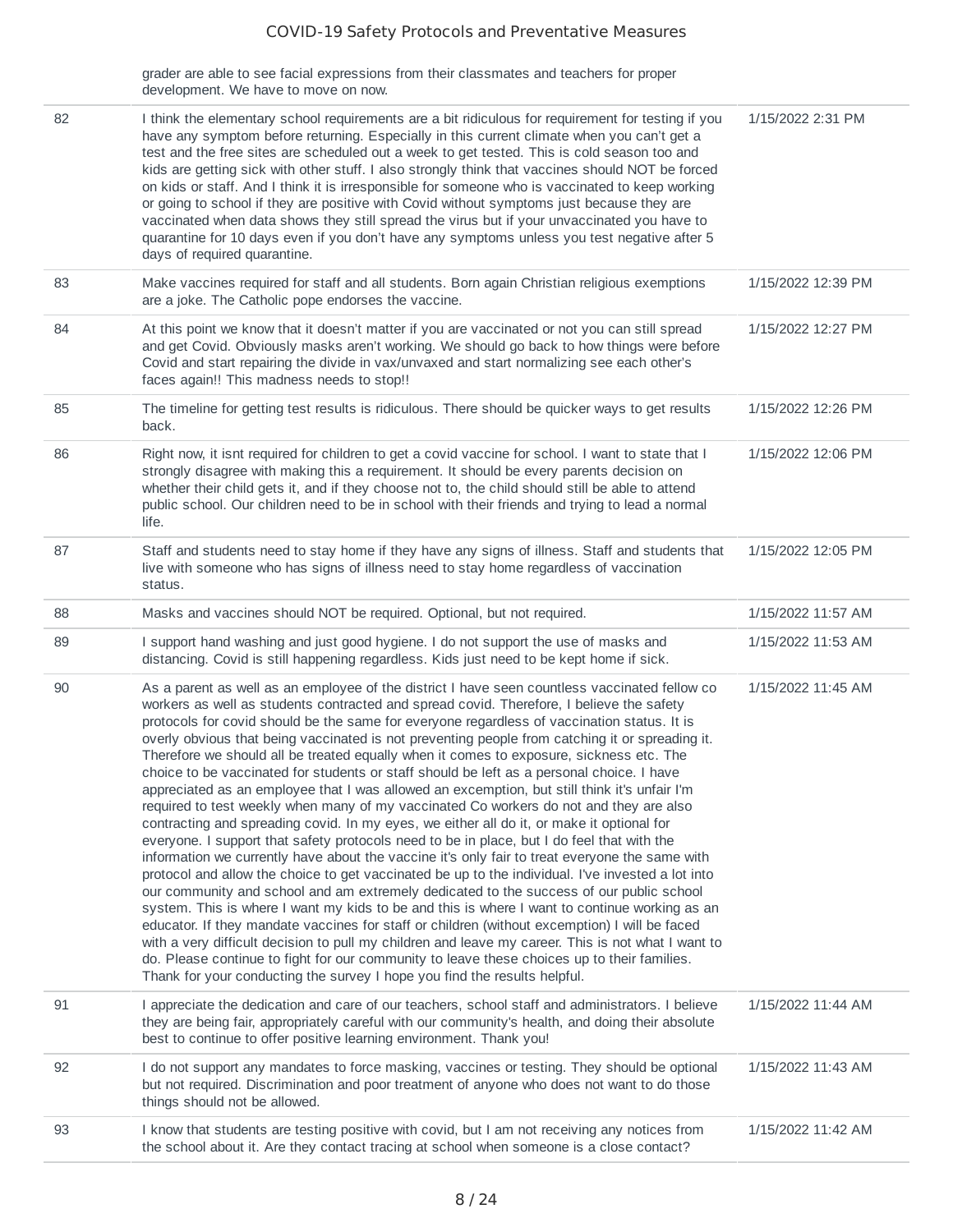| 94  | All the mandates and protocols are very contradictory. We need to live with this and have no<br>more masks and testing!! Kids and adults should NOT be forced to get a vaccination, as we all<br>know that it doesn't work. Vaccinated are still getting Sick. We NEED to go back to normal.                                                                                                                                                                                                                                                                                                                                                                                                                         | 1/15/2022 11:19 AM |
|-----|----------------------------------------------------------------------------------------------------------------------------------------------------------------------------------------------------------------------------------------------------------------------------------------------------------------------------------------------------------------------------------------------------------------------------------------------------------------------------------------------------------------------------------------------------------------------------------------------------------------------------------------------------------------------------------------------------------------------|--------------------|
| 95  | I believe it is emotionally difficult for the kids to wear masks and would prefer it be optional.<br>Medical decisions are personal. We are VERY happy to have them back in school and value<br>their best education all around being in school. We are eager for the day they don't need to<br>wear masks. And praying it is never mandated they be vaccinated for Covid.                                                                                                                                                                                                                                                                                                                                           | 1/15/2022 11:07 AM |
| 96  | I will not have my kids get the vaccine, I don't think they need it and they both have had Covid<br>so they have natural antibodies. If vaccines are mandated we will take our kids out of school.                                                                                                                                                                                                                                                                                                                                                                                                                                                                                                                   | 1/15/2022 11:01 AM |
| 97  | I appreciate the following: masks for all, distancing whenever possible, encouragement of<br>vaccines for students, mandating vaccines for staff, and the return to school. I want to thank<br>Dr. Carey and our school board for doing what is right for our students and the EHS staff in<br>spite of a small, but vocal opposition. Keep up the good work!                                                                                                                                                                                                                                                                                                                                                        | 1/15/2022 11:00 AM |
| 98  | Please let parents make medical choices for their children. Consider natural immunity if<br>already been positive. Please do not return to remote learning, my children need this social<br>interaction for their well being.                                                                                                                                                                                                                                                                                                                                                                                                                                                                                        | 1/15/2022 10:45 AM |
| 99  | It is evident omicron is spreading in the schools, despite what the dashboard indicates.<br>Students that are not wearing masks are spreading it. Ask the teachers.                                                                                                                                                                                                                                                                                                                                                                                                                                                                                                                                                  | 1/15/2022 10:44 AM |
| 100 | Thank you for keeping our families safe. We support all of you at ESD!!                                                                                                                                                                                                                                                                                                                                                                                                                                                                                                                                                                                                                                              | 1/15/2022 10:26 AM |
| 101 | Similar to what was stated preceding the survey " no matter the out come of the survey, no<br>changes will be made to circumvent state guidelines ", very sad. So share to other<br>organizations if you choose. Seems the outcome is preordained.                                                                                                                                                                                                                                                                                                                                                                                                                                                                   | 1/15/2022 10:21 AM |
| 102 | I think more testing should be available for all students and not just athletes.                                                                                                                                                                                                                                                                                                                                                                                                                                                                                                                                                                                                                                     | 1/15/2022 10:20 AM |
| 103 | I would really like to see a testing location for Enumclaw students, teachers and families.<br>Testing is very hard to find. I know other schools in the area have done this. I would also prefer<br>the kids go back two days a week last we did last year. It helped my child with her anxiety<br>about getting Covid. I was just the right about of in-person teaching and we loved the remote<br>option. We currently are VERY concerned about getting covid.                                                                                                                                                                                                                                                    | 1/15/2022 10:18 AM |
| 104 | Masks are not an effective preventative measure against covid, especially omicron and have<br>proven detrimental to our children's development, social interaction, and ability to have<br>meaningful interaction with others. They are not sanitary and have encouraged further illness in<br>our children and should not be worn. Especially during Physical activity when moisture creates<br>a reservoir for bacteria that perpetuates further sickness. Those who want to get the vaccine<br>can, and those who don't have made their decision. It is time to do what is best for all and<br>make masks AND vaccines a personal health choice.                                                                  | 1/15/2022 10:14 AM |
| 105 | Thank you to all staff members for keeping our kids in school and having our kids learn in<br>person.                                                                                                                                                                                                                                                                                                                                                                                                                                                                                                                                                                                                                | 1/15/2022 10:00 AM |
| 106 | I strongly feel that students should be attending school in person, no mask requirement nor<br>vaccine requirement. Should a student or staff member feel safer by wearing a mask or being<br>vaccinated, that should be at the sole discretion of the individual. The mental health of our<br>children has been put on hold for too long and being in person with no masks on so students<br>can interact with classmates and staff normally with no barriers is of utmost importance for<br>their social and mental well being. Bring back LUNCH TABLES for our children, there is no<br>reason my child should be eating out of her lap; if they can eat in a restaurant at a table why<br>can't they in schools? | 1/15/2022 9:50 AM  |
| 107 | Required vaccinations are desired for all students.                                                                                                                                                                                                                                                                                                                                                                                                                                                                                                                                                                                                                                                                  | 1/15/2022 9:35 AM  |
| 108 | The vaccine does not stop the spread of Covid 19, no one should be forced to have it.                                                                                                                                                                                                                                                                                                                                                                                                                                                                                                                                                                                                                                | 1/15/2022 9:21 AM  |
| 109 | We have no studies showing damage being done regarding reduced oxygen levels. OSHA<br>prohibits this reduction in working environment, yet we mandate hurting our schools population<br>making learning a hazard per OSHA's standards!                                                                                                                                                                                                                                                                                                                                                                                                                                                                               | 1/15/2022 9:14 AM  |
| 110 | The mask rule is a joke because no one enforces it. I have watched staff and students walk<br>around with no mask on. Why have the rule if no one is following it.                                                                                                                                                                                                                                                                                                                                                                                                                                                                                                                                                   | 1/15/2022 9:01 AM  |
| 111 | 3 times a week seems excessive. 1 test per week and prior to a meet seems more                                                                                                                                                                                                                                                                                                                                                                                                                                                                                                                                                                                                                                       | 1/15/2022 9:00 AM  |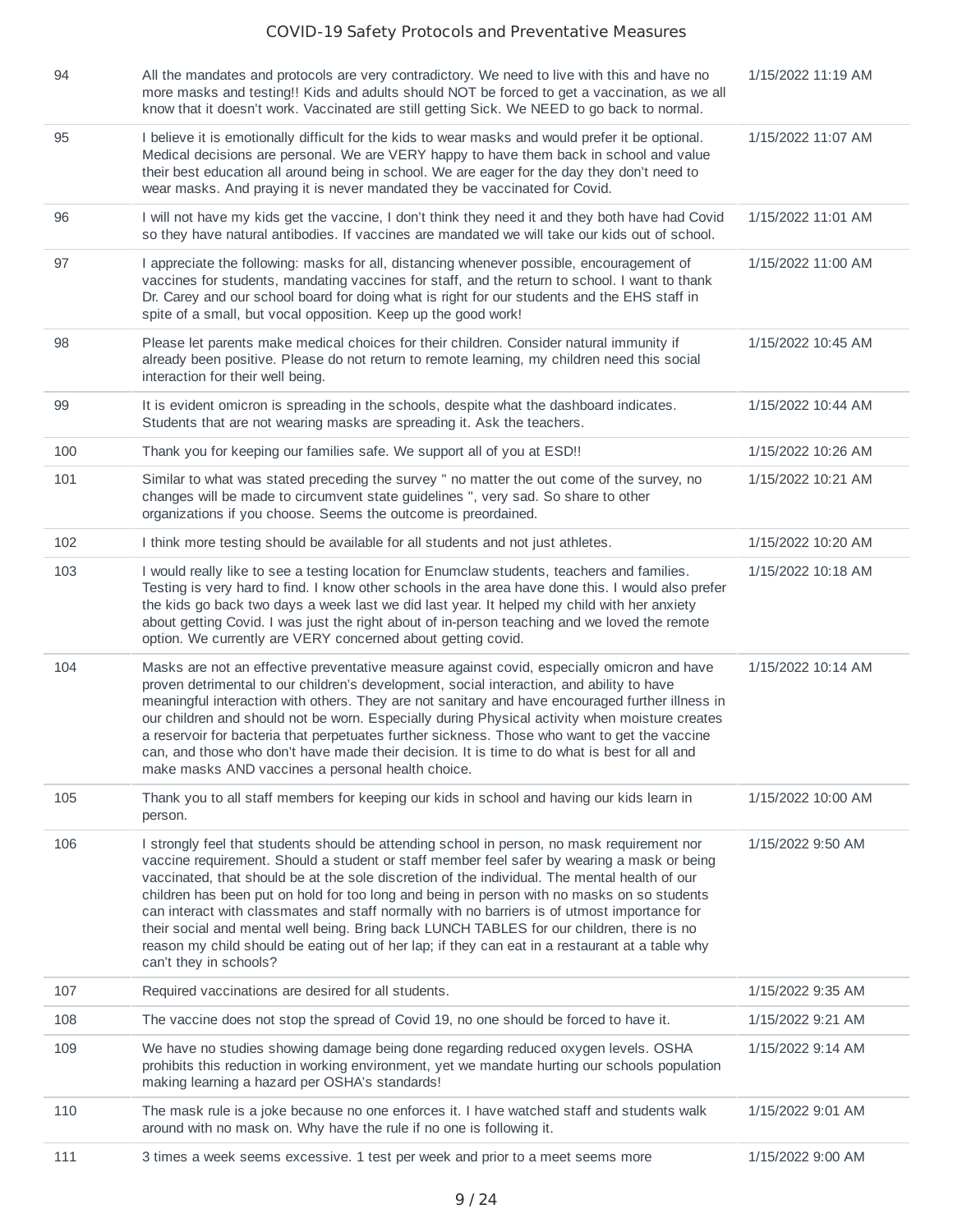appropriate. I feel the mandates on vaccines are creating a wedge in all communities and don't slow the spread of the virus. Masting and testing are key.

| 112 | I do not agree with the mandates requiring vaccination- it should be a personal choice. I am<br>fine with masks and social distancing because I believe it has helped keep the schools open. I<br>am a parent of 3 in the ESD. They all enjoy sports and extra curriculars as well and this has<br>been so beneficial to their social and emotional well being. I am glad the schools have been<br>able to be in person so far this school year.                                                                                                                                                                                                                                                                                                                                                                                                                                                                                                                                                                                                                                                                                                                                                                                                                                                                                                                                                                                                                                                                                                                                                                                                                                                                                                                                                                                                                                                                                                                                                                                                                                                                                                                                                                                                                                                                                                                                                                                           | 1/15/2022 8:41 AM  |
|-----|--------------------------------------------------------------------------------------------------------------------------------------------------------------------------------------------------------------------------------------------------------------------------------------------------------------------------------------------------------------------------------------------------------------------------------------------------------------------------------------------------------------------------------------------------------------------------------------------------------------------------------------------------------------------------------------------------------------------------------------------------------------------------------------------------------------------------------------------------------------------------------------------------------------------------------------------------------------------------------------------------------------------------------------------------------------------------------------------------------------------------------------------------------------------------------------------------------------------------------------------------------------------------------------------------------------------------------------------------------------------------------------------------------------------------------------------------------------------------------------------------------------------------------------------------------------------------------------------------------------------------------------------------------------------------------------------------------------------------------------------------------------------------------------------------------------------------------------------------------------------------------------------------------------------------------------------------------------------------------------------------------------------------------------------------------------------------------------------------------------------------------------------------------------------------------------------------------------------------------------------------------------------------------------------------------------------------------------------------------------------------------------------------------------------------------------------|--------------------|
| 113 | I'm all for everyone testing every day, but that just isn't feasible                                                                                                                                                                                                                                                                                                                                                                                                                                                                                                                                                                                                                                                                                                                                                                                                                                                                                                                                                                                                                                                                                                                                                                                                                                                                                                                                                                                                                                                                                                                                                                                                                                                                                                                                                                                                                                                                                                                                                                                                                                                                                                                                                                                                                                                                                                                                                                       | 1/15/2022 8:30 AM  |
| 114 | I have been following the DOH Meeting about adding and mandating the Covid-19 Vaccine for<br>entry into school. I can tell you right now, if or I should say WHEN this passes, I along with<br>many other parents will pull my three children from ESD. It is unethical to demand a vaccine<br>that has not been properly tested. This vaccine has not been vetted by a 5-7 year DOUBLE<br>BLIND testing process. Furthermore, we are aware of the serious side effects of the current<br>vaccine, blood clots, myocarditis, thrombotic strokes, and deaths. It is also apparent that this<br>vaccine DOES NOT work, many people I know that have both shots and the booster are<br>getting and SPREADING Covid to others. I have been very disappointed with MASKING as<br>well. WE have known that mask DO NOT WORK, with the exception of N95 Masks. We have<br>brought this to the boards and districts attention, yet were told we were following the science.<br>Well, clearly you weren't until now, finally the CDC admits that cloth masks don't work. The<br>CDC has lost all credibility. Also, if you know anything about education, it is important for<br>young kids, Preschool and Grades K-2 to SEE their teacher's faces. This is especially<br>important when teaching phonics. Why is not mandated that K-2 Teachers wear a proper face<br>shield? Also, my middle child is struggling emotionally because of the masks. Having a<br>speech issue and wearing a masks makes it very hard for his peers to understand him. We<br>have DAILY melt downs at school. He should have a CHOICE to wear a mask and NOT<br>mandated, especially when he has an IEP. It appears that COVID rules and all other logic has<br>been thrown out the door when it comes to our kids. WE need to live with this VIRUS! End the<br>masks and end the vaccine mandates. Also, take down the requirement for Teachers, Staff,<br>and Volunteers to require the shot. I know many parents that want to volunteer or even Sub but<br>they can't because of the vaccine mandate. If this madness does not end, the district will lose<br>major funding by a mass exodus from public school. In fact, if school shuts down for even 2<br>weeks, our family will homeschool. I have been an educator for the past 19 years, I know I can<br>do it and know that I can help other families navigate homeschooling. Please stop this<br>madness! | 1/15/2022 8:01 AM  |
| 115 | We need more testing in order to be responsible and reduce exposure risk! Not just for kids<br>playing sports, for all staff and students to feel safe and stay in school. My kids are thriving<br>being back, thank you for working hard to make that possible!                                                                                                                                                                                                                                                                                                                                                                                                                                                                                                                                                                                                                                                                                                                                                                                                                                                                                                                                                                                                                                                                                                                                                                                                                                                                                                                                                                                                                                                                                                                                                                                                                                                                                                                                                                                                                                                                                                                                                                                                                                                                                                                                                                           | 1/15/2022 7:46 AM  |
| 116 | Covid is not a medical emergency for most children. The vaccinated are still spreading and<br>contracting covid. Requiring a vaccine that doesn't stop the spread is not medically necessary<br>and should not be required. If the goal is to keep people out of hospitals, then those at high<br>risk can certainly get the vaccine but the healthy population is being punished. The old fever<br>policy of 24hrs medicine free can return is sufficient and would reduce the quarantine issues.                                                                                                                                                                                                                                                                                                                                                                                                                                                                                                                                                                                                                                                                                                                                                                                                                                                                                                                                                                                                                                                                                                                                                                                                                                                                                                                                                                                                                                                                                                                                                                                                                                                                                                                                                                                                                                                                                                                                         | 1/15/2022 7:01 AM  |
| 117 | As a parent I support nearly everything to keep my kids safe. Recent data shows that TWICE<br>AS many kids died from vaccine as have died from covid. Injecting a viral gene into a child's<br>body and forcing it to make spike proteins has caused and may continue to cause damage to<br>a child's as well as adult's -Brain and nervous system -Heart and blood vessels -Their<br>reproductive system -and this vaccine can trigger fundamental changes to their immune<br>system Once these damages occur, they can't be undone. Vaccinate people are getting sick<br>and can spread virus as well. We just need to use common sense like with cold and flu. Stay<br>home when you sick. Thank you for hearing my concern                                                                                                                                                                                                                                                                                                                                                                                                                                                                                                                                                                                                                                                                                                                                                                                                                                                                                                                                                                                                                                                                                                                                                                                                                                                                                                                                                                                                                                                                                                                                                                                                                                                                                                             | 1/15/2022 6:28 AM  |
| 118 | A lot of student will be pulled from public schools if they try to force the vaccine into children.                                                                                                                                                                                                                                                                                                                                                                                                                                                                                                                                                                                                                                                                                                                                                                                                                                                                                                                                                                                                                                                                                                                                                                                                                                                                                                                                                                                                                                                                                                                                                                                                                                                                                                                                                                                                                                                                                                                                                                                                                                                                                                                                                                                                                                                                                                                                        | 1/15/2022 5:48 AM  |
| 119 | It's been two years. This is never going away and have become the new flu. We need to move<br>forward and learn how to live with this without dividing us further.                                                                                                                                                                                                                                                                                                                                                                                                                                                                                                                                                                                                                                                                                                                                                                                                                                                                                                                                                                                                                                                                                                                                                                                                                                                                                                                                                                                                                                                                                                                                                                                                                                                                                                                                                                                                                                                                                                                                                                                                                                                                                                                                                                                                                                                                         | 1/15/2022 12:28 AM |
| 120 | No one should be mandated for a vaccine or any kind but especially one that has such low<br>efficacy.                                                                                                                                                                                                                                                                                                                                                                                                                                                                                                                                                                                                                                                                                                                                                                                                                                                                                                                                                                                                                                                                                                                                                                                                                                                                                                                                                                                                                                                                                                                                                                                                                                                                                                                                                                                                                                                                                                                                                                                                                                                                                                                                                                                                                                                                                                                                      | 1/15/2022 12:05 AM |
| 121 | Our family greatly appreciates and respects the safety protocols in place. We support masking<br>and vaccinations 100%. Thank you for protecting our students and our community.                                                                                                                                                                                                                                                                                                                                                                                                                                                                                                                                                                                                                                                                                                                                                                                                                                                                                                                                                                                                                                                                                                                                                                                                                                                                                                                                                                                                                                                                                                                                                                                                                                                                                                                                                                                                                                                                                                                                                                                                                                                                                                                                                                                                                                                           | 1/14/2022 11:59 PM |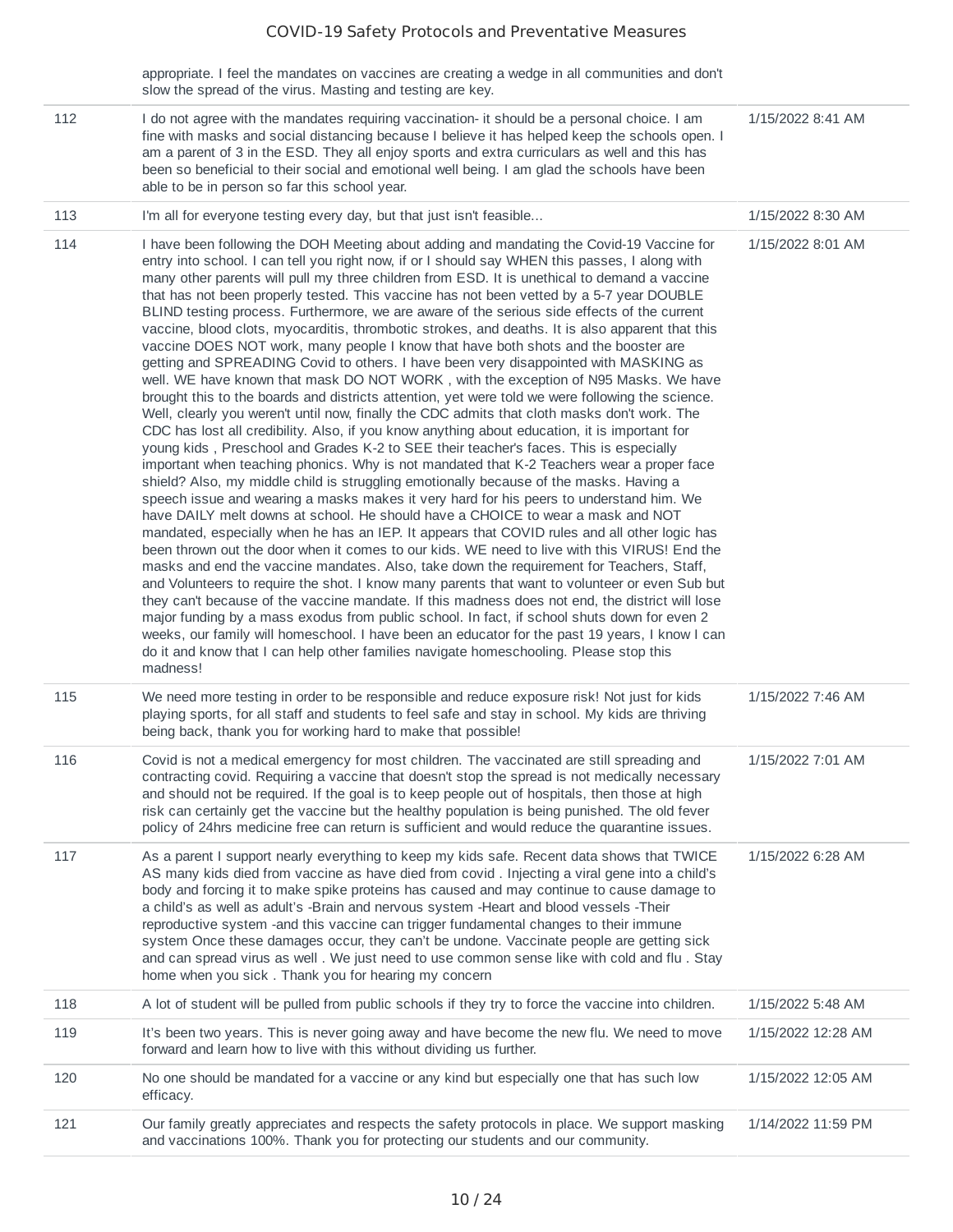| 122 | Research shows that the said cOVID-19 vaccine is not adequate at preventing the spread of<br>COVID-19. The vaccine was created for the original COVID-19 and not the Variant that we are<br>seeing currently. No one should be forced to take this COVID-19 vaccine including Children,<br>staff, coaches to participate in a public education setting. In addition there is adequate<br>research to show that masks are not stopping the spread of COVID-19.                                                                                                                                                                                                                                                                                                                                                                                                                                                                                                                                                                                                                                                                                                                                                                                                                                                                                                                                                                                                                                                                                                                                                                                                                                                                                                                                                                                                                                                                                                                                                                                                                                                                                                                                                                                                                                                                                                                                                                                                                                   | 1/14/2022 11:33 PM |
|-----|-------------------------------------------------------------------------------------------------------------------------------------------------------------------------------------------------------------------------------------------------------------------------------------------------------------------------------------------------------------------------------------------------------------------------------------------------------------------------------------------------------------------------------------------------------------------------------------------------------------------------------------------------------------------------------------------------------------------------------------------------------------------------------------------------------------------------------------------------------------------------------------------------------------------------------------------------------------------------------------------------------------------------------------------------------------------------------------------------------------------------------------------------------------------------------------------------------------------------------------------------------------------------------------------------------------------------------------------------------------------------------------------------------------------------------------------------------------------------------------------------------------------------------------------------------------------------------------------------------------------------------------------------------------------------------------------------------------------------------------------------------------------------------------------------------------------------------------------------------------------------------------------------------------------------------------------------------------------------------------------------------------------------------------------------------------------------------------------------------------------------------------------------------------------------------------------------------------------------------------------------------------------------------------------------------------------------------------------------------------------------------------------------------------------------------------------------------------------------------------------------|--------------------|
| 123 | With so many unknowns, we feel the school district has done a good job navigating the<br>situation.                                                                                                                                                                                                                                                                                                                                                                                                                                                                                                                                                                                                                                                                                                                                                                                                                                                                                                                                                                                                                                                                                                                                                                                                                                                                                                                                                                                                                                                                                                                                                                                                                                                                                                                                                                                                                                                                                                                                                                                                                                                                                                                                                                                                                                                                                                                                                                                             | 1/14/2022 11:08 PM |
| 124 | Unmask the kids!                                                                                                                                                                                                                                                                                                                                                                                                                                                                                                                                                                                                                                                                                                                                                                                                                                                                                                                                                                                                                                                                                                                                                                                                                                                                                                                                                                                                                                                                                                                                                                                                                                                                                                                                                                                                                                                                                                                                                                                                                                                                                                                                                                                                                                                                                                                                                                                                                                                                                | 1/14/2022 11:08 PM |
| 125 | Testing three times a week is absurd. The world is operating. You can go to concerts with<br>thousands sports events with thousands etc. i get if that's what it takes but for example they<br>are testing now three times a week to allow kids to be able to stay and participate. Two<br>basketball games got cancelled tonight due to a Covid case. One. The rest of the team tested<br>negative and got to stay at school. The rules make absolutely no sense at all across the<br>board. I am glad that you started making vaccinated start testing to because clearly anyone<br>can get it. These kids need normality. It's detrimental to so so many. I talk to numerous people<br>on the daily being a hairdresser and to hear the struggles that all kids of endured and continue<br>to is beyond Covid. They need or live life and experience what it should be. All of this is<br>affecting so many in so many ways.                                                                                                                                                                                                                                                                                                                                                                                                                                                                                                                                                                                                                                                                                                                                                                                                                                                                                                                                                                                                                                                                                                                                                                                                                                                                                                                                                                                                                                                                                                                                                                 | 1/14/2022 11:03 PM |
| 126 | I feel that there should be no requirements for anybody to get vaccines. If there is than<br>exemptions should 100 percent be accepted by the school district without question                                                                                                                                                                                                                                                                                                                                                                                                                                                                                                                                                                                                                                                                                                                                                                                                                                                                                                                                                                                                                                                                                                                                                                                                                                                                                                                                                                                                                                                                                                                                                                                                                                                                                                                                                                                                                                                                                                                                                                                                                                                                                                                                                                                                                                                                                                                  | 1/14/2022 10:58 PM |
| 127 | Please do not mandate a COVID vaccine for children. I would sooner pull my children out of<br>school than have them subjected to an experimental vaccine still in Phase 3 trials                                                                                                                                                                                                                                                                                                                                                                                                                                                                                                                                                                                                                                                                                                                                                                                                                                                                                                                                                                                                                                                                                                                                                                                                                                                                                                                                                                                                                                                                                                                                                                                                                                                                                                                                                                                                                                                                                                                                                                                                                                                                                                                                                                                                                                                                                                                | 1/14/2022 10:34 PM |
| 128 | Covid-19 protocols and vaccines have been politicized. They are not based on the science<br>they claim to follow. Masks do not prevent the spread and social distancing rules have been<br>arbitrary. Any debate or second opinions have been censored. We have to start asking why?<br>What are they hiding? Natural immunity has been proven to be much more effective than<br>vaccines, but is not being acknowledged. There are numerous therapeutics such as Ivermectin<br>that are very effective at treating Covid and successfully in other countries since early in 2020<br>that have been discredited. And the risk of vaccine injury is exponentially higher than with<br>previous vaccines. The Omicron variant, which is now the vast majority of cases, is<br>essentially a cold at this point, showing the virus has mutated to the point where it is losing its<br>potency. The science simply does not support the vaccine. So why do they keep pushing it?<br>The damage from social isolation and economic loss is staggering. Drug overdose is now the<br>leading cause of death in prime-age adults. We have kids who are literally being brain-damaged<br>because they don't see normal facial expressions so they are not developing normally. Not to<br>mention the impact of kids wearing germ-infested masks on their faces 6 hours/day or more,<br>and reduced oxygen to their brains, especially while exercising. The chemicals on the tests are<br>not healthy to insert into your nose on a continual basis. When does this science have merit<br>and the preponderance of evidence that the damaging impact of the restrictions far outweighs<br>any possible benefit? The shutdowns have not been effective. In fact, more open states have<br>experienced a much faster recovery. We ought to be taking notice and following their<br>examples. And healthy individuals are not a risk. Our society is experiencing mass psychosis,<br>developed by propaganda. It's time to wake up. Let's actually follow the science, allow<br>treatments that work and start behaving like an intelligent, rational, free society. We are adults<br>who can make decisions for our own health and that of our families. They are playing politics<br>with people's lives and have killed thousands and thousands with their policies designed for<br>power, control, and financial gain. The insanity needs to stop. The emporer is naked and the<br>truth must come out. | 1/14/2022 10:16 PM |
| 129 | Encouraging vaccination is great, but should not be mandatory. If not vaccinated, teachers<br>should test once a week. We prefer to keep our children in-person as 2020 put children behind<br>both socially and emotionally.                                                                                                                                                                                                                                                                                                                                                                                                                                                                                                                                                                                                                                                                                                                                                                                                                                                                                                                                                                                                                                                                                                                                                                                                                                                                                                                                                                                                                                                                                                                                                                                                                                                                                                                                                                                                                                                                                                                                                                                                                                                                                                                                                                                                                                                                   | 1/14/2022 9:56 PM  |
| 130 | The wrong questions are being asked. The students emotional well being related to covid<br>protocols are affecting students more severely than the covid virus is.                                                                                                                                                                                                                                                                                                                                                                                                                                                                                                                                                                                                                                                                                                                                                                                                                                                                                                                                                                                                                                                                                                                                                                                                                                                                                                                                                                                                                                                                                                                                                                                                                                                                                                                                                                                                                                                                                                                                                                                                                                                                                                                                                                                                                                                                                                                              | 1/14/2022 9:44 PM  |
| 131 | The pandemic is a hijacking of society. STOP THE ABUSE OF POWER                                                                                                                                                                                                                                                                                                                                                                                                                                                                                                                                                                                                                                                                                                                                                                                                                                                                                                                                                                                                                                                                                                                                                                                                                                                                                                                                                                                                                                                                                                                                                                                                                                                                                                                                                                                                                                                                                                                                                                                                                                                                                                                                                                                                                                                                                                                                                                                                                                 | 1/14/2022 9:41 PM  |
| 132 | Covid Protocols would work better if they were being followed by students, and if students are<br>not following them (wearing a mask correctly, always) they were removed from school.                                                                                                                                                                                                                                                                                                                                                                                                                                                                                                                                                                                                                                                                                                                                                                                                                                                                                                                                                                                                                                                                                                                                                                                                                                                                                                                                                                                                                                                                                                                                                                                                                                                                                                                                                                                                                                                                                                                                                                                                                                                                                                                                                                                                                                                                                                          | 1/14/2022 9:36 PM  |
| 133 | It would be nice if any student could get tested throughout the week (by choice), not just the                                                                                                                                                                                                                                                                                                                                                                                                                                                                                                                                                                                                                                                                                                                                                                                                                                                                                                                                                                                                                                                                                                                                                                                                                                                                                                                                                                                                                                                                                                                                                                                                                                                                                                                                                                                                                                                                                                                                                                                                                                                                                                                                                                                                                                                                                                                                                                                                  | 1/14/2022 9:18 PM  |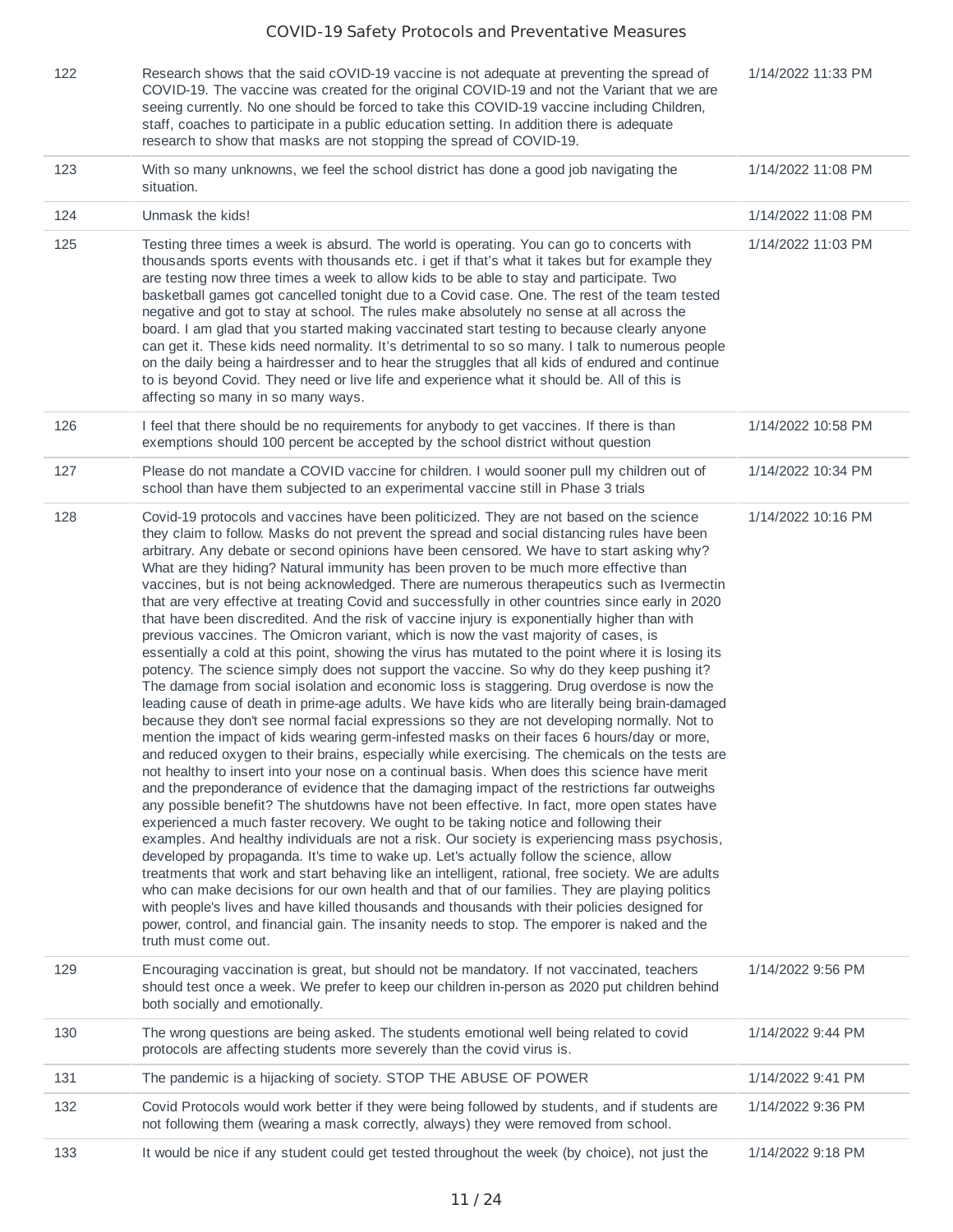|     | athletes.                                                                                                                                                                                                                                                                                                                                                                                                                                                                                                                                                                                                                                                   |                   |
|-----|-------------------------------------------------------------------------------------------------------------------------------------------------------------------------------------------------------------------------------------------------------------------------------------------------------------------------------------------------------------------------------------------------------------------------------------------------------------------------------------------------------------------------------------------------------------------------------------------------------------------------------------------------------------|-------------------|
| 134 | * my "disagree" to the last question was in regards to frequency, not to mandatory testing. I<br>would say once a week, not three times weekly, to the above question there are limited<br>testing resources available, and once weekly seems diligent.                                                                                                                                                                                                                                                                                                                                                                                                     | 1/14/2022 9:12 PM |
| 135 | I feel that exemptions are too freely given in the district. While I understand following the CDC<br>guidelines, the guidelines are laughable and inconsistent. That puts the district in a no-win<br>situation. I think you are doing the best you can with the awful hand dealt. It's difficult not<br>having an updated dashboard, but I understand due to staff being stretched thin. Keep up what<br>you are doing, more people support you than it seems.                                                                                                                                                                                             | 1/14/2022 9:10 PM |
| 136 | No masks and No mandates!!!                                                                                                                                                                                                                                                                                                                                                                                                                                                                                                                                                                                                                                 | 1/14/2022 9:00 PM |
| 137 | Vaccinated students should have to follow same guidelines as non vaccinated students                                                                                                                                                                                                                                                                                                                                                                                                                                                                                                                                                                        | 1/14/2022 8:58 PM |
| 138 | Please keep them in school. It's going to be a rough month but do not take the kids out of<br>school. Taking them out of school again will do much damage to their mental health. Please<br>don't take them out of school. My daughter will not be able to handle it. Please.                                                                                                                                                                                                                                                                                                                                                                               | 1/14/2022 8:57 PM |
| 139 | Please do not go back to remote learning. This will be detrimental to their well being, learning,<br>and overall education                                                                                                                                                                                                                                                                                                                                                                                                                                                                                                                                  | 1/14/2022 8:55 PM |
| 140 | The quarantine rules for unvaccinated students makes no sense. Why can my student who is<br>unvaccinated test negative and be allowed to be in a classroom and in a school bus but not<br>participate in an outdoor no contact sport? To my student, who cannot be vaccinated for<br>medical reasons, this feels personal and punitive. My child had a full blown panic attack in the<br>school bathroom and couldn't ask for help because the school staff caused it by taking away<br>her positive outlet. The negative impact on our children's mental health being caused from<br>masks and segregation by vaccination status can no longer be ignored! | 1/14/2022 8:49 PM |
| 141 | I fully believe the schools should remain open regardless of the cases of Covid. Our students<br>overall health is dependent on it. It's time to remain open as MANY other states have done.                                                                                                                                                                                                                                                                                                                                                                                                                                                                | 1/14/2022 8:45 PM |
| 142 | I believe that Students who have been tested for Covid and awaiting results should NOT be<br>allowed to attend school until the results of their test arevknown. It doesn't make sense for a<br>student to be tested on, for example, a Monday. Go to school on Tuesday and then be called<br>out of class to go home because their test came back positive. That child was breathing all<br>over classmates and teacher all that morning before they left! In the process of testing? then<br>don't come to school until you get results.                                                                                                                  | 1/14/2022 8:43 PM |
| 143 | Q6, Not applicable to our family not able to comment we have not tested positive during school<br>to experience school guidance                                                                                                                                                                                                                                                                                                                                                                                                                                                                                                                             | 1/14/2022 8:36 PM |
| 144 | Please require vaccines for all staff and students so that they can stop wearing masks. Or if<br>you won't require vaccines then require each staff member and student to test daily.                                                                                                                                                                                                                                                                                                                                                                                                                                                                       | 1/14/2022 8:35 PM |
| 145 | Please enforce staff and coach vaccine mandate and require all students 5 and up to be<br>vaccinated.                                                                                                                                                                                                                                                                                                                                                                                                                                                                                                                                                       | 1/14/2022 8:30 PM |
| 146 | What is the consequence for students or staff that routinely disregard to wear a mask<br>incorrectly, because it is happening way too often?                                                                                                                                                                                                                                                                                                                                                                                                                                                                                                                | 1/14/2022 8:28 PM |
| 147 | Please enforce vaccine mandate for all staff and students from 5 years and up.                                                                                                                                                                                                                                                                                                                                                                                                                                                                                                                                                                              | 1/14/2022 8:27 PM |
| 148 | Keep the kids in school. Keep athletics going.                                                                                                                                                                                                                                                                                                                                                                                                                                                                                                                                                                                                              | 1/14/2022 8:27 PM |
| 149 | Our whole family is vaccinated and boosted. However, we are NOT in favor of mandates of any<br>kind. While masks are somewhat effective at stopping the spread of COVID and similar<br>viruses (cold and flu) we do not support any mandates requiring them. If students and staff feel<br>more comfortable wearing masks then they should be allowed to, but there should be no<br>requirement and especially no shame in choosing not to wear them.                                                                                                                                                                                                       | 1/14/2022 8:26 PM |
| 150 | The state and nation need to bring us back to normal. We are ruining the whole world over an<br>illness that is so similar to cold and flu. It's a waste of time and resources to continue on like<br>this. Vaccine and masks should not be required.                                                                                                                                                                                                                                                                                                                                                                                                       | 1/14/2022 8:20 PM |
| 151 | I feel that if a student is absent due to a covid related issue(waiting for test results or having to<br>be quarantined), they should have the same amount of time to turn in late work. The classes<br>that are graded based on attendance should be exempt from counting against the student. I                                                                                                                                                                                                                                                                                                                                                           | 1/14/2022 8:19 PM |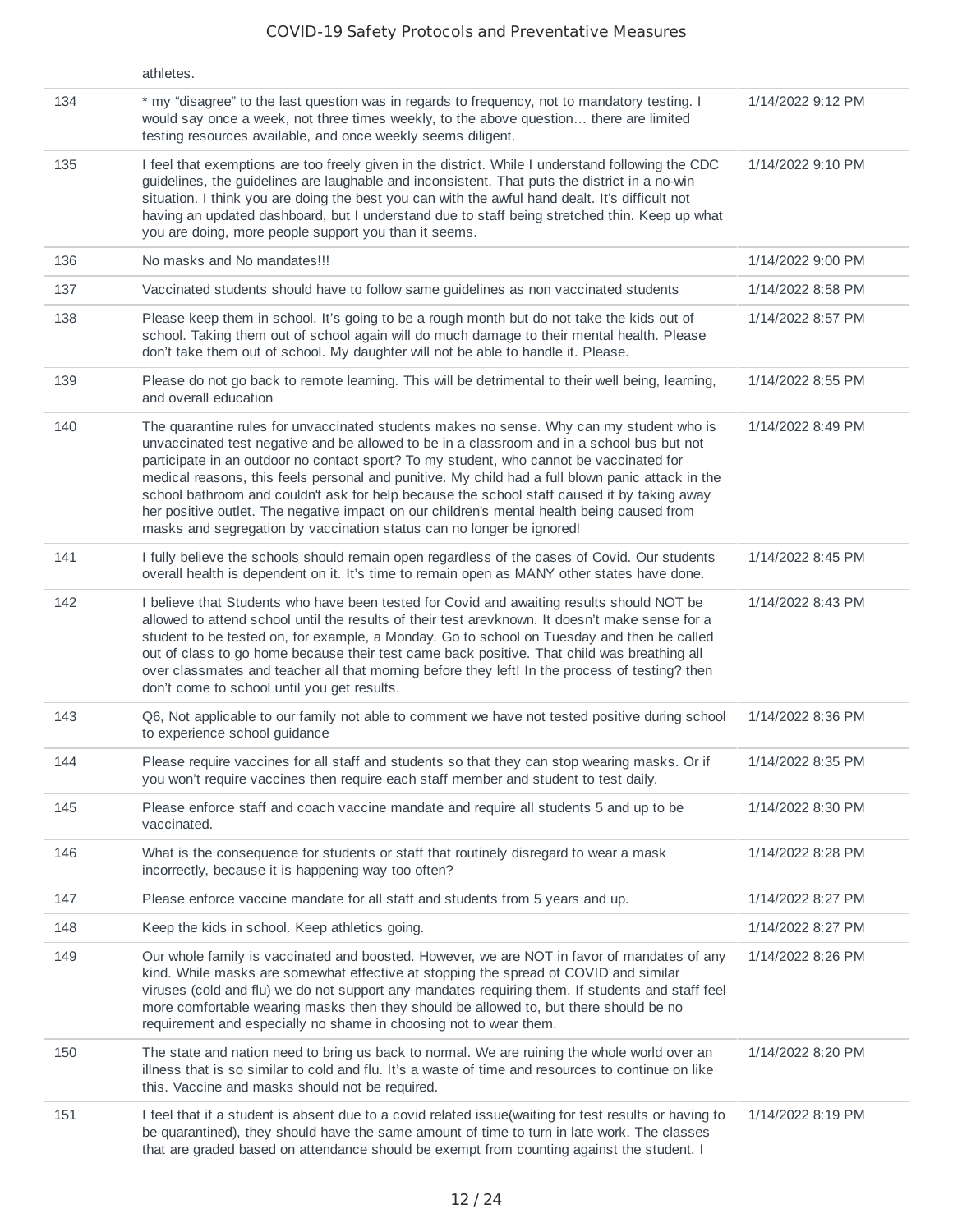feel that the current situation these kids are in is promoting them to keep coming to school even if sick. From things I've heard, many teachers that don't believe in Covid promote not wearing a mask in class or give students a hard time if that student decides to wear a mask. Thank you.

|     | Thank you.                                                                                                                                                                                                                                                                                                                                                                                                                                                                                                                                                                                                                                                                                                                                                                                                                                                                                                                                                                               |                   |
|-----|------------------------------------------------------------------------------------------------------------------------------------------------------------------------------------------------------------------------------------------------------------------------------------------------------------------------------------------------------------------------------------------------------------------------------------------------------------------------------------------------------------------------------------------------------------------------------------------------------------------------------------------------------------------------------------------------------------------------------------------------------------------------------------------------------------------------------------------------------------------------------------------------------------------------------------------------------------------------------------------|-------------------|
| 152 | My Daughter has tested positive for Covid and she was infected at school and we received no<br>heads up on her Spanish Class Teacher having Covid and along with students from the class.<br>We feel this is where our daughter was infected. Also we have worked hard to keep our family<br>safe and we all have now been infected with Covid from Enumclaw High School. We are not<br>happy with how the District has been handling Covid and are considering keeping our daughter<br>at home for on-line schooling, Needs to be much better communication and updated on Covid<br>cases and people who have contacted the Virus                                                                                                                                                                                                                                                                                                                                                       | 1/14/2022 7:47 PM |
| 153 | If my children are required to get a covid vaccination we will be pulling them out of public<br>schools.                                                                                                                                                                                                                                                                                                                                                                                                                                                                                                                                                                                                                                                                                                                                                                                                                                                                                 | 1/14/2022 7:27 PM |
| 154 | Remote learning was the worst. Did more harm than good. Enumclaw sd remote learning did<br>not teach my fifth grader anything. White river school district did a fantastic job w remote<br>learning. Although we are in enumclaw as, I waivered my 4th grader into white river. Remote<br>learning consisted of 4 hours of zoom meetings w teacher. Enumclaw was 30 minutes twice<br>week.                                                                                                                                                                                                                                                                                                                                                                                                                                                                                                                                                                                               | 1/14/2022 7:27 PM |
| 155 | I feel that some of these questions can be interpreted differently. Like question #4. Do I think<br>it's adequate, I think mandating is wrong, and it's all overboard. I also think contact tracing is a<br>joke. I have had to pick up one of my sons on a Friday for a close contact that was on the<br>previous Tuesday. The protocols are all overboard and flawed. I think the school should go<br>back to teaching common core and leave politics out of the schools. I believe that the parents<br>of the student should decide weather they wear a mask or get a Covid shot.                                                                                                                                                                                                                                                                                                                                                                                                     | 1/14/2022 7:26 PM |
| 156 | Take The face mask off our children and let them go back to school 100 percent NORMAL!!!!                                                                                                                                                                                                                                                                                                                                                                                                                                                                                                                                                                                                                                                                                                                                                                                                                                                                                                | 1/14/2022 7:25 PM |
| 157 | Protocols are in placed but not enforced. Testing weekly doesn't make sense when the person<br>in charge isn't making sure students are swabbing correctly. Just went to a basketball and<br>wrestling match and many spectators walked in with no mask and no one ever asked them to<br>put one on.                                                                                                                                                                                                                                                                                                                                                                                                                                                                                                                                                                                                                                                                                     | 1/14/2022 7:25 PM |
| 158 | The vaccine is a personal choice for students and staff. We all know it's available. Masks<br>don't work. Let them be optional. Kids need to see smiles again I appreciate you conducting<br>the survey!                                                                                                                                                                                                                                                                                                                                                                                                                                                                                                                                                                                                                                                                                                                                                                                 | 1/14/2022 7:24 PM |
| 159 | Vaccinations can be life saving. We need to get past mandating and start teaching correct<br>principles and trust that citizens are smart enough to make wise decisions.                                                                                                                                                                                                                                                                                                                                                                                                                                                                                                                                                                                                                                                                                                                                                                                                                 | 1/14/2022 7:23 PM |
| 160 | I think the district is doing a great job putting and keeping safety measures in place. I think our<br>community as a whole is struggling to adhere to them, and the constant complaining is not<br>helping anyone. I'm tired of the negativity. I'm tired of people being selfish and refusing to<br>make even the smallest effort to keep others safe not knowing their vulnerability or who they're<br>trying to protect. I'm tired of the name calling for those that agree with safety measures. If we<br>can all agree to be grown-ups and work together, we can get past this and back to normal, but<br>divided we will be facing these counter measures for much longer. I do appreciate all of the<br>work district leadership is doing and the tough calls they are having to make, and I'm very<br>sorry for the flak they are getting in the process. Just know that this work is recognized and<br>appreciated by so many of us, even if our voices are being drowned out. | 1/14/2022 7:09 PM |
| 161 | Thank you for seeking feedback. I know these are not easy times for anyone.                                                                                                                                                                                                                                                                                                                                                                                                                                                                                                                                                                                                                                                                                                                                                                                                                                                                                                              | 1/14/2022 7:08 PM |
| 162 | Testing athletes is a waste of tests. They are in high demand and people in need should be<br>using those tests. Just make parents sign a waiver for indoor sports acknowledging the risk. I<br>also think the district should get rid of the dashboard, hasn't been accurate since it's inception.<br>No data is better than in accurate data.                                                                                                                                                                                                                                                                                                                                                                                                                                                                                                                                                                                                                                          | 1/14/2022 7:07 PM |
| 163 | Masks are a joke. If they work, the kids would not need to quarantine and no one would be<br>sick. We all know even the vaccinated get this and spread it just as much as the unvaxxed.<br>Mandatory vaccines is bot realistic. You can't get parents to be current on other vaccines.<br>What makes you think mandating this would work? Also, teachers are not allowing kids to<br>drink water in class bstoo with the fear and telling kids to get vaccinated.                                                                                                                                                                                                                                                                                                                                                                                                                                                                                                                        | 1/14/2022 7:02 PM |
| 164 | On the mask for the teacher. It should be there choice.                                                                                                                                                                                                                                                                                                                                                                                                                                                                                                                                                                                                                                                                                                                                                                                                                                                                                                                                  | 1/14/2022 7:01 PM |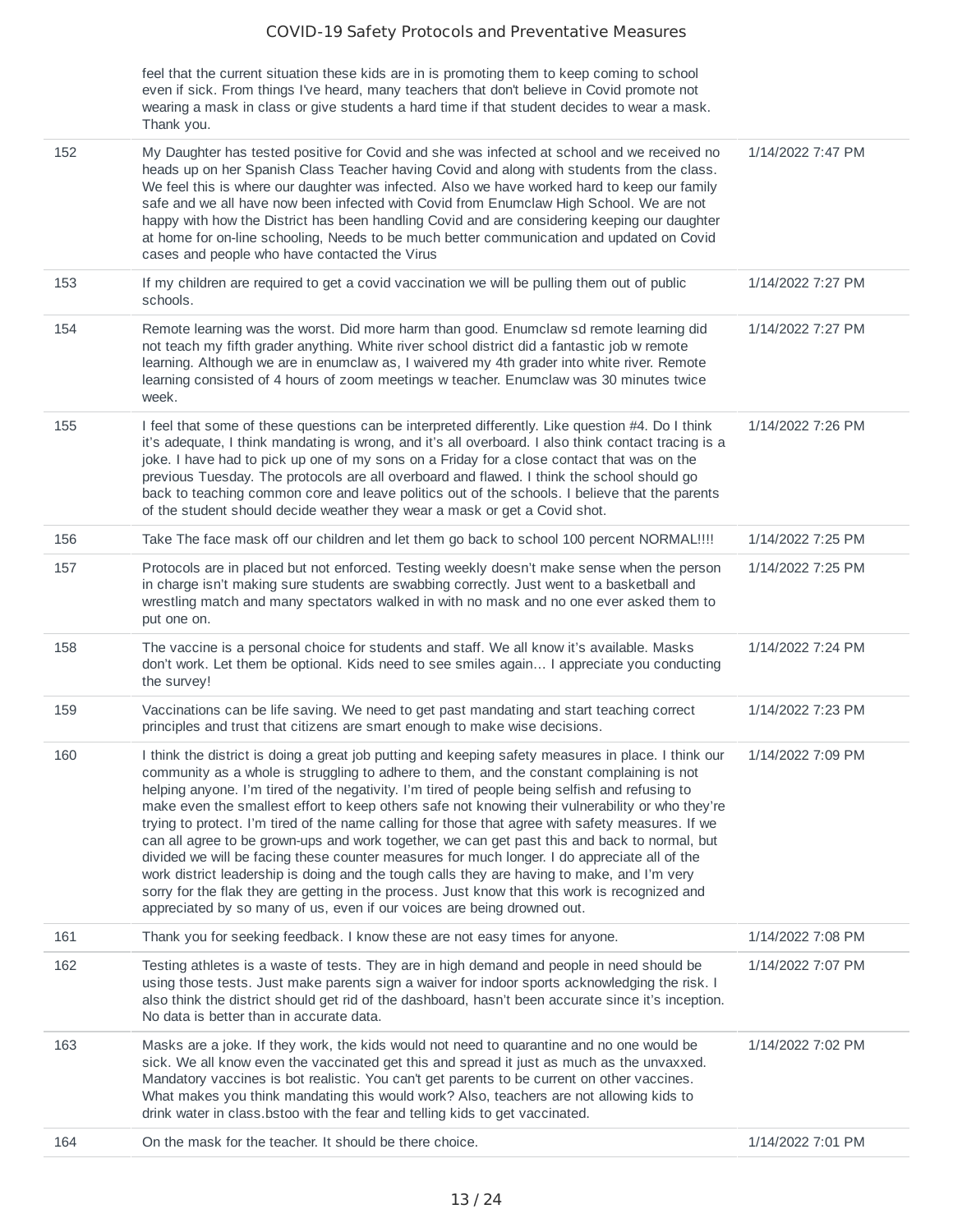| 165 | Stop the mandates, stop the mask wearing                                                                                                                                                                                                                                                                                                                                                                                                                                                                                                                                                                                                                                                                                                                                                                                                            | 1/14/2022 6:56 PM |
|-----|-----------------------------------------------------------------------------------------------------------------------------------------------------------------------------------------------------------------------------------------------------------------------------------------------------------------------------------------------------------------------------------------------------------------------------------------------------------------------------------------------------------------------------------------------------------------------------------------------------------------------------------------------------------------------------------------------------------------------------------------------------------------------------------------------------------------------------------------------------|-------------------|
| 166 | Clearly the vaccine does not protect people. Two years of wearing mask and social distancing<br>doesn't protect you. And all of these protocols have had negative impacts on our childrens<br>learning and mental health. They have created division and segregation in our schools,<br>communities and families. I think our kids need to get back to participating in life and learning.<br>I think our kids need to be able to socialize with their peers.                                                                                                                                                                                                                                                                                                                                                                                       | 1/14/2022 6:55 PM |
| 167 | The COVID tyranny needs to stop and everyone needs to respect what people choose for<br>themselves and their family.                                                                                                                                                                                                                                                                                                                                                                                                                                                                                                                                                                                                                                                                                                                                | 1/14/2022 6:49 PM |
| 168 | Masks and COVID-19 vaccines should be personal choice not required.                                                                                                                                                                                                                                                                                                                                                                                                                                                                                                                                                                                                                                                                                                                                                                                 | 1/14/2022 6:47 PM |
| 169 | Wish my son could go to school without a mask                                                                                                                                                                                                                                                                                                                                                                                                                                                                                                                                                                                                                                                                                                                                                                                                       | 1/14/2022 6:36 PM |
| 170 | This is disgustingunmask our kids now! If anyone even thinks they are going to force<br>vaccinate our kids you won't have a school district lefthistory repeats itself, we are not<br>nazzi Germany!                                                                                                                                                                                                                                                                                                                                                                                                                                                                                                                                                                                                                                                | 1/14/2022 6:32 PM |
| 171 | Students education is being drastically affected in a negative way by these mandates.<br>Teachers passion to educate our children is being drastically affected by these policies in<br>place. Our children have taken the biggest sacrifice by these mandates. Bring the education<br>back into our school and get the politics out. When our government accepts this as endemic,<br>and like that the mandates are gone, there is going to be a lot of damage control to correct the<br>damage that has been done for both students and staff.                                                                                                                                                                                                                                                                                                    | 1/14/2022 6:32 PM |
| 172 | Unmask our kids and resume normal school day! Enough is enough.                                                                                                                                                                                                                                                                                                                                                                                                                                                                                                                                                                                                                                                                                                                                                                                     | 1/14/2022 6:29 PM |
| 173 | The more we keep testing the more then numbers go up, it's time to unmask our children and<br>let them live normal lives. They need to see facial expressions they need to be able to see a<br>teachers face. This has gotten so far out of hand it's insane. If parents still want their kids to<br>wear a mask then by all means have them wear it. My son has had more health issues with<br>wearing a mask this last year and a half then he has had his first 12 years of life. Countless<br>visits to the doctor trying to figure out why he can't breathe and why he has all of a sudden<br>developed asthma. He has played sports since he was in 2nd grade with no issue but this last<br>year he usually ends up sitting out most games because he can't breathe. I could go on and<br>on but it's probably falling on deaf ears anyways. | 1/14/2022 6:21 PM |
| 174 | I don't think there should be religious exemptions for the Covid vaccine but<br>immunocompromised/medical reasons I support.                                                                                                                                                                                                                                                                                                                                                                                                                                                                                                                                                                                                                                                                                                                        | 1/14/2022 6:18 PM |
| 175 | Its extremely difficult for my high school senior to stay on top of work when isolating. Teachers<br>and the work load plus communication is subpar. An example is woodshop, the assignments<br>are in person and the stress and lack of self esteem that comes from teachers not being mire<br>understanding of the student's inability to do the work from home in some cases is mind<br>blowing and unfortunate. I wish there was a way the students didn't feel punished when they<br>isolate out of precaution. Playing catch up is hard and not every teacher is flexible or<br>understanding. Its extremely frustrating.                                                                                                                                                                                                                     | 1/14/2022 6:14 PM |
| 176 | I will pull my student from the Enumclaw school district if the vaccine is mandated.                                                                                                                                                                                                                                                                                                                                                                                                                                                                                                                                                                                                                                                                                                                                                                | 1/14/2022 6:13 PM |
| 177 | Appreciate the continued efforts to navigate challenging times. Thankful for ESD staff.                                                                                                                                                                                                                                                                                                                                                                                                                                                                                                                                                                                                                                                                                                                                                             | 1/14/2022 6:13 PM |
| 178 | Get the muzzles off our kids, quit the insane testing and stop talking about the experimental<br>gene therapy that is injuring and killing people!                                                                                                                                                                                                                                                                                                                                                                                                                                                                                                                                                                                                                                                                                                  | 1/14/2022 6:11 PM |
| 179 | I am totally against forced covid shots. This is unethical. Children are much more likely to be<br>harmed from that than the virus. There have been many serious side effects (myocarditis,<br>blood clots, thrombotic strokes, & deaths. There are unknown long term effects such as<br>possible sterilization. Masking and shots should be a choice. I will never allow my children to<br>get these shots. I will find them another form of education.                                                                                                                                                                                                                                                                                                                                                                                            | 1/14/2022 6:10 PM |
| 180 | You are doing a great job keeping us safe. Keep up the good work!                                                                                                                                                                                                                                                                                                                                                                                                                                                                                                                                                                                                                                                                                                                                                                                   | 1/14/2022 6:09 PM |
| 181 | The kids need to be in school. It is ridiculous kids can see what got football stars look like and<br>have never seen their teachers face. My daughters mask comes home filthy daily. I feel more<br>safe for her not to wear a mask then her touching the mask all the time and having it on her<br>face. Other states like Montana the kids have normal lifestyle. If someone wants their child to<br>wear a mask allow then their choice. The vaccine should be a personal choice.                                                                                                                                                                                                                                                                                                                                                               | 1/14/2022 6:07 PM |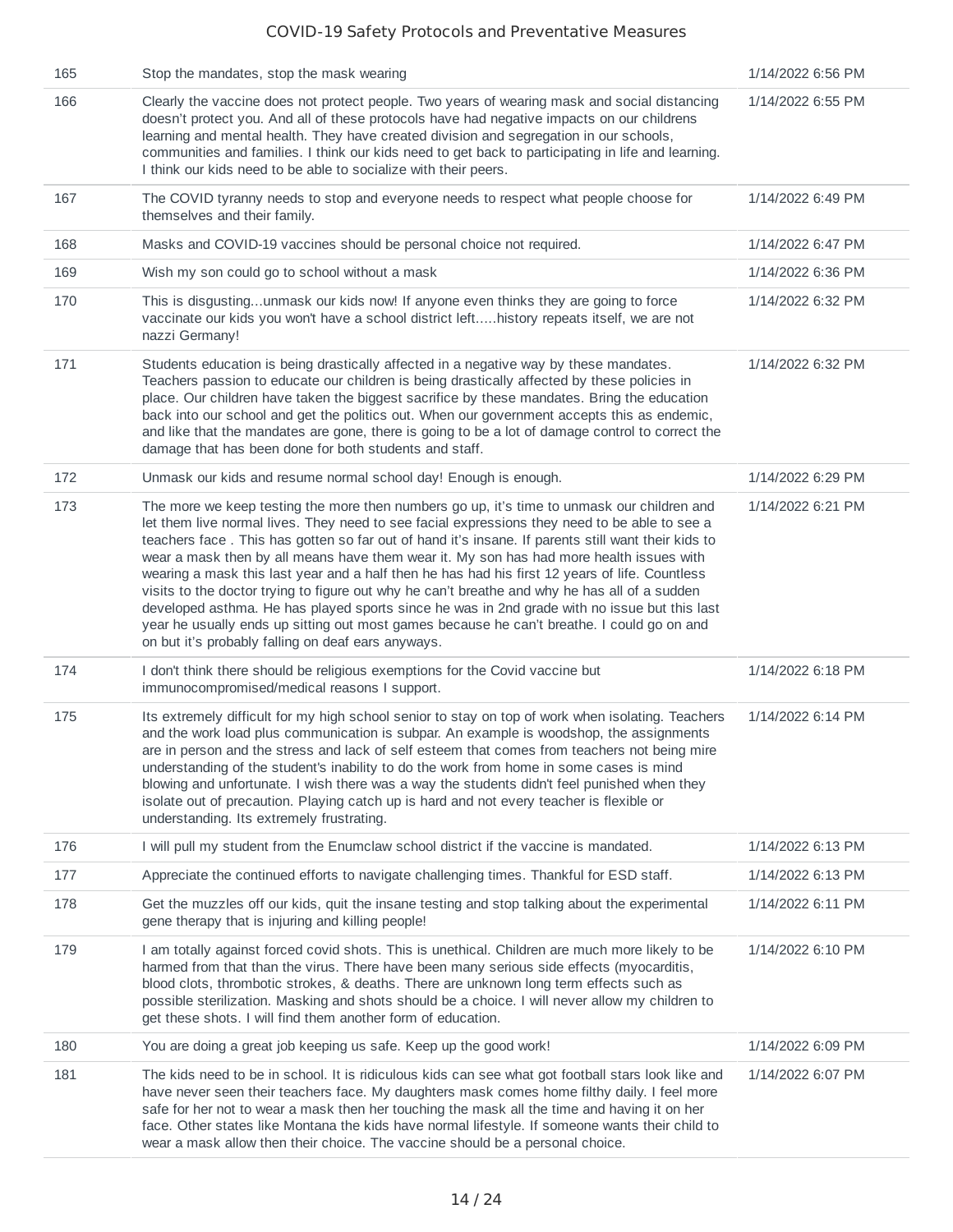| 182 | If athletic practices and events demand close contact that requires three tests a week for each<br>participant during a pandemic wherein we are seeing sick people have limited access to testing<br>supplies, it seems that perhaps a pause on those types of events might be warranted for the<br>good of all. Indeed, there is worth and merit in these activities, but there is a toll, as well. I<br>neither agree nor disagree with mandating vaccines for eligible children, as that is a much<br>more complex decision for a weary world. And that is coming from a parent of children who are<br>vaccinated. My children feel unsafe in settings on campus, and especially on buses, where<br>staff do not enforce masking. I understand most staff attempt heartily while others less so; it's<br>uneven like many aspects of many systems in the public sector. My child tested positive this<br>week after being stuck on a bus seat beside an unmasked teen. It's pretty discouraging to kids<br>and staff doing the best they can to keep themselves and others safe. Your positions in this<br>battle are unenviable, at best, and we appreciate all you have done to keep our kids as safe as<br>you are able. Bless you! | 1/14/2022 6:03 PM |
|-----|-------------------------------------------------------------------------------------------------------------------------------------------------------------------------------------------------------------------------------------------------------------------------------------------------------------------------------------------------------------------------------------------------------------------------------------------------------------------------------------------------------------------------------------------------------------------------------------------------------------------------------------------------------------------------------------------------------------------------------------------------------------------------------------------------------------------------------------------------------------------------------------------------------------------------------------------------------------------------------------------------------------------------------------------------------------------------------------------------------------------------------------------------------------------------------------------------------------------------------------------|-------------------|
| 183 | My main concern is requiring the Covid shot for my children to attend school. I do not feel<br>comfortable with the Covid shot at this point in time, we do not have studies showing the long<br>term effects. I am pro vaccine, my children have all necessary vaccines that actually prevent<br>disease. The Covid shot does not prevent my child from getting Covid and does not prevent<br>them from spreading Covid. Thank you for listening.                                                                                                                                                                                                                                                                                                                                                                                                                                                                                                                                                                                                                                                                                                                                                                                        | 1/14/2022 6:03 PM |
| 184 | Drop the masks, and drop the requirement forcing staff students and anyone else to "have" to<br>get the vaccine, if it's not dropped a lot of kids will be homeschooled next year! A mandate is<br>not a law. And everyone should have there OWN say in there body and there childrens. The<br>schools are going to loose good people if they force a vaccine it's a CHOICE not a have to.<br>Same with masks kids and adults should be able to choose if they can wear a mask or not,<br>otherwise split up the school so the people who don't agree can have there side and the people<br>who wanna wear it can have there side!!                                                                                                                                                                                                                                                                                                                                                                                                                                                                                                                                                                                                       | 1/14/2022 6:01 PM |
| 185 | We miss the hybrid option. It worked so well for our family and we felt safe.                                                                                                                                                                                                                                                                                                                                                                                                                                                                                                                                                                                                                                                                                                                                                                                                                                                                                                                                                                                                                                                                                                                                                             | 1/14/2022 5:57 PM |
| 186 | You are doing a great job for our kids! So thankful for everything the staff is doing! You are the<br>best! Thank you <sup>•</sup>                                                                                                                                                                                                                                                                                                                                                                                                                                                                                                                                                                                                                                                                                                                                                                                                                                                                                                                                                                                                                                                                                                        | 1/14/2022 5:56 PM |
| 187 | It would be really helpful if the school would have rapid tests available for kids to test when<br>symptomatic. Getting a PCR is a nightmare. And waiting for results take the kids out of school<br>unnecessarily when they are negative. General comment: Thank you to the teachers/staff!                                                                                                                                                                                                                                                                                                                                                                                                                                                                                                                                                                                                                                                                                                                                                                                                                                                                                                                                              | 1/14/2022 5:56 PM |
| 188 | Thank you for keeping our kids safe and in-person! We appreciate all that ESD has done!                                                                                                                                                                                                                                                                                                                                                                                                                                                                                                                                                                                                                                                                                                                                                                                                                                                                                                                                                                                                                                                                                                                                                   | 1/14/2022 5:55 PM |
| 189 | Testing for school sports is unnecessary and baseless. The same kids are together at school<br>and in PE. Masks are hindering quality and focused education. Masks are encouraging "mask<br>police" among staff and students. Masks are continuing the fear of this flu and keeping anxiety<br>high, distracting from learning. Masks purpose are for the safety only of the wearer, and that is<br>nil to none. Masks should be a personal and parental choice only. The mask policy is the only<br>policy being enforced, why is this the only policy that matters?                                                                                                                                                                                                                                                                                                                                                                                                                                                                                                                                                                                                                                                                     | 1/14/2022 5:54 PM |
| 190 | If masking, vaccination and cleaning over kill with harmful chemicals really worked as it's<br>claimed, why are the over load cleaners/masked/vaccination getters still getting & spreading<br>covid? My kid wears a mask and stays home cause the fear of being or getting someone sick.<br>She didn't go anywhere all xmas break and yet days 2 back from break she was out sick for 5<br>days. She said she wore it all day there too. I definitely worry about grades and academic<br>success though and feel like the WA school Superintendent needs to be advocating for smaller<br>classes more 1:1 help for those struggling in topics and more teachers & AIDs to get kids<br>spaced out more and back to the proper lectures and teaching that these kids want.                                                                                                                                                                                                                                                                                                                                                                                                                                                                 | 1/14/2022 5:52 PM |
| 191 | Masks are not healthy for children to wear for extended periods.                                                                                                                                                                                                                                                                                                                                                                                                                                                                                                                                                                                                                                                                                                                                                                                                                                                                                                                                                                                                                                                                                                                                                                          | 1/14/2022 5:51 PM |
| 192 | A families medical decisions should be made by the parents/guardian ONLY. What works for<br>some does not work for everyone. Any kind of mandate has no place in a free country. If<br>vaccine mandates for kids in school are implemented, I will be pulling my children from the<br>school system.                                                                                                                                                                                                                                                                                                                                                                                                                                                                                                                                                                                                                                                                                                                                                                                                                                                                                                                                      | 1/14/2022 5:51 PM |
| 193 | During surges like this, having a temporary remote option would help keep kids from falling<br>behind and protect from spread. As it is now, they miss a lot of school without any suooort in<br>their education while at home. Finding and getting a test and delays in getting results add to<br>more time out of school. So kids either go back and infect others or they fall behind at home.<br>Add a remote layer for kids at home. Also, Protect our kids from Enumclaw's crazy political                                                                                                                                                                                                                                                                                                                                                                                                                                                                                                                                                                                                                                                                                                                                          | 1/14/2022 5:49 PM |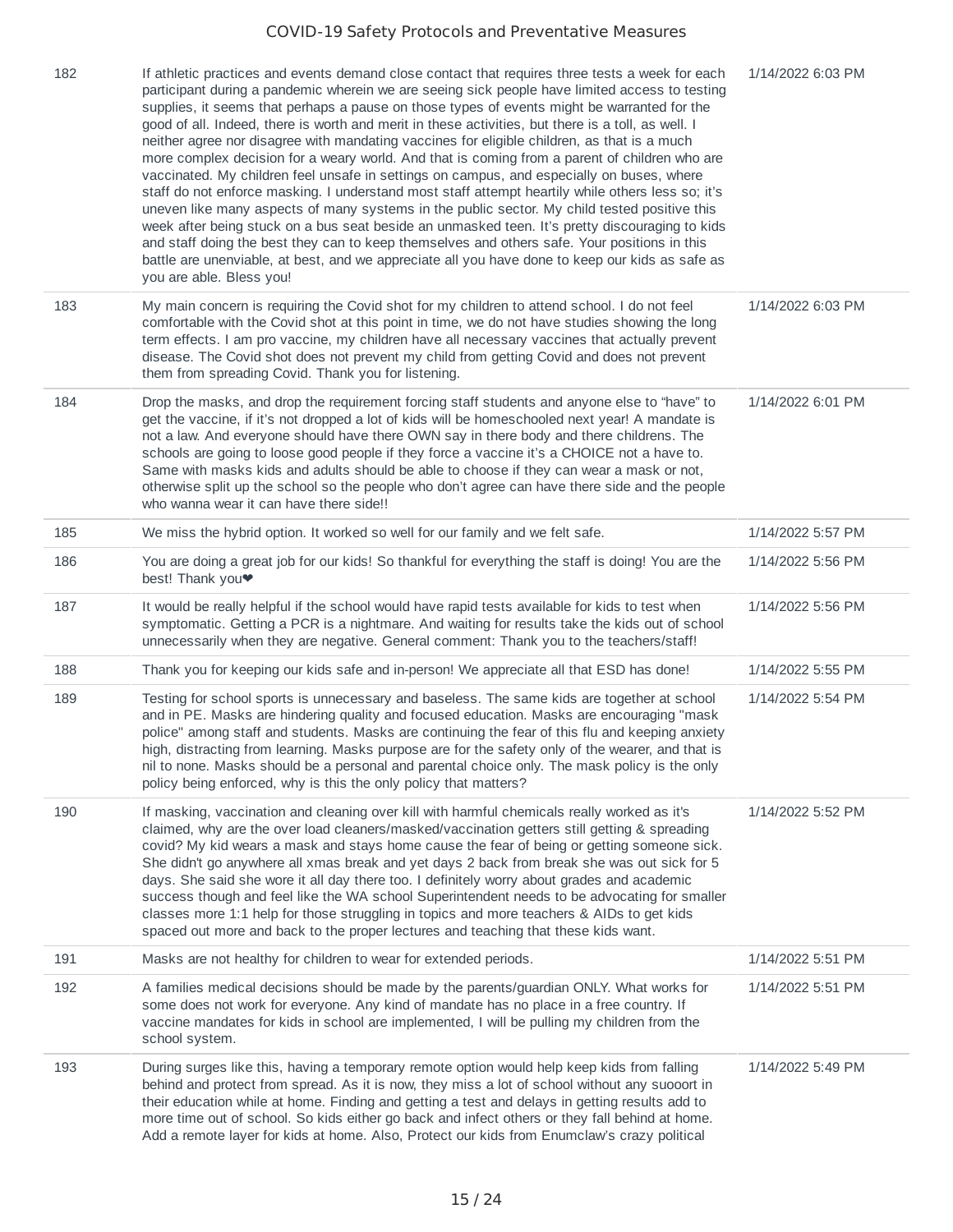| driven false information drive about Covid/not wearing masks and not getting vaccines. Follow |  |
|-----------------------------------------------------------------------------------------------|--|
| the scientific proof not political cult pressure.                                             |  |

| 194 | I DO NOT believe staff or students should be required to vaccinate, however if the state<br>requires it, everyone who wants it should be granted an exemption. Exempted employees<br>should not have to test weekly unless you start making vaccinated staff do the same.                                                                                                                                                                                                                                                                                                                                                                                                                                                                                                                                                                                                                                                                                                                                                                                                                                                                                                                                                                                                                                                                                                                                                                                                                                                                                                                                                                                                                                                                                                                                                                                                                                                | 1/14/2022 5:47 PM |
|-----|--------------------------------------------------------------------------------------------------------------------------------------------------------------------------------------------------------------------------------------------------------------------------------------------------------------------------------------------------------------------------------------------------------------------------------------------------------------------------------------------------------------------------------------------------------------------------------------------------------------------------------------------------------------------------------------------------------------------------------------------------------------------------------------------------------------------------------------------------------------------------------------------------------------------------------------------------------------------------------------------------------------------------------------------------------------------------------------------------------------------------------------------------------------------------------------------------------------------------------------------------------------------------------------------------------------------------------------------------------------------------------------------------------------------------------------------------------------------------------------------------------------------------------------------------------------------------------------------------------------------------------------------------------------------------------------------------------------------------------------------------------------------------------------------------------------------------------------------------------------------------------------------------------------------------|-------------------|
| 195 | Mandate vaccines for all students so we can end masks and keep our students safe!                                                                                                                                                                                                                                                                                                                                                                                                                                                                                                                                                                                                                                                                                                                                                                                                                                                                                                                                                                                                                                                                                                                                                                                                                                                                                                                                                                                                                                                                                                                                                                                                                                                                                                                                                                                                                                        | 1/14/2022 5:46 PM |
| 196 | Thank you for doing this.                                                                                                                                                                                                                                                                                                                                                                                                                                                                                                                                                                                                                                                                                                                                                                                                                                                                                                                                                                                                                                                                                                                                                                                                                                                                                                                                                                                                                                                                                                                                                                                                                                                                                                                                                                                                                                                                                                | 1/14/2022 5:43 PM |
| 197 | #6 is difficult to answer as I have not had a child asked to isolate or quarantine. The drop-<br>off/pick-up procedure at Westwood is so disappointing. I feel no connection to the community<br>and it sometimes makes me wonder what the day is like for the kids. There is no reason kids<br>cannot walk outside to their parents in the fashion that it was done prior to this change. The<br>emotional connections made during that last minute of saying goodbye to friends, teachers,<br>and other adults is missing--and it does not reflect well on a school that used to appear to fully<br>embrace all that were part of the community. First and last impressions go a long ways--and<br>the impression given right now is not positive. I don't like "being a number" and that is actually<br>what my child has become to those running drop off and pick up line.                                                                                                                                                                                                                                                                                                                                                                                                                                                                                                                                                                                                                                                                                                                                                                                                                                                                                                                                                                                                                                          | 1/14/2022 5:41 PM |
| 198 | All of this Covid is nonsense and you are teaching our children to be sheep.                                                                                                                                                                                                                                                                                                                                                                                                                                                                                                                                                                                                                                                                                                                                                                                                                                                                                                                                                                                                                                                                                                                                                                                                                                                                                                                                                                                                                                                                                                                                                                                                                                                                                                                                                                                                                                             | 1/14/2022 5:34 PM |
| 199 | Thank you for working so hard to keep our kids safe.                                                                                                                                                                                                                                                                                                                                                                                                                                                                                                                                                                                                                                                                                                                                                                                                                                                                                                                                                                                                                                                                                                                                                                                                                                                                                                                                                                                                                                                                                                                                                                                                                                                                                                                                                                                                                                                                     | 1/14/2022 5:32 PM |
| 200 | Leave the choice(s) up to the parent(s) of the children. The district shouldn't be able to require<br>masks, or vaccines. Leave those things to the individual. If a person feels safe getting<br>vaccinated and or wearing a mask, let them.                                                                                                                                                                                                                                                                                                                                                                                                                                                                                                                                                                                                                                                                                                                                                                                                                                                                                                                                                                                                                                                                                                                                                                                                                                                                                                                                                                                                                                                                                                                                                                                                                                                                            | 1/14/2022 5:31 PM |
| 201 | Speech issues are made worse with masking                                                                                                                                                                                                                                                                                                                                                                                                                                                                                                                                                                                                                                                                                                                                                                                                                                                                                                                                                                                                                                                                                                                                                                                                                                                                                                                                                                                                                                                                                                                                                                                                                                                                                                                                                                                                                                                                                | 1/14/2022 5:27 PM |
| 202 | It's time to take the masks off our kids. There is no scientific bases for cloth masks. They do<br>nothing. If you believe they do, can you help me install a chain-link fence to help me with<br>keeping mosquitoes out of my yard this summer? Masks are foolishness and political theatre.                                                                                                                                                                                                                                                                                                                                                                                                                                                                                                                                                                                                                                                                                                                                                                                                                                                                                                                                                                                                                                                                                                                                                                                                                                                                                                                                                                                                                                                                                                                                                                                                                            | 1/14/2022 5:24 PM |
| 203 | I marked "Strongly Disagree" to the last 3 questions as I don't think staff or students should be<br>required to be vaccinated exempted or test at all!!                                                                                                                                                                                                                                                                                                                                                                                                                                                                                                                                                                                                                                                                                                                                                                                                                                                                                                                                                                                                                                                                                                                                                                                                                                                                                                                                                                                                                                                                                                                                                                                                                                                                                                                                                                 | 1/14/2022 5:23 PM |
| 204 | My kids grades tanked over remote learning. They are doing so much better in person. Take<br>the masks off the kids and if a child wants to wear a mask then so be it. They should not be<br>mandatory. If a mandate comes that they have to get the shot we will be removing them from<br>the public education system. Thank you.                                                                                                                                                                                                                                                                                                                                                                                                                                                                                                                                                                                                                                                                                                                                                                                                                                                                                                                                                                                                                                                                                                                                                                                                                                                                                                                                                                                                                                                                                                                                                                                       | 1/14/2022 5:21 PM |
| 205 | As a family who had covid before the vaccine was available and came through with mild to no<br>symptoms, we don't fear covid. I think everyone's individual risk management for covid should<br>be considered and a one size fits all approach is extremely damaging. As well as it being way<br>to difficult to manage for long term practice. Especially when you consider how quickly the<br>vaccines wane in efficacy over just a short time. As a parent I am not on board for giving my<br>kids a vaccine every couple of months to protect them from a virus their bodies fought with out<br>a hitch. The argument that we just don't know the long term effect covid will have is basically<br>the same argument for vaccines. They are so new, we don't know what the long term<br>repercussions the 1, 2, 3 now possibly 4 vaccines will have on the human body. The unknowns<br>are vast and the notion to mandate them for all is just not a good argument. I am an educator<br>and I come from a long list of educators, two of which are principals in Washington State high<br>schools. So you can say I am in the loop of how certain districts are responding to covid in<br>school. The distinction from kids with the vaccine and those who have not gotten the vaccine<br>is not changing the spread, not even a little bit. Testing repeatedly is also not realistic. If a<br>child has a cold/ symptoms test to stay. I am okay with this if it gives educators peace of<br>mind. I am thankful that the Enumclaw School District is giving this survey. The topic of<br>requiring vaccines for the next school year is an issue I feel strongly about. My husband and<br>other members of our family are prepared to pull our kids from the public school system if this<br>becomes a mandate to attend school. It's not something we want to do but it's something we<br>will feel forced to do. | 1/14/2022 5:19 PM |
| 206 | I do not agree with the no quarantine rule for vax'd people. I received my vax and still got<br>Covid. The shot does not prevent you from getting Covid nor does it protect you from passing<br>it along. It has the potential for reducing your symptoms. Same rules should apply for those<br>who are vax'd and non vax'd regarding close contact. I get that Covid contagious, but I believe                                                                                                                                                                                                                                                                                                                                                                                                                                                                                                                                                                                                                                                                                                                                                                                                                                                                                                                                                                                                                                                                                                                                                                                                                                                                                                                                                                                                                                                                                                                          | 1/14/2022 5:19 PM |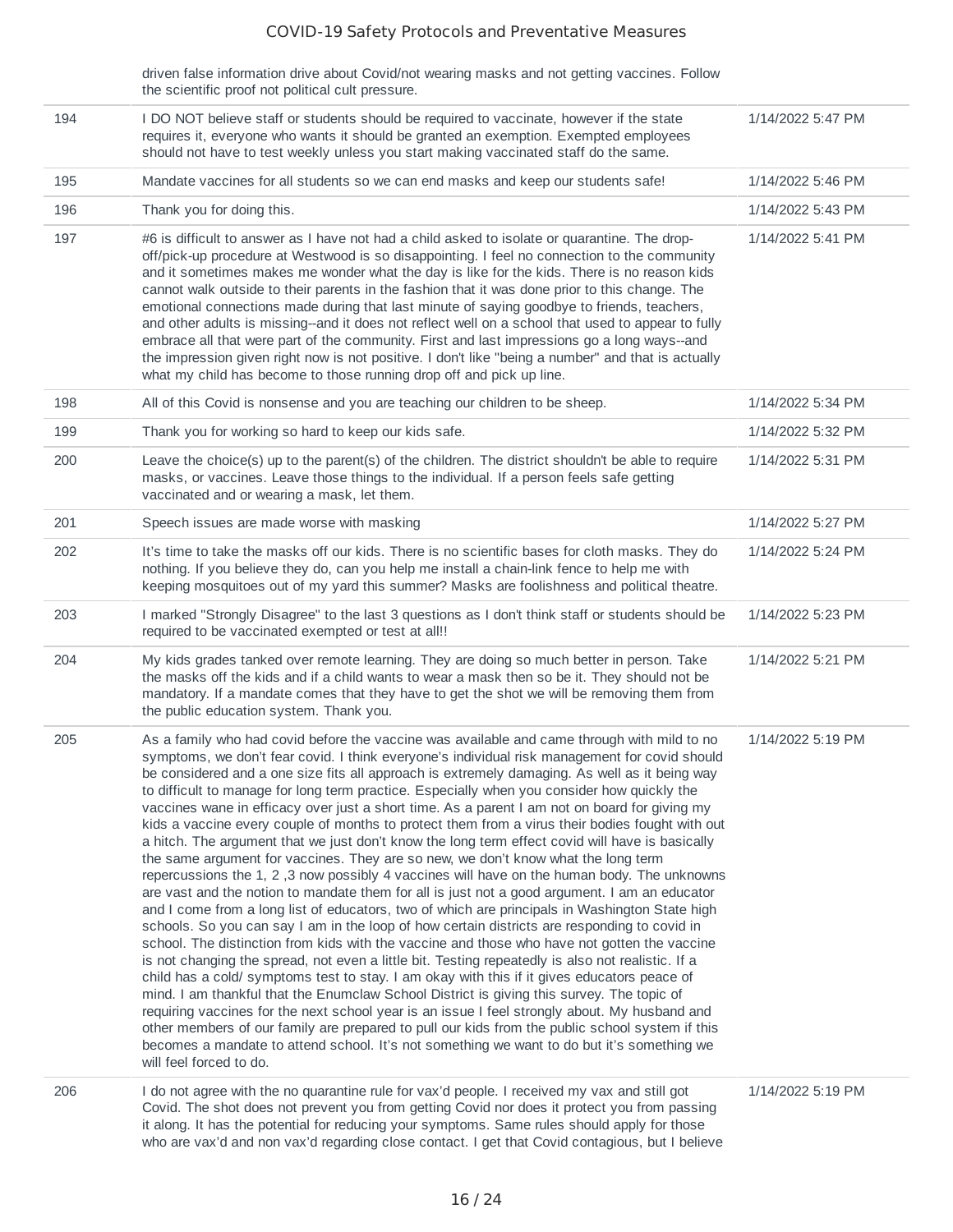masks should be free choice. Also, kids should be able to eat at tables during lunch. The friends they sit with are already friends they are hanging out with without their masks. Kids play sports without masks, with friends, they attend school with the same friends. Masking healthy people is harmful to their health. Look at the studies of increased harm from constant masking. Our kids are our number one priority yet they have experienced the worst treatment since the pandemic started. It all makes my mother's heart break. We ARE Enumclaw. We lead by example. We took the first step in hybrid learning. Let's show others that we will be ok by setting the example of optional masking our kids, reducing testing protocols and getting back to a normal school year.

| 207 | It's ridiculous to see otherwise-rational people in this community argue and protest against<br>vaccines, when vaccine mandates have been in effect in these schools for generations. No<br>one got their panties in a bunch over this until it became part of a dumb political culture war.<br>Fed on a steady diet of manufactured outrage and pop-pseudo-science emotional junk-food,<br>people are blanketing social media with ignorance and misinformation. How can our institutions<br>of education grind to a halt because of the uneducated opinions of the very dumbest among<br>us? The irony alone is staggering. No one freaked out that their kids needed vaccinations to<br>attend schools back on the 60s, or the 70s, or the 80s, or the 90s, or the 00s, or the 10s. But<br>now we are beholden to whatever looney rationalizations are floating around our particular<br>social- media echo chambers. It is unjustified. It is indefensible. It is short-sighted. And it is a<br>shameful legacy that enumclaw is better off without.                                                                                                                                                                                                                                                                                                                                                                                                                                                                                                                                                                                                                                                                                                                                                                                                                                                                                                                                                                                                                                                                                                                                                                                                                                                                                                                                                                                                                                                                                                                                                                                                                             | 1/14/2022 5:19 PM |
|-----|--------------------------------------------------------------------------------------------------------------------------------------------------------------------------------------------------------------------------------------------------------------------------------------------------------------------------------------------------------------------------------------------------------------------------------------------------------------------------------------------------------------------------------------------------------------------------------------------------------------------------------------------------------------------------------------------------------------------------------------------------------------------------------------------------------------------------------------------------------------------------------------------------------------------------------------------------------------------------------------------------------------------------------------------------------------------------------------------------------------------------------------------------------------------------------------------------------------------------------------------------------------------------------------------------------------------------------------------------------------------------------------------------------------------------------------------------------------------------------------------------------------------------------------------------------------------------------------------------------------------------------------------------------------------------------------------------------------------------------------------------------------------------------------------------------------------------------------------------------------------------------------------------------------------------------------------------------------------------------------------------------------------------------------------------------------------------------------------------------------------------------------------------------------------------------------------------------------------------------------------------------------------------------------------------------------------------------------------------------------------------------------------------------------------------------------------------------------------------------------------------------------------------------------------------------------------------------------------------------------------------------------------------------------------------------------|-------------------|
| 208 | We will be pulling our children out of the district and will most likely move out of state if<br>vaccines are mandated for children. Masks should be optional, as they really serve no purpose<br>the way they are used by younger children, it is completely ineffective and causing more harm<br>than good.                                                                                                                                                                                                                                                                                                                                                                                                                                                                                                                                                                                                                                                                                                                                                                                                                                                                                                                                                                                                                                                                                                                                                                                                                                                                                                                                                                                                                                                                                                                                                                                                                                                                                                                                                                                                                                                                                                                                                                                                                                                                                                                                                                                                                                                                                                                                                                        | 1/14/2022 5:19 PM |
| 209 | Masks and vaccinations need to be a personal choice. No more mandates. The kids need<br>normalcy this has gone on far too long.                                                                                                                                                                                                                                                                                                                                                                                                                                                                                                                                                                                                                                                                                                                                                                                                                                                                                                                                                                                                                                                                                                                                                                                                                                                                                                                                                                                                                                                                                                                                                                                                                                                                                                                                                                                                                                                                                                                                                                                                                                                                                                                                                                                                                                                                                                                                                                                                                                                                                                                                                      | 1/14/2022 5:17 PM |
| 210 | Masks and testing have failed to contain Covid 19 on any meaningful level because they don't<br>work in practice. They only stigmatize and divide us. Additionally, the currently available<br>vaccines do not stop contraction or spread of the virus, and there have been no studies that<br>prove they provide any protection at all, only opinion. They bring needless risk to our youth on<br>a level much higher than the disease itself. Mandating vaccines will guarantee that more kids<br>are pulled from school and either homeschooled or sent to private school. Covid 19 should be<br>considered endemic and we should treat it the same as the flu. There are treatments available<br>even though 99.9% of people that catch Covid 19 would never require them. Vaccines are a<br>personal choice that should only be made with informed consent and consultation with ones<br>own medical doctor. Vaccines are not a one size fits all solution, clearly as they have failed to<br>stop the spread of the virus. In fact, new studies show that after 2 months, vaccines increase<br>the likelihood of contracting Covid 19. Our children are not wards of the state to run<br>experiments on. Our kids need normalcy and nurturing, not to be treated like they are walking<br>disease spreaders. If teachers want to be vaccinated, no problem, that's their choice. If they<br>don't want the vaccine, great too. As free people, we accept that there is risk in life. We reject<br>the notion that we need a school district, or employer, or State to make decisions for us,<br>especially when it comes to the things I put into my own body or that of my kids. Put another<br>way, if we can't get back to normal and learn to live with the risk of everyday life, I think we'll<br>find new leadership that will embrace freedom, and restore normalcy. If that can't be done, we'll<br>find an exodus from the schools, districts and states that impose heavy handed mandates and<br>a migration to schools and states that recognize individual rights and freedoms. It's time to<br>reject mandates of all kinds, get the politics of Covid out of our schools, and start treating kids<br>like humans again. As for teachers that are just too fearful of Covid. Tough. Have a 3rd, 4th or<br>5th vaccine, wear a mask and goggles if it makes you feel better and hide behind an<br>ineffective plexiglass partition. But, they will not be allowed to treat these kids any different. If<br>the employees of our district can't find a way to get to work and stay out of my kids medical<br>records, perhaps they shouldn't be working with kids. | 1/14/2022 5:16 PM |
| 211 | We are not anti vaxxersin fact we support the work to minimize the spread of covid. At the<br>same time we do not support forced vaccination of children. Adults with exposure to our kids<br>should be vaxxed in an effort to protect themselves and our kids. Science is showing that<br>masks aren't effective. Wearing an N95 all day isn't an option and fitting each kid and ensure<br>proper care and use isn't a teacher's job. Thanks for the open communication.                                                                                                                                                                                                                                                                                                                                                                                                                                                                                                                                                                                                                                                                                                                                                                                                                                                                                                                                                                                                                                                                                                                                                                                                                                                                                                                                                                                                                                                                                                                                                                                                                                                                                                                                                                                                                                                                                                                                                                                                                                                                                                                                                                                                           | 1/14/2022 5:14 PM |
| 212 | I think that vaccination and mask mandates are the most important pieces to keeping school<br>safe for students. As a parent of two children (and an educator myself) - one child who is                                                                                                                                                                                                                                                                                                                                                                                                                                                                                                                                                                                                                                                                                                                                                                                                                                                                                                                                                                                                                                                                                                                                                                                                                                                                                                                                                                                                                                                                                                                                                                                                                                                                                                                                                                                                                                                                                                                                                                                                                                                                                                                                                                                                                                                                                                                                                                                                                                                                                             | 1/14/2022 5:11 PM |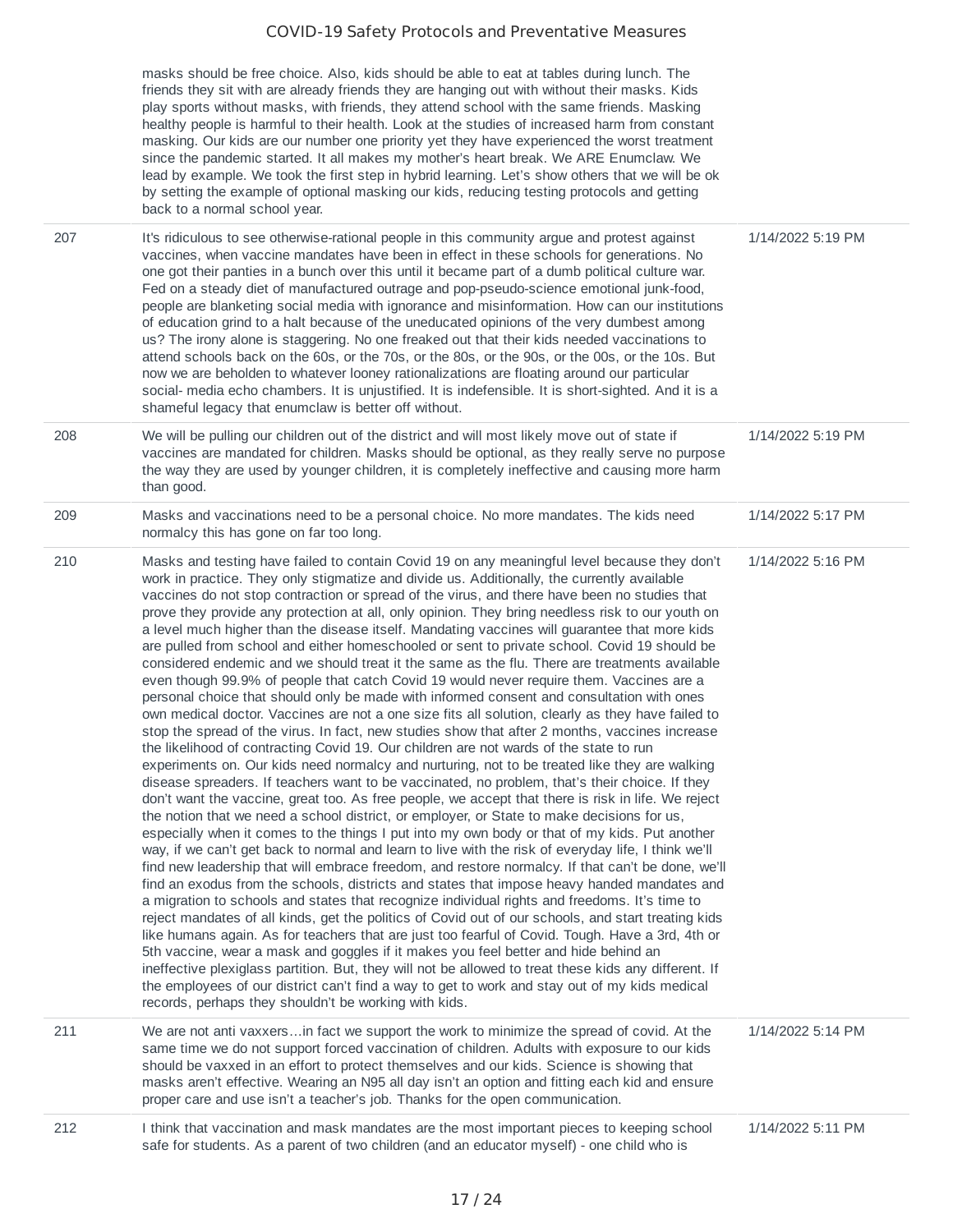|     | vaccinated and one who cannot be yet due to age, it makes me EXTREMELY uncomfortable<br>to know there are unvaccinated individuals and worse, people that do not follow masking<br>policies. Additionally, there needs to be stricter supervision of whether students are following<br>the rules, and stricter reprimanding when they don't. The rules are simple - wear a mask<br>(PROPERLY fitting, PROPERLY designed, and COVERING nose and mouth) or don't. If you<br>don't follow the rules in place, you should not be allowed to be at school. Plain and simple.<br>There is no grey area. Additionally the CDC is now encouraging the FACTUAL information that<br>N95 and KN95 masks are FAR superior to cloth. I would advise the school to follow suit and<br>suggest or require that students follow these guidelines as well. People often claim that their<br>"freedoms" are being infringed upon, but if you cannot follow the rules that are in place, you<br>have the FREEDOM to attend a different school or online learning. The science, however, is<br>factual. In my personal opinion it would also be wise to REQUIRE vaccination (or exemption<br>where LEGALLY it is allowed). This does not meet exemption for anyone who wants, but<br>exemption for anyone who, again, follows the rules set in place. Hire more staffing to assist,<br>provide medical (not cloth) masks to students, and publicly support the SCIENCE of the<br>pandemic. Anyone who disagrees with the rules and laws can find an alternative. The "Hornet<br>Values" and the "Panther Values" include words like SAFE, RESPECTFUL, RESPONSIBLE,<br>KIND etc. How is it not clear to people that following small, simple, guidelines apply to these<br>values that the district claims to profess? |                   |
|-----|--------------------------------------------------------------------------------------------------------------------------------------------------------------------------------------------------------------------------------------------------------------------------------------------------------------------------------------------------------------------------------------------------------------------------------------------------------------------------------------------------------------------------------------------------------------------------------------------------------------------------------------------------------------------------------------------------------------------------------------------------------------------------------------------------------------------------------------------------------------------------------------------------------------------------------------------------------------------------------------------------------------------------------------------------------------------------------------------------------------------------------------------------------------------------------------------------------------------------------------------------------------------------------------------------------------------------------------------------------------------------------------------------------------------------------------------------------------------------------------------------------------------------------------------------------------------------------------------------------------------------------------------------------------------------------------------------------------------------------------------------------------------------------------------------|-------------------|
| 213 | School administrators are faced with making difficult decisions in the interest of the community<br>with imperfect information. Stay the course. Two years into this pandemic and we understand<br>the virus and we have tools to mitigate its impact. We are past the point where we can "beat"<br>the virus through lockdowns. Hopefully, the latest variants will continue to be less virulent, and,<br>with continued application of the tools we have (vaccines, masking, cohorts, and other<br>common sense mitigations), we can keep our students in school without giving in to the<br>pressure to pretend the pandemic is over and just "hope for the best."                                                                                                                                                                                                                                                                                                                                                                                                                                                                                                                                                                                                                                                                                                                                                                                                                                                                                                                                                                                                                                                                                                                            | 1/14/2022 5:10 PM |
| 214 | The masks are effecting my child in an extremely negative way. And no one ever ever ever<br>should be "mandated" to get the covid shot. Its wrong. Kids are not dying of covid. We need to<br>let them get back to pre covid normal. Please support the parents in this and fight back with<br>us! Please don't force students or staff to get the shot. People have rights regarding their own<br>medical treatment decisions. Its not right to force that.                                                                                                                                                                                                                                                                                                                                                                                                                                                                                                                                                                                                                                                                                                                                                                                                                                                                                                                                                                                                                                                                                                                                                                                                                                                                                                                                     | 1/14/2022 5:09 PM |
| 215 | I love in person learning and believe the safety protocols in place are good enough to continue<br>in person learning. My kids have their vaccination appointment next week.                                                                                                                                                                                                                                                                                                                                                                                                                                                                                                                                                                                                                                                                                                                                                                                                                                                                                                                                                                                                                                                                                                                                                                                                                                                                                                                                                                                                                                                                                                                                                                                                                     | 1/14/2022 5:06 PM |
| 216 | Kids don't die from this let their natural immunity take over and let them live a normal life                                                                                                                                                                                                                                                                                                                                                                                                                                                                                                                                                                                                                                                                                                                                                                                                                                                                                                                                                                                                                                                                                                                                                                                                                                                                                                                                                                                                                                                                                                                                                                                                                                                                                                    | 1/14/2022 5:06 PM |
| 217 | I think esd should close for 30 days until covid is under control. Offer online learning to those<br>who are uncomfortable w in persin at this time                                                                                                                                                                                                                                                                                                                                                                                                                                                                                                                                                                                                                                                                                                                                                                                                                                                                                                                                                                                                                                                                                                                                                                                                                                                                                                                                                                                                                                                                                                                                                                                                                                              | 1/14/2022 5:05 PM |
| 218 | Bring back a remote learning option please.                                                                                                                                                                                                                                                                                                                                                                                                                                                                                                                                                                                                                                                                                                                                                                                                                                                                                                                                                                                                                                                                                                                                                                                                                                                                                                                                                                                                                                                                                                                                                                                                                                                                                                                                                      | 1/14/2022 5:04 PM |
| 219 | Changing the quarantine time from 10 days to 5 is not in the best interest of staff or students.<br>The contagious period is from 2 days before symptoms or positive test for 10-12 days. The<br>quarantine period should've stayed at 10-14 days with a negative Covid test result.                                                                                                                                                                                                                                                                                                                                                                                                                                                                                                                                                                                                                                                                                                                                                                                                                                                                                                                                                                                                                                                                                                                                                                                                                                                                                                                                                                                                                                                                                                             | 1/14/2022 5:03 PM |
| 220 | Thank you for what you are doing to keep the peace. We need it!                                                                                                                                                                                                                                                                                                                                                                                                                                                                                                                                                                                                                                                                                                                                                                                                                                                                                                                                                                                                                                                                                                                                                                                                                                                                                                                                                                                                                                                                                                                                                                                                                                                                                                                                  | 1/14/2022 5:00 PM |
| 221 | I think 3 times a week is to much for vaxxed students especially, i think it's a lot for the<br>staff/coaches and i know everyone is getting Covid regardless of status but i still think it's a<br>lot!                                                                                                                                                                                                                                                                                                                                                                                                                                                                                                                                                                                                                                                                                                                                                                                                                                                                                                                                                                                                                                                                                                                                                                                                                                                                                                                                                                                                                                                                                                                                                                                         | 1/14/2022 5:00 PM |
| 222 | Vaccine mandates for teachers was overreach. I will absolutely draw the line and withdraw all 3<br>of my kids if vaccines are pushed on students. The children were never at risk. Masks should<br>also be personal choice.                                                                                                                                                                                                                                                                                                                                                                                                                                                                                                                                                                                                                                                                                                                                                                                                                                                                                                                                                                                                                                                                                                                                                                                                                                                                                                                                                                                                                                                                                                                                                                      | 1/14/2022 4:58 PM |
| 223 | The school is doing a good job with safety measures.                                                                                                                                                                                                                                                                                                                                                                                                                                                                                                                                                                                                                                                                                                                                                                                                                                                                                                                                                                                                                                                                                                                                                                                                                                                                                                                                                                                                                                                                                                                                                                                                                                                                                                                                             | 1/14/2022 4:56 PM |
| 224 | I am disheartened that the mask mandate is not enforced in schools and all school sponsored<br>events such as athletics, activities and board meetings. It was disappointing that there was<br>not a vaccine clinic offered to Enumclaw students.                                                                                                                                                                                                                                                                                                                                                                                                                                                                                                                                                                                                                                                                                                                                                                                                                                                                                                                                                                                                                                                                                                                                                                                                                                                                                                                                                                                                                                                                                                                                                | 1/14/2022 4:56 PM |
| 225 | I appreciate the work the district has done to help keep our teachers and children safe. I feel<br>like more measures could help like changing staff meetings to Zoom and better enforcement<br>for masks. Too many teachers don't want to be a "bad guy" and allow kids to wear their masks<br>improperly.                                                                                                                                                                                                                                                                                                                                                                                                                                                                                                                                                                                                                                                                                                                                                                                                                                                                                                                                                                                                                                                                                                                                                                                                                                                                                                                                                                                                                                                                                      | 1/14/2022 4:56 PM |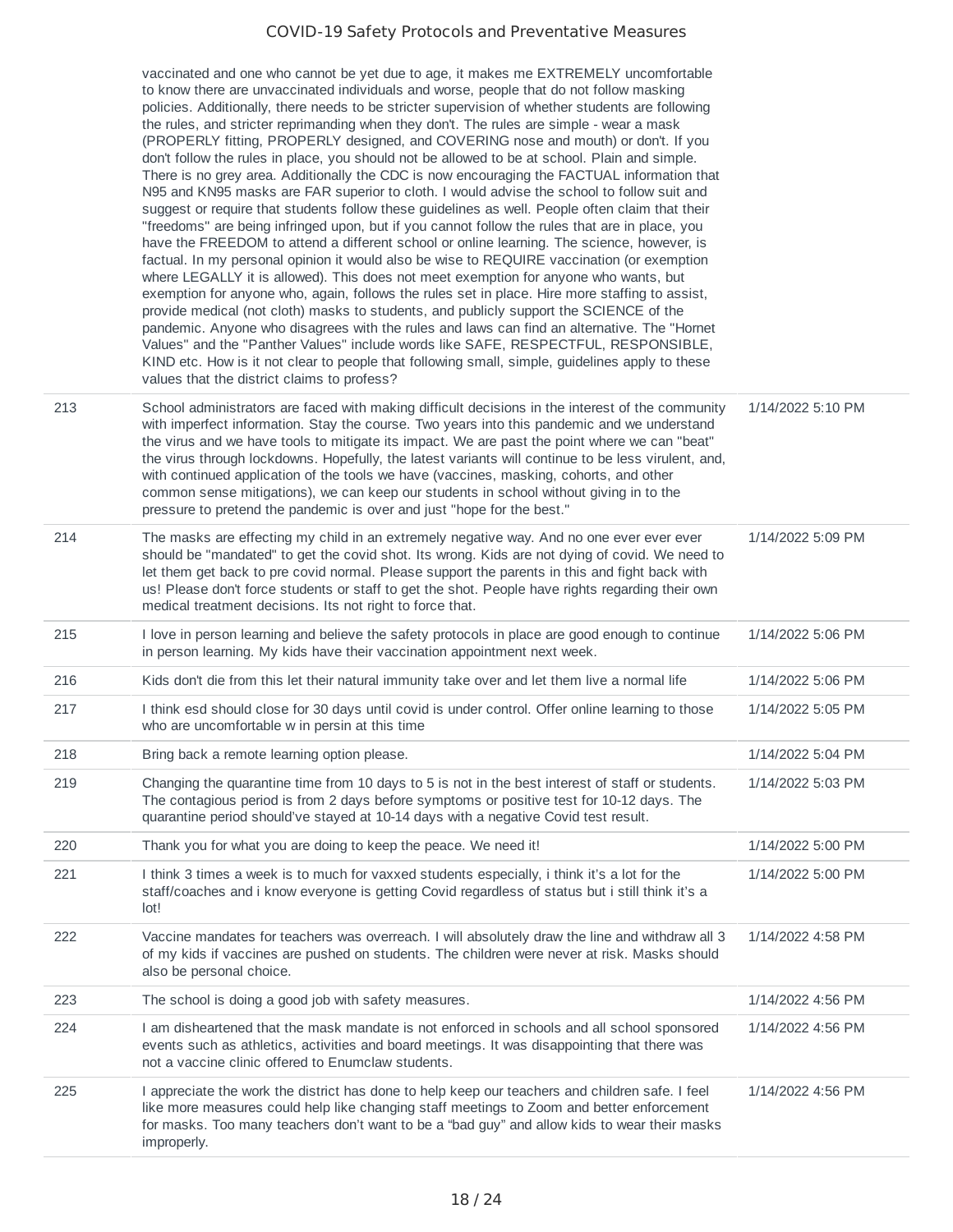| 1/14/2022 4:55 PM |  |
|-------------------|--|
|                   |  |

| 226 | Please remove the mask policy- masks do not work. Vaccines are not preventing the spread.<br>Staff and students should not be required to get the vaccine. Enumclaw school district will lose<br>amazing staff and students if the vaccine is mandated without exception. Please Enumclaw,<br>stand up for what is right. Dare to be remembered for being different and doing the right thing<br>when others were not.                                                                                                                                                                                                                                                                                                                                                                                                      | 1/14/2022 4:55 PM |
|-----|-----------------------------------------------------------------------------------------------------------------------------------------------------------------------------------------------------------------------------------------------------------------------------------------------------------------------------------------------------------------------------------------------------------------------------------------------------------------------------------------------------------------------------------------------------------------------------------------------------------------------------------------------------------------------------------------------------------------------------------------------------------------------------------------------------------------------------|-------------------|
| 227 | Stop masking my child                                                                                                                                                                                                                                                                                                                                                                                                                                                                                                                                                                                                                                                                                                                                                                                                       | 1/14/2022 4:54 PM |
| 228 | The middle school seems to be real about contact tracing but the elementary schools state no<br>contact although students are sitting next to each other. The numbers are increasing so I feel<br>we need to be realistic about why.                                                                                                                                                                                                                                                                                                                                                                                                                                                                                                                                                                                        | 1/14/2022 4:52 PM |
| 229 | I am also a teacher, and my elementary daughter does not feel safe when she is at the high<br>school with me before school starts. Proper masking safety protocols are not being enforced<br>because of understaffing especially in common areas or while students are finished eating<br>where there are the largest amount of students in the morning & lunch. Please hire more<br>support in this, everyone is spread too thin                                                                                                                                                                                                                                                                                                                                                                                           | 1/14/2022 4:50 PM |
| 230 | Please let the children and their parents decide if the student should have to wear a mask to<br>school.                                                                                                                                                                                                                                                                                                                                                                                                                                                                                                                                                                                                                                                                                                                    | 1/14/2022 4:48 PM |
| 231 | Most children have had covid at this point. The vaccines and masks do not work at prevention.<br>It should be a choice for each individual whether they wear a mask and to get vaccinated.                                                                                                                                                                                                                                                                                                                                                                                                                                                                                                                                                                                                                                  | 1/14/2022 4:46 PM |
| 232 | I'm a little confused as to what the purpose of the vaccination is if you can still catch the virus.<br>That would defeat the purpose of the requirement of the inoculation. Then you're dealing with a<br>flu symptoms or flu that we deal with on a regular basis. I don't quite understand.                                                                                                                                                                                                                                                                                                                                                                                                                                                                                                                              | 1/14/2022 4:46 PM |
| 233 | I do no hear about cases at my children's schools. Teachers are wearing mesh masks. I'm<br>upset about the way things are handled.                                                                                                                                                                                                                                                                                                                                                                                                                                                                                                                                                                                                                                                                                          | 1/14/2022 4:45 PM |
| 234 | I am just really grateful for our school district and leadership. I know these are tough times but<br>you guys have done an outstanding job!                                                                                                                                                                                                                                                                                                                                                                                                                                                                                                                                                                                                                                                                                | 1/14/2022 4:44 PM |
| 235 | During these uncertain times thank you for also considering everyone's mental health. For our<br>family online learning was not a healthy option.                                                                                                                                                                                                                                                                                                                                                                                                                                                                                                                                                                                                                                                                           | 1/14/2022 4:43 PM |
| 236 | My child feels like there are good safety protocols in place but they are being ignored by some<br>students                                                                                                                                                                                                                                                                                                                                                                                                                                                                                                                                                                                                                                                                                                                 | 1/14/2022 4:43 PM |
| 237 | I have continually been grateful for ESD. They have done a fantastic. Job of being on the<br>cutting edge of science & allowing our children to safely have as normal of a school year as<br>possible. In the Fall I became certified as an emergency substitute for my children's school. I<br>believe the kids need to be in person as much as possible, and allowing that to happen as<br>seamlessly as possible, with as little interruption as possible is my top priority. Having been in<br>the classrooms I can attest that the social-emotional interactions that are so important to kids<br>development is still happening. I'm grateful to live in a community that recognizes the<br>importance of that development, and has found a way to do so while keeping our children<br>physically safe from Covid-19. | 1/14/2022 4:41 PM |
| 238 | Masking doesn't work. Neither does the vaccine as you can still contract and transmit the<br>virus. Worry about keeping people who are symptomatic isolated and allow everyone else to<br>live without interference. That means masking, forced vaccination, and forced testing.                                                                                                                                                                                                                                                                                                                                                                                                                                                                                                                                            | 1/14/2022 4:40 PM |
| 239 | I believe that we are doing more harm by having the restriction for covid in place then good.                                                                                                                                                                                                                                                                                                                                                                                                                                                                                                                                                                                                                                                                                                                               | 1/14/2022 4:39 PM |
| 240 | No vaccine mandates for kids. If they are put in place, we will unenroll and do homeschool.                                                                                                                                                                                                                                                                                                                                                                                                                                                                                                                                                                                                                                                                                                                                 | 1/14/2022 4:39 PM |
| 241 | I Cannot express how strongly we would be opposed to mandatory vaccinations, especially for<br>the students. All 3 of our kids ARE vaccinated but that was by our choice. Thank you for all<br>you do to keep our kids safe and in person!                                                                                                                                                                                                                                                                                                                                                                                                                                                                                                                                                                                  | 1/14/2022 4:39 PM |
| 242 | Thank you for your continued work on our community's behalf. Please keep, at minimum, the<br>requirement for masking for everyone. Thank you                                                                                                                                                                                                                                                                                                                                                                                                                                                                                                                                                                                                                                                                                | 1/14/2022 4:38 PM |
| 243 | The requirements are only as good as the follow-through. If no consequences, for example, not<br>wearing a mask as needed or properly, then the requirement is useless. Please enforce the<br>rules better.                                                                                                                                                                                                                                                                                                                                                                                                                                                                                                                                                                                                                 | 1/14/2022 4:38 PM |
| 244 | We can not stress enough how strongly we believe that kids should NOT be required to relieve                                                                                                                                                                                                                                                                                                                                                                                                                                                                                                                                                                                                                                                                                                                                | 1/14/2022 4:38 PM |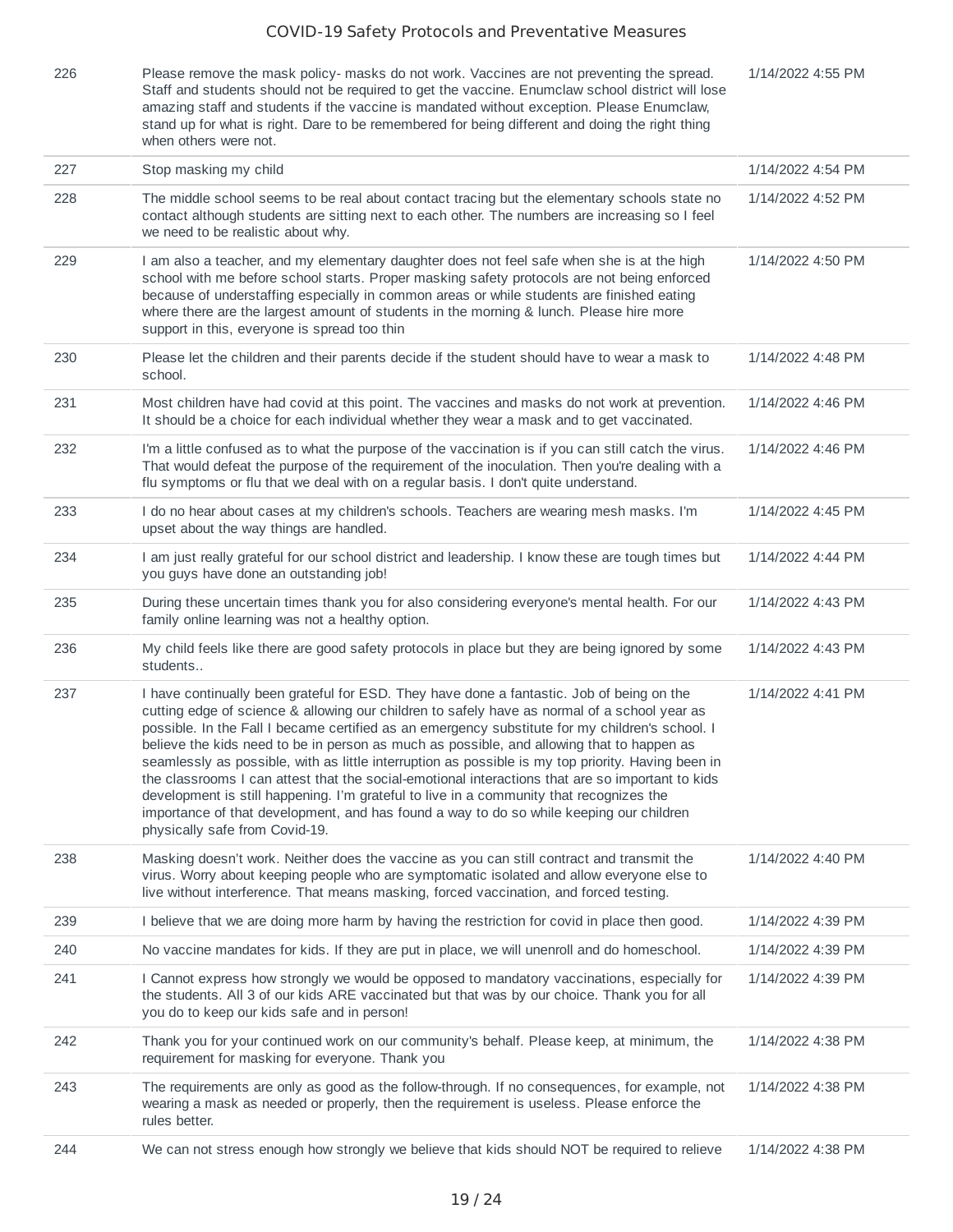|     | the Covid vaccine.                                                                                                                                                                                                                                                                                                                                                                                                                                                                                                                                                                                                                                                                                                                                                                                                                                                                                                                                                                                            |                   |
|-----|---------------------------------------------------------------------------------------------------------------------------------------------------------------------------------------------------------------------------------------------------------------------------------------------------------------------------------------------------------------------------------------------------------------------------------------------------------------------------------------------------------------------------------------------------------------------------------------------------------------------------------------------------------------------------------------------------------------------------------------------------------------------------------------------------------------------------------------------------------------------------------------------------------------------------------------------------------------------------------------------------------------|-------------------|
| 245 | I can't strongly agree enough with the question regarding being in school helping my student<br>with emotional well being. Not only that, grades and interest in school is a HUGE plus to being<br>in person. Going remote should not be on the table. If people are scared about their kids going<br>to school in person, they can keep them home and homeschool. We did what we needed to do<br>and got vaccinated. Those of us feeling safe and knowing the importance of in person learning<br>shouldn't have to suffer for those not wanting to get vaccinated or are too scared to go. Thank<br>you.                                                                                                                                                                                                                                                                                                                                                                                                    | 1/14/2022 4:37 PM |
| 246 | I think the district is doing a good job of providing a safe place for students to learn in spite of<br>differing opinions in our community. My children have no problem wearing masks and don't feel<br>inhibited by them at all. Thank you for all you do, ESD.                                                                                                                                                                                                                                                                                                                                                                                                                                                                                                                                                                                                                                                                                                                                             | 1/14/2022 4:37 PM |
| 247 | I work in healthcare and the increasing Covid admissions have put a lot of stress on the<br>system, I would plead with everyone to follow the both CDC and the State guidelines so we all<br>can go back to life as normal. Again I plead on behalf of all health workers dealing with the<br>never ending pandemic right now, thank you. Rita                                                                                                                                                                                                                                                                                                                                                                                                                                                                                                                                                                                                                                                                | 1/14/2022 4:36 PM |
| 248 | Please do not make them wear masks! Our kids need fresh air! If you require vaccines. We<br>will be unenrolling. Please don't! Our kids are thriving! We love Enumclaw school district!                                                                                                                                                                                                                                                                                                                                                                                                                                                                                                                                                                                                                                                                                                                                                                                                                       | 1/14/2022 4:34 PM |
| 249 | I do not disagree with people voluntarily masking. However, mandatory masking from here to<br>eternity (as I'm aware of no 'unmasking' criteria, aside from COVID completely vanishing)<br>seems ill-considered. I also do not disagree with testing athletes and coaches, but three times<br>a week seems extreme. A test before the day of an event seems sufficient. Visiting testing<br>sites three times a week seems like it might invite more infections than it prevents. Buying<br>three self testing kits a week could be financially prohibitive for some families. I appreciate the<br>opportunity to voice my opinions on the matter, thank you.                                                                                                                                                                                                                                                                                                                                                 | 1/14/2022 4:34 PM |
| 250 | If our students are required to take the shot you will lose two students from Enumclaw School<br>district either moved out of state (yes we are actively seeking to relocate out of state right now<br>as soon as employment is firmed up it's see you later, Inslee that's WYLoL. Or by other<br>means home schooling. We do not need so called "safety" measures, kids, adults are having<br>emotional break downs from not seeing faces. Please get a clue!!!! By the way this is not a<br>vaccine do not treat it as a safety measure. I've had multiple people I know get covid<br>especially after the booster shots. Something is not right!!! An actual vaccine shot needs to be<br>formulated. Not seasonal type flu shots. By the the time you process all this paperwork we'll<br>be past the OMG variant and on to the next one. Booster 4 and 5 are on the way, maybe more<br>if we are lucky to keep taking a failed shot that's miss labelled as a vaccine. I think that's<br>called insanity. | 1/14/2022 4:33 PM |
| 251 | While masking, testing, and reporting protocols are in place, compliance and enforcement are<br>sorely lacking. Proper mask use (over mouth AND mouth) is largely ignored with no<br>consequences. Student absences are not always reported as covid related when they should<br>be. Nearly 5% of EHS and EMS students tested positive within the last 2 weeks which is right<br>in line with the rate of infection in Enumclaw. This accounts for only some of the absences that<br>makes learning challenging at best. OSPI and DOH have both said that the decision remain<br>open or to close for in-person learning is one that's to be made by local school boards, while<br>the board seems to say that it is up to DOH to make the call.                                                                                                                                                                                                                                                              | 1/14/2022 4:32 PM |
| 252 | With the covid virus spreading mso quickly right now, I would like Enumclaw school district to<br>switch to remote learning. I also would like to see a testing location for students and family<br>members to get tested.                                                                                                                                                                                                                                                                                                                                                                                                                                                                                                                                                                                                                                                                                                                                                                                    | 1/14/2022 4:31 PM |
| 253 | Please enhance online learning for students that are out of school because of sickness.<br>Thanks for your work                                                                                                                                                                                                                                                                                                                                                                                                                                                                                                                                                                                                                                                                                                                                                                                                                                                                                               | 1/14/2022 4:30 PM |
| 254 | I feel strongly that staff and students should get vaccinated BUT I strongly disagree with it<br>being required because ultimately everyone should be free to make their own medical<br>decisions. I very much appreciate the mask requirements and distancing which are proving to<br>very effective in preventing the spread of covid in our schools.                                                                                                                                                                                                                                                                                                                                                                                                                                                                                                                                                                                                                                                       | 1/14/2022 4:29 PM |
| 255 | So thankful for all ESD does to keep our kids safe and in school!                                                                                                                                                                                                                                                                                                                                                                                                                                                                                                                                                                                                                                                                                                                                                                                                                                                                                                                                             | 1/14/2022 4:29 PM |
| 256 | Test at school should be administered properly. Tests are'nt timed 15min like they should. I<br>was told it was only being checked after 10 minutes then thrown away. Need to look for a very                                                                                                                                                                                                                                                                                                                                                                                                                                                                                                                                                                                                                                                                                                                                                                                                                 | 1/14/2022 4:28 PM |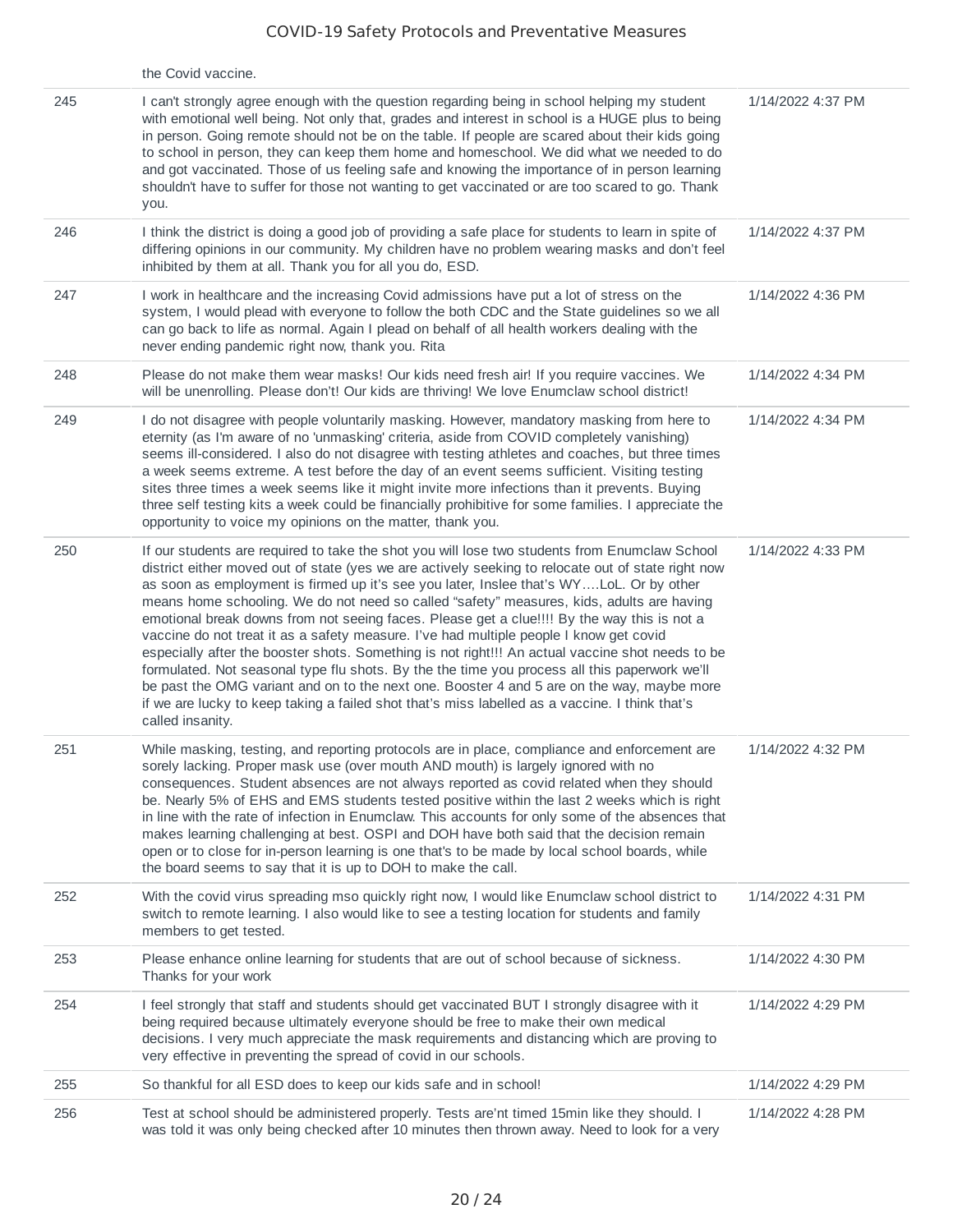| faint line also, as that's a positive test. Had a student be negative Friday and Monday, and |
|----------------------------------------------------------------------------------------------|
| went home right after Monday test and tested positive with at home kit.                      |

| 257 | I believe that staff and families of students should be able to make their own decision on<br>masking and vaccines. It should not be a requirement for the kids to mask or vaccinate.                                                                                                                                                                                                                                                                                                                                                                                                                                                                                                                                                                                                                                                                                                                                                                                                                                                                                                                                                                                                                                                                                                                | 1/14/2022 4:27 PM |
|-----|------------------------------------------------------------------------------------------------------------------------------------------------------------------------------------------------------------------------------------------------------------------------------------------------------------------------------------------------------------------------------------------------------------------------------------------------------------------------------------------------------------------------------------------------------------------------------------------------------------------------------------------------------------------------------------------------------------------------------------------------------------------------------------------------------------------------------------------------------------------------------------------------------------------------------------------------------------------------------------------------------------------------------------------------------------------------------------------------------------------------------------------------------------------------------------------------------------------------------------------------------------------------------------------------------|-------------------|
| 258 | I don't think anyone should have to get any vaccine to keep their job or stay in school. It<br>should be a personal choice                                                                                                                                                                                                                                                                                                                                                                                                                                                                                                                                                                                                                                                                                                                                                                                                                                                                                                                                                                                                                                                                                                                                                                           | 1/14/2022 4:27 PM |
| 259 | I will pull my 5 year old out if required to get vaccinated (although we are). Experimental gene<br>therapy is not something we are comfortable subjecting our child too.                                                                                                                                                                                                                                                                                                                                                                                                                                                                                                                                                                                                                                                                                                                                                                                                                                                                                                                                                                                                                                                                                                                            | 1/14/2022 4:27 PM |
| 260 | Masks should be removed from students and staff. Forcing educators to get vaccinated is<br>against their human rights and should NOT be forced upon or they loose their job. Discussions<br>about having the Covid-19 vaccine a requirement for students should NOT be discussed as<br>there are not enough studies.                                                                                                                                                                                                                                                                                                                                                                                                                                                                                                                                                                                                                                                                                                                                                                                                                                                                                                                                                                                 | 1/14/2022 4:27 PM |
| 261 | Vaccines are a personal decision, should never be required                                                                                                                                                                                                                                                                                                                                                                                                                                                                                                                                                                                                                                                                                                                                                                                                                                                                                                                                                                                                                                                                                                                                                                                                                                           | 1/14/2022 4:25 PM |
| 262 | It's time to remove these ineffective and unnecessary restrictions placed on staff and<br>students. Let our students breathe and get back to normal. These restrictions are the most<br>ridiculous and unscientific measures and do nothing to prevent the spread of COVID yet do<br>everything to prevent learning and development. COVID Omicron has been shown to be no<br>worse than a common cold yet we allow it to prevent our students from quality education.<br>Please be leaders that lead, stand up for our students and get back to enriched learning.<br>Thank you.                                                                                                                                                                                                                                                                                                                                                                                                                                                                                                                                                                                                                                                                                                                    | 1/14/2022 4:25 PM |
| 263 | I believe to continue in school learning all students should be required to use the N95 mask<br>approved by the CDC. If these masks can be distributed by the state/schools to the student. I<br>think we very well may see a down tick in exposure cases.                                                                                                                                                                                                                                                                                                                                                                                                                                                                                                                                                                                                                                                                                                                                                                                                                                                                                                                                                                                                                                           | 1/14/2022 4:24 PM |
| 264 | I absolutely do not think that vaccine requirements should be placed on students for something<br>that will need a ongoing vaccine similar to the flu as the flu shot is not a required vaccine for<br>school.                                                                                                                                                                                                                                                                                                                                                                                                                                                                                                                                                                                                                                                                                                                                                                                                                                                                                                                                                                                                                                                                                       | 1/14/2022 4:24 PM |
| 265 | I think weekly testing for students and staff is the most important step we could take to protect<br>health, even if vaccinated. Mask wearing is not effective enough to keep safe. My children<br>were asymptomatic and we would have never known they had Covid. It was only myself, who<br>doesn't go anywhere, that showed symptoms to prompt testing. Kids mostly had it for days<br>before we knew. Weekly testing should be the most important step for all! Set up the a rotation<br>by class for testing cycles.                                                                                                                                                                                                                                                                                                                                                                                                                                                                                                                                                                                                                                                                                                                                                                            | 1/14/2022 4:24 PM |
| 266 | Masking & Vaccines should be personal/family choice. No judgement or discrimination either<br>way. If you are sick with ANY type of transmutable illness you should stay home until all<br>symptoms pass. That's just common sense. The way you phrased your questions, are very<br>misleading. Requiring "mandatory vaccination" is a totally different question than "receiving an<br>exemption". They can not be put into the same question. You have skued the questions to get<br>your desired response.                                                                                                                                                                                                                                                                                                                                                                                                                                                                                                                                                                                                                                                                                                                                                                                        | 1/14/2022 4:22 PM |
| 267 | Unless they get tested onsite, 3 times weekly is excessive. I. Regards to finding a place to<br>test.                                                                                                                                                                                                                                                                                                                                                                                                                                                                                                                                                                                                                                                                                                                                                                                                                                                                                                                                                                                                                                                                                                                                                                                                | 1/14/2022 4:22 PM |
| 268 | I don't want to go back to distance learning I feel it hurt my kids in the long run. We need to<br>learn to adapt to this new norm of having the virus seljnd                                                                                                                                                                                                                                                                                                                                                                                                                                                                                                                                                                                                                                                                                                                                                                                                                                                                                                                                                                                                                                                                                                                                        | 1/14/2022 4:22 PM |
| 269 | There is sufficient data to prove the layers of mandates (especially in 2022 with current trends)<br>are unnecessary. I am not one of those parents screaming to take masks off and the vaccine<br>is killing people, but with the current actual data (not the STORIES in the media), I 100%<br>support making masks and vaccinations optional. For those that feel safer with them, that is<br>great for them and I support them 100%. For those that wish not, there is enough data to<br>support their wishes to not which I also support 100%. This is more critical for kids that may<br>have autism, etc. that are struggling with the mandates and masks stripping them of critical<br>years for mental and social growth in their lives (that actually applies to all kids). If we want to<br>ensure the safety in a practical way, temperature checks prior to entering school would be a<br>much more cost-friendly, and honestly safer way to ensure extra safety. Parents should have a<br>pulse on how their kids are and not send them to school sick, but an extra temperature check<br>at school would offer more protection than masks do. As a Guillain Barre patient (total<br>paralysis due to flu vaccination), and a family history on my wife's side for heart disease (long | 1/14/2022 4:20 PM |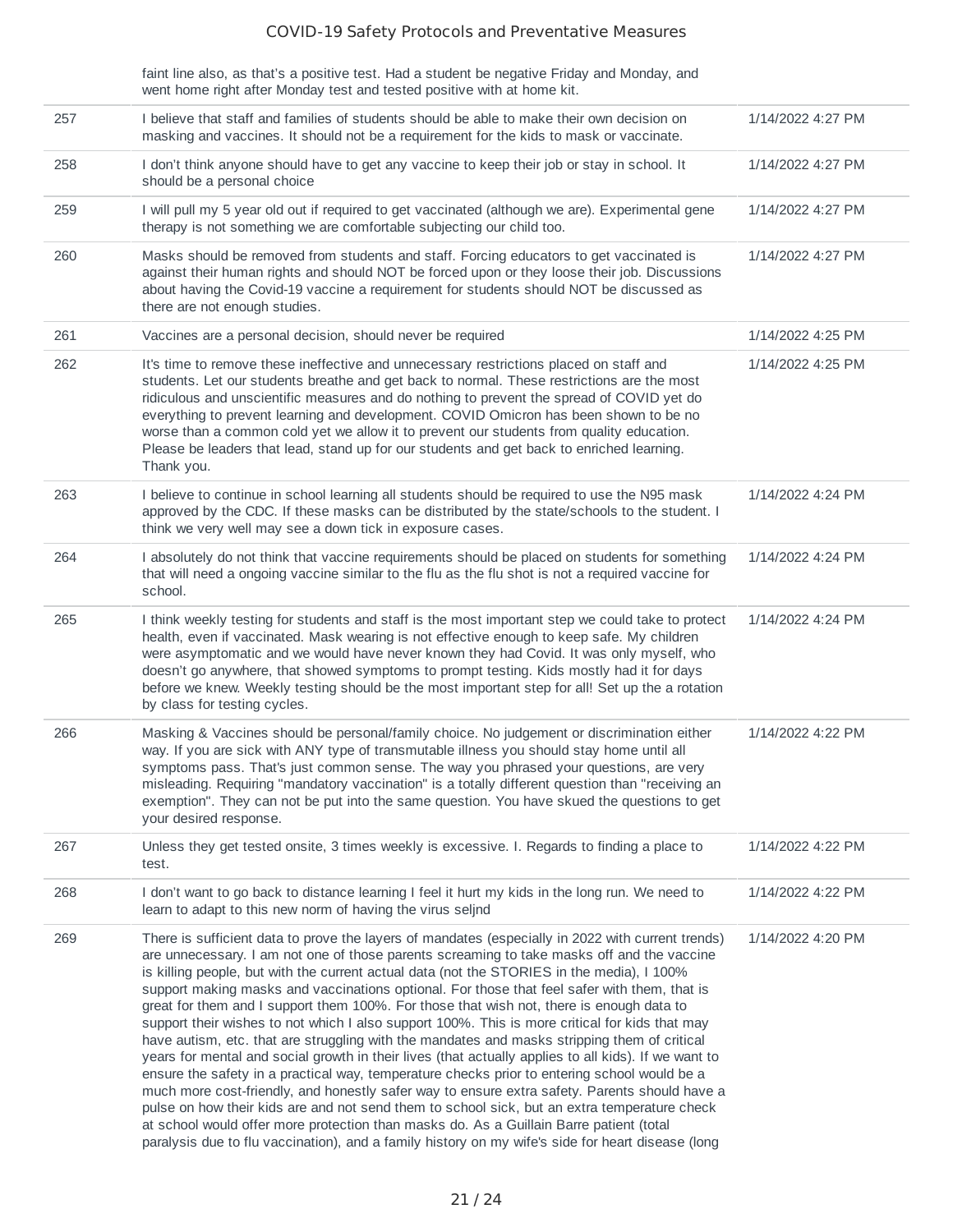QT), required vaccinations would force us to remove our kids from public schools because they are never going to get one. That would be a massive blow.. Both of my kids have mild autism and so very much need the structure, and the social interaction. Removing them now would change their lives forever which would be heart breaking. But is exactly what we would have to do in that scenario. The teachers are doing an awesome job with what they are facing, I appreciate them and the rest of the faculty very much, I know it is not easy and we very much appreciate you all!

|     | much appreciate you all!                                                                                                                                                                                                                                                                                                                                                                                                                                                                                                                                                           |                   |
|-----|------------------------------------------------------------------------------------------------------------------------------------------------------------------------------------------------------------------------------------------------------------------------------------------------------------------------------------------------------------------------------------------------------------------------------------------------------------------------------------------------------------------------------------------------------------------------------------|-------------------|
| 270 | We appreciate the survey. Teachers need to not reprimand students for incorrect masking. We<br>need to deescalate the drama and covid theatric eg teachers on social media complaining<br>about students who come to school with allergies<br>did this)<br>giving<br>excessive referrals Inappropriate pushing of vaccines by staff Staff using covid to push<br>political ideologies                                                                                                                                                                                              | 1/14/2022 4:20 PM |
| 271 | I do not feel there is consistency in the following of the rules between schools and programs. I<br>do not feel there is a strong enough administrative presence at indoor athletic events at our<br>schools specifically the high school in terms of Covid protocols. I also do not feel the Covid<br>dashboard represents a true picture of the district Covid cases, close contacts and quarantine<br>status.                                                                                                                                                                   | 1/14/2022 4:20 PM |
| 272 | I think the safety protocols taken by ESD have done and continue to do nothing to actually<br>mitigate the spread of the virus and are nothing but theater to make people feel better because<br>they are taking action. The virus has never been lessened because of masking. More people<br>are vaccinated now than last year at this time and yet our cases are up. The virus has followed<br>typical viral mutation patterns and become less deadly over time. It is time to remember that<br>people get sick, cold and flu season happens every winter, and return to living. | 1/14/2022 4:19 PM |
| 273 | We strongly believe that any business or institution that forces people, especially our precious<br>children, to take an emergency approved vaccination in order to receive things like public<br>education is extremely wrong. We will choose to pull our children from the public school<br>system if that decision is made.                                                                                                                                                                                                                                                     | 1/14/2022 4:18 PM |
| 274 | If someone tests positive, doesn't the current CDC guideline recommend a mask for 5 days<br>after the 5 day isolation period? What about when students are eating lunch? Don't they<br>remove their masks?                                                                                                                                                                                                                                                                                                                                                                         | 1/14/2022 4:18 PM |
| 275 | You're doing great!! We appreciate you.                                                                                                                                                                                                                                                                                                                                                                                                                                                                                                                                            | 1/14/2022 4:17 PM |
| 276 | Many kids at TMMS are wearing "fake" masks made of mesh or are wearing masks below their<br>nose. There seems to be no consequences.                                                                                                                                                                                                                                                                                                                                                                                                                                               | 1/14/2022 4:17 PM |
| 277 | Maybe consider bringing back screening and temp check during drop offs                                                                                                                                                                                                                                                                                                                                                                                                                                                                                                             | 1/14/2022 4:16 PM |
| 278 | This is all non sense! Covid is the new flu! We are going to be moving out of state if Enumclaw<br>doesn't wake up! Done! This is completely ridiculous! Adults, children, staff should never be<br>told they must inject themselves with a substance that we will not know the ingredients of for<br>55 years! Wake up Enumclaw! Masks hinder learning masks hinder expression masks are<br>hands-down awful! We are done as a family and will be removing our children from the public<br>school system after this year!                                                         | 1/14/2022 4:16 PM |
| 279 | People should be able to choose what goes into their body. This vaccine in my opinion is not<br>helping to slow the spread and is pointless. If it becomes mandatory for my kids to take this<br>vaccine or get an exemption they will be taken out of the school district and we will be home<br>schooling if it comes to that. I will not give my children this vaccine.                                                                                                                                                                                                         | 1/14/2022 4:15 PM |
| 280 | I'd love to see the school promote and provide more widespread testing opportunities and<br>access to vaccines.                                                                                                                                                                                                                                                                                                                                                                                                                                                                    | 1/14/2022 4:15 PM |
| 281 | I agree with masking as long as the school district actually enforces it, otherwise it is an<br>unnecessary burden on staff and students. Requiring vaccination violates peoples personal<br>rights to make their own medical decisions. I would rather remove my child from public school.                                                                                                                                                                                                                                                                                        | 1/14/2022 4:15 PM |
| 282 | Unmask our kids! I won't be continuing to use public schools next year if we can't figure out a<br>way to keep masks off our children. It's doing more harm for our young ones development then<br>the virus at this point. I appreciate the ability to give feedback, and I don't envy your position.                                                                                                                                                                                                                                                                             | 1/14/2022 4:15 PM |
| 283 | My kids cannot do online school again- please keep us in person at all costs!                                                                                                                                                                                                                                                                                                                                                                                                                                                                                                      | 1/14/2022 4:15 PM |
| 284 | Thank you for doing your best to keep our community's children safe and healthy!                                                                                                                                                                                                                                                                                                                                                                                                                                                                                                   | 1/14/2022 4:14 PM |
|     |                                                                                                                                                                                                                                                                                                                                                                                                                                                                                                                                                                                    |                   |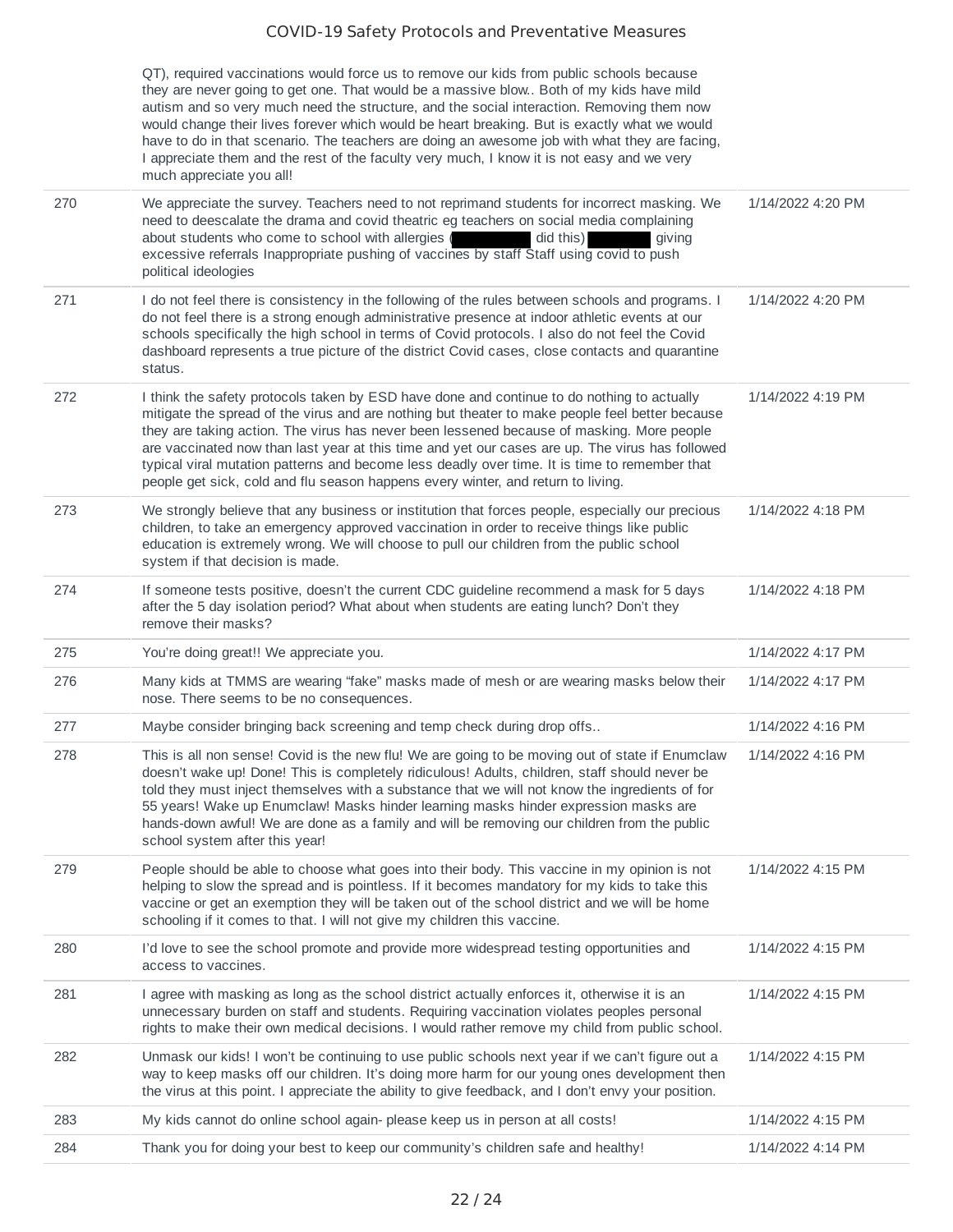| 285 | Keep our kids in school! Remove the masks! If vaccination is required for my children to<br>attend public school, they will no longer be attending. I appreciate the teachers and staff of the<br>Enumclaw School District tremendously and I hope that my children can continue their<br>education within the district for years to come!                                                                                                                                                                                                                                                                                                                                                                                                                 | 1/14/2022 4:14 PM |
|-----|------------------------------------------------------------------------------------------------------------------------------------------------------------------------------------------------------------------------------------------------------------------------------------------------------------------------------------------------------------------------------------------------------------------------------------------------------------------------------------------------------------------------------------------------------------------------------------------------------------------------------------------------------------------------------------------------------------------------------------------------------------|-------------------|
| 286 | Let our children breathe! It has been proven that the masks to nothing. As for the vaccine, it<br>too has been proven to do nothing. It does not prevent you from getting "Covid" nor from<br>spreading it. Mandating this "vaccine" will prove to be detrimental to the schools. The number<br>of staff you will lose along with the withdrawl of students will be astronomical.                                                                                                                                                                                                                                                                                                                                                                          | 1/14/2022 4:14 PM |
| 287 | We have two years of data that clearly shows masks don't work. We have data that these so-<br>called vaccines don't work as vaxxed people who wear masks are getting infected at the same<br>rate as unvaxxed people. Plus, none of this guidance takes into account natural immunity. The<br>states without mask mandates in schools have the same or fewer Covid cases than<br>oppressive states like Washington. As somebody who is unvaxxed and got Covid, it is<br>ridiculous that we have shut down the world over a simple cold. Since I was infected by a<br>vaxxed mask wearing person, I have first hand knowledge of the futility of these supposed<br>safety measures that are really designed to control people and erode individual freedom. | 1/14/2022 4:14 PM |
| 288 | I believe masks should be a choice. The masks are incredibly detrimental to my children. My<br>youngest child cries every day and asks to be homeschooled. My older child has become<br>angry because she is so tired of being reprimanded when her masks slides below her nose.<br>Vaccines should be optional. My kids will not be getting the vaccine. If it is mandated they will<br>have to either get an exemption or be homeschooled. Whether staff or coaches get vaccines is<br>none of my business. I have no idea if any of our staff has other vaccines. I have no idea if<br>they have any other contagious disease. Any of them could be HepC, herpes, or hiv positive<br>and we would never know.                                           | 1/14/2022 4:14 PM |
| 289 | Fear of vaccine mandates for students is the sole reason we are withdrawing from public<br>school. I know my family isn't alone in this thought.                                                                                                                                                                                                                                                                                                                                                                                                                                                                                                                                                                                                           | 1/14/2022 4:13 PM |
| 290 | Mandating Vaccinations and testing is unconstitutional and wearing masks is pointless. COVID<br>is no different than the flu and we are all used to our family friends and children getting sick.                                                                                                                                                                                                                                                                                                                                                                                                                                                                                                                                                          | 1/14/2022 4:12 PM |
| 291 | Response to question 10: If ESD feels it should test ANYone on a regular basis, it should be<br>testing EVERYone. We know that the vaccine does not stop the spread. In fact, my husband<br>has been the only positive in our household and he is also the only vaccinated member. In<br>addition, why would this rule only apply to athletics if it's truly valuable?                                                                                                                                                                                                                                                                                                                                                                                     | 1/14/2022 4:12 PM |
| 292 | I strongly disagree with making our students get the vaccine. You will see a massive exodus<br>of students if it comes to that. Masks are nothing but a piece of fabric covering our children's<br>faces. It should be a choice whether to wear it or not. Testing three times a week for athletes<br>seems obsessive. I am glad you are not singling out the unvaccinated. Thank you for this<br>survey.                                                                                                                                                                                                                                                                                                                                                  | 1/14/2022 4:12 PM |
| 293 | This is all beyond ridiculous. Let our kids BREATHE mask free! If vaccines are required, I will<br>withdrawl both of my children. Medical freedom is the our right.                                                                                                                                                                                                                                                                                                                                                                                                                                                                                                                                                                                        | 1/14/2022 4:12 PM |
| 294 | The Covid dashboard has not been updated daily.                                                                                                                                                                                                                                                                                                                                                                                                                                                                                                                                                                                                                                                                                                            | 1/14/2022 4:11 PM |
| 295 | Thank you for continuing to make choices to keep students safe even when those choices are<br>not approved of by some in the community. Those are loud voices, but they are not everyone's<br>opinions.                                                                                                                                                                                                                                                                                                                                                                                                                                                                                                                                                    | 1/14/2022 4:11 PM |
| 296 | Thank you all for your hard work and dedication through these crazy times.                                                                                                                                                                                                                                                                                                                                                                                                                                                                                                                                                                                                                                                                                 | 1/14/2022 4:11 PM |
| 297 | I'm surprised schools are in person right now with how many students are getting covid and<br>spreading. Don't think best interest for kids. Understand they need the social aspect but<br>maybe something can be done with that.                                                                                                                                                                                                                                                                                                                                                                                                                                                                                                                          | 1/14/2022 4:11 PM |
| 298 | I think they should take the masks and throw them in the garbage. Nobody should be<br>mandated to get the COVID vaccine. We should live life like we did before this all started.<br>Everyone needs to make their own choices during these times and should not be persecuted<br>because of those choices.                                                                                                                                                                                                                                                                                                                                                                                                                                                 | 1/14/2022 4:11 PM |
| 299 | I do not agree with mandatory vaccination this should be a parents choice not the government!                                                                                                                                                                                                                                                                                                                                                                                                                                                                                                                                                                                                                                                              | 1/14/2022 4:11 PM |
| 300 | It's time for the masks to come off. People are getting Covid vaccinated or unvaccinated.<br>Masked or unmasked. It's time our children have a choice. My body my choice right?                                                                                                                                                                                                                                                                                                                                                                                                                                                                                                                                                                            | 1/14/2022 4:11 PM |